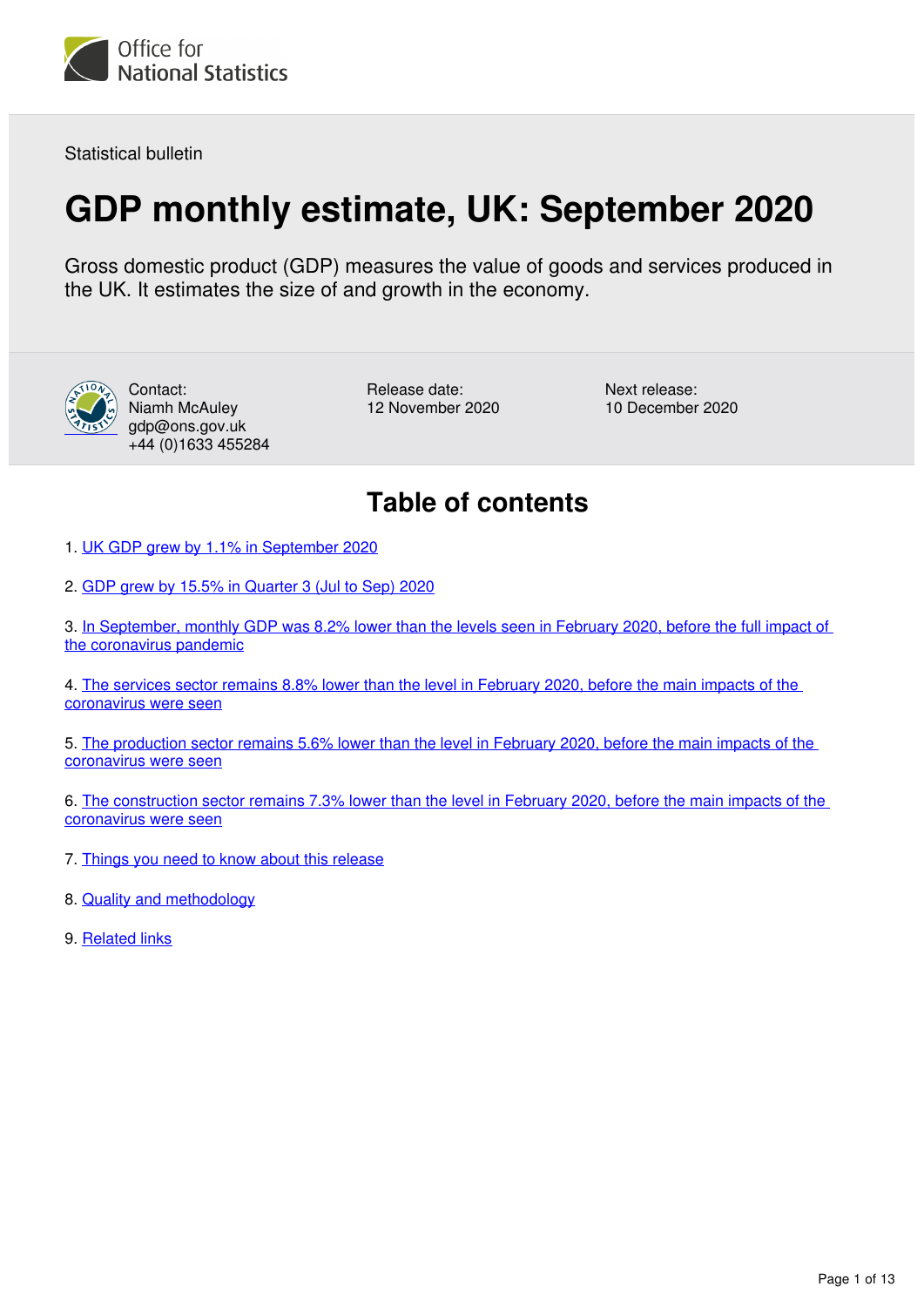# <span id="page-1-0"></span>**1 . UK GDP grew by 1.1% in September 2020**

**Figure 1: GDP grew by 1.1% in September 2020, the fifth consecutive monthly increase; however, it remains 8.2% below the February 2020 level**

#### **UK, monthly index, January 2007 until September 2020**

Figure 1: GDP grew by 1.1% in September 2020, the fifth consecutive monthly increase; however, it remains 8.2% below the February 2020 level

UK, monthly index, January 2007 until September 2020



#### **Source: Office for National Statistics – GDP monthly estimate**

GDP estimates for September 2020 are subject to [more uncertainty than usual](https://www.ons.gov.uk/economy/nationalaccounts/uksectoraccounts/articles/coronavirusandtheeffectsonukgdp/2020-05-06#practical-challenges) as a result of the challenges we faced estimating GDP in the current conditions.

Monthly gross domestic product (GDP) grew by 1.1% in September 2020 as lockdown measures continued to ease. This is the fifth consecutive monthly increase following a record fall of 19.5% in April 2020.

September 2020 GDP is now 22.9% higher than its April 2020 low. However, it remains 8.2% below the levels seen in February 2020, before the full impact of the coronavirus (COVID-19) pandemic. There has also been a loss in momentum through Quarter 3 (July to Sept) 2020.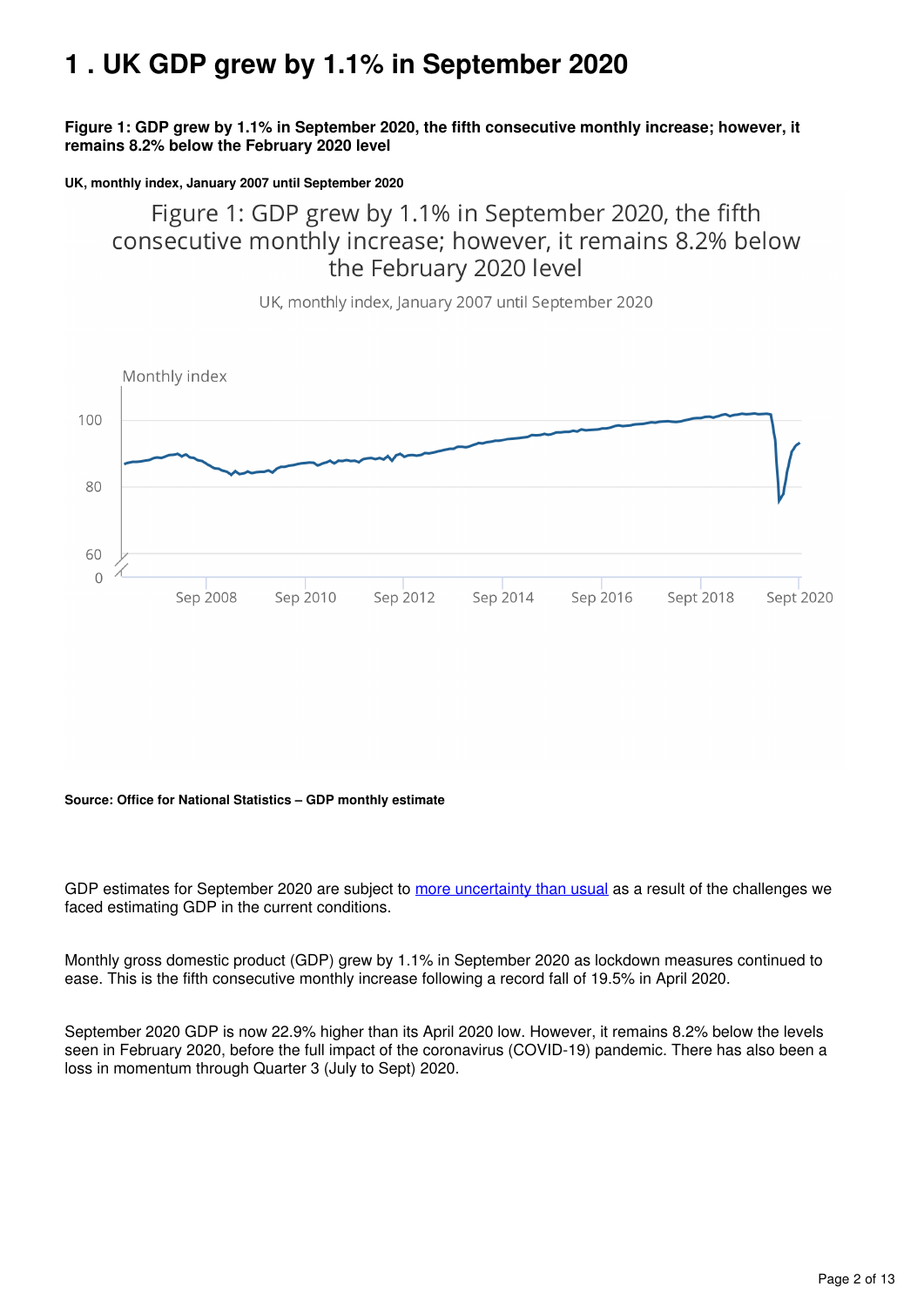# <span id="page-2-0"></span>**2 . GDP grew by 15.5% in Quarter 3 (Jul to Sep) 2020**

### **Figure 2: GDP grew by 15.5% in Quarter 3 (July to Sept), following two consecutive quarterly falls but has not recovered to pre-pandemic levels**

#### **UK, Monthly index and quarterly average, January to September 2020**

Figure 2: GDP grew by 15.5% in Quarter 3 (July to Sept), following two consecutive quarterly falls but has not recovered to pre-pandemic levels



UK, Monthly index and quarterly average, January to September 2020

#### **Source: Office for National Statistics – GDP monthly estimate**

#### **Notes:**

- 1. Q1 refers to Quarter 1 (Jan to Mar), Q2 refers to Quarter 2 (Apr to June), Q3 refers to Quarter 3 (July to Sep), Q4 refers to Quarter 4 (Oct to Dec).
- 2. Q1 average refers to the average of the indices from Jan to Mar, Q2 average refers to the average of the indices Apr to June, Q3 average refers to the average of the indices from July to Sept.
- 3. Quarterly average is based on output gross value added (GVA). There will therefore be discrepancies in the time series with our quarterly estimates of GDP, which include information on the expenditure and income approaches to measuring GDP.

Gross domestic product (GDP) grew by 15.5% in Quarter 3 (July to Sept) 2020 as restrictions on movement eased across June, July, August and September.

Quarterly growth captures the average level of output in July to September relative to the average in April to June. For more details on quarterly GDP, please see [GDP first quarterly estimate, UK: July to September 2020](https://www.ons.gov.uk/economy/grossdomesticproductgdp/bulletins/gdpfirstquarterlyestimateuk/julytoseptember2020) published today (12 November 2020).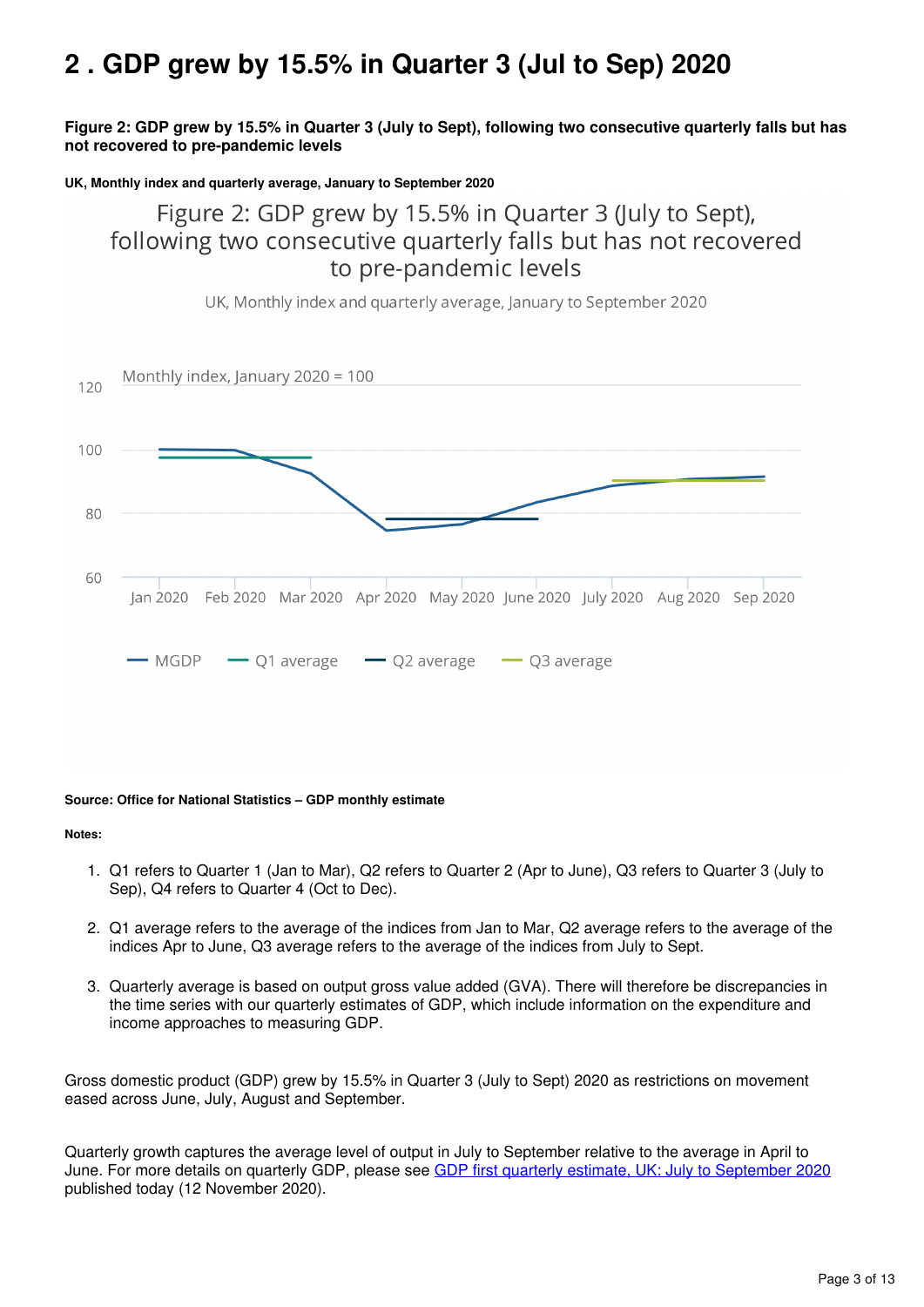### **Figure 3: Since June 2020, there has been a loss in momentum across all main sectors in the third quarter (July to Sept)**

#### **UK, monthly index, January 2020 until September 2020**

# Figure 3: Since June 2020, there has been a loss in momentum across all main sectors in the third quarter (July to Sept)

UK, monthly index, January 2020 until September 2020



#### **Source: Office for National Statistics – GDP monthly estimate**

The[services](https://www.ons.gov.uk/economy/economicoutputandproductivity/output/bulletins/indexofservices/september2020) sector grew by 1.0%, production by 0.5% and construction by 2.9% in September 2020, however, it is important to note that since the peak monthly growth in June, growth in GDP and its main sectors has slowed.

Looking ahead, results from [Wave 16](https://www.ons.gov.uk/peoplepopulationandcommunity/healthandsocialcare/conditionsanddiseases/bulletins/coronavirustheukeconomyandsocietyfasterindicators/5november) of the Business Impact of Coronavirus (COVID-19) Survey (BICS), which covered the dates 5 to 18 October 2020, found that of businesses currently trading, 45% reported their turnover had decreased below what is normally expected for October, compared with 48% reporting decreases in September in Wave 15.

In October, there were three industries where more than 50% of businesses experienced a decrease in turnover, compared with 45% across all industries. These were the accommodation and food service activities industry, at 72%; the arts, entertainment and recreation industry, at 69%; and the education industry (private sector and higher education businesses only), at 57%.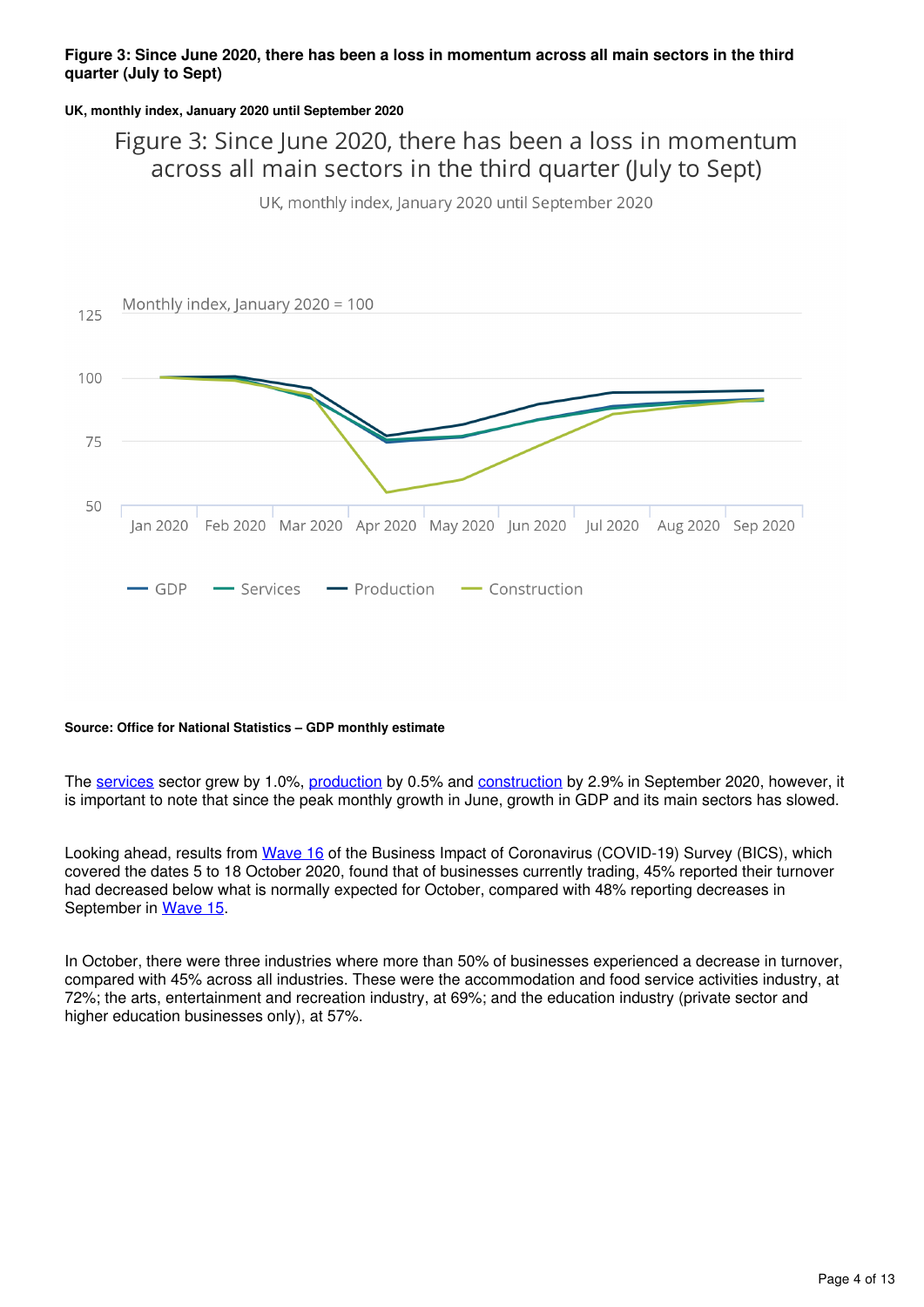# <span id="page-4-0"></span>**3 . In September, monthly GDP was 8.2% lower than the levels seen in February 2020, before the full impact of the coronavirus pandemic**

Monthly gross domestic product (GDP) grew by 1.1% in September 2020. The level of output has, though, not fully recovered from the record falls seen across March and April 2020 and is still 8.2% below the levels seen in February 2020, before the full impact of the coronavirus (COVID-19) pandemic.

Table 1: Breakdown of GDP and its components' growth rates, period on period

|                                   | GDP February 2020 GDP April 2020<br>to April 2020 | Initial fall: change in Recovery: change in<br>to September 2020 | <b>Remaining recovery:</b><br>change in<br><b>GDP February 2020</b><br>to September 2020 |
|-----------------------------------|---------------------------------------------------|------------------------------------------------------------------|------------------------------------------------------------------------------------------|
| <b>GDP</b>                        | $-25.3\%$                                         | 22.9%                                                            | $-8.2\%$                                                                                 |
| <b>Index of Services</b>          | $-24.3%$                                          | 20.5%                                                            | $-8.8%$                                                                                  |
| <b>Index of Production -23.3%</b> |                                                   | 23.1%                                                            | $-5.6%$                                                                                  |
| Manufacturing                     | $-29.6%$                                          | 30.6%                                                            | $-8.1\%$                                                                                 |
| <b>Construction</b>               | $-44.4%$                                          | 66.8%                                                            | $-7.3\%$                                                                                 |
| <b>Agriculture</b>                | $-7.7\%$                                          | $7.7\%$                                                          | $-0.7%$                                                                                  |

Source: Office for National Statistics - GDP monthly estimate

**Notes** 

1. Change in GDP refers to the level change from one period to another. For example the level in February 2020 compared to the level in September 2020.

The "initial fall" captures the change in level from February to April 2020, while the "recovery" captures the change in level from April to September 2020. However, it is important to note that a "recovery" growth rate greater or equal to the "initial" fall does not necessarily mean that all the lost ground has been recovered. For example, the construction sector fell 44.4% between February and April. But, the "recovery" growth rate is then calculated from a much smaller base as the construction sector is smaller in April than it was in February; despite growing by 66.8% since April the sector remains 7.3% smaller when compared with February.

This release features revisions to the monthly data back to July 2020 in line with the [UK National Accounts](https://www.ons.gov.uk/methodology/methodologytopicsandstatisticalconcepts/revisions/revisionspoliciesforeconomicstatistics/nationalaccountsrevisionspolicyupdateddecember2017)  [revisions policy](https://www.ons.gov.uk/methodology/methodologytopicsandstatisticalconcepts/revisions/revisionspoliciesforeconomicstatistics/nationalaccountsrevisionspolicyupdateddecember2017). Monthly GDP in July is now estimated to have increased by 6.3%, a downward revision of 0.1 percentage points. Monthly GDP for August is now estimated to have increased by 2.2%, an upward revision of 0.1 percentage points.

# **Figure 4: Breakdown of GDP and its sub-sectors, monthly contributions to growth, July to September 2020**

**UK, Month-on-month contributions**

**Notes:**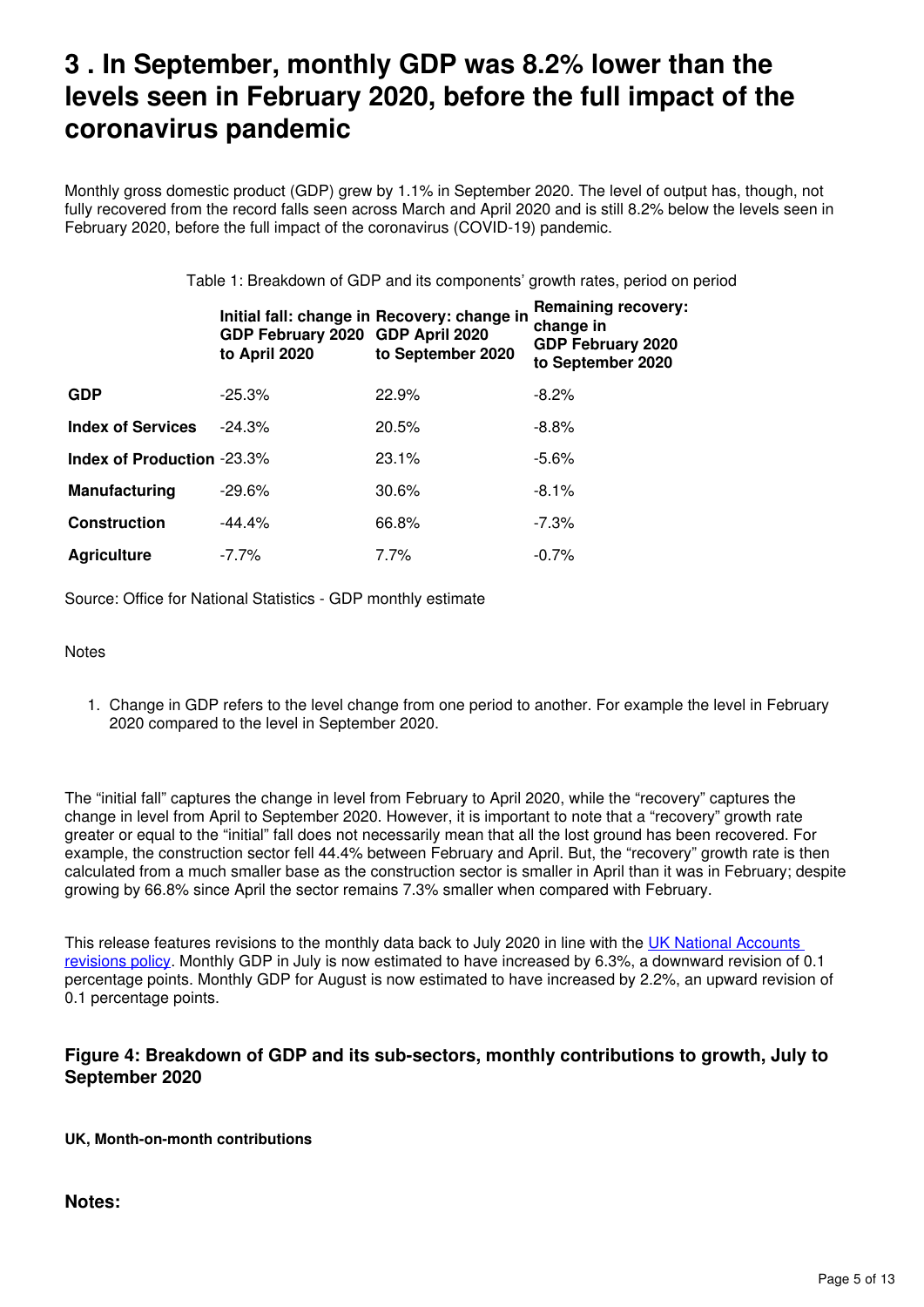1. Components contribution may not sum to total because of rounding.

# **Download the data**

### [.xlsx](https://www.ons.gov.uk/visualisations/dvc1034/fig4m/datadownload.xlsx)

Figure 4 shows the contributions to growth across different sub-sectors for July to September 2020. Looking at the recent months in detail, GDP grew by 6.3% in July 2020 where:

- accommodation and food service activities contributed 1.09 percentage points driven by food services as restrictions on activities eased and there was increased use of accommodation such as campsites, cottages and caravan parks
- construction contributed 0.99 percentage points as housebuilding activity increased
- wholesale and retail trade and repair of motor vehicles contributed 0.89 percentage points as many car showrooms reopened to the public as well as pent-up demand following lengthy closures

Monthly GDP in August increased 2.2%, driven by accommodation and food service activities, which contributed 1.18 percentage points. This was because of the combined impact of easing lockdown restrictions and the Eat [Out to Help Out Scheme,](https://www.gov.uk/government/news/over-64-million-meals-claimed-for-as-eat-out-to-help-out-enters-fourth-week) which boosted consumer demand for bars and restaurants, and the accommodation industry also increased as international travel restrictions boosted domestic "staycations".

Monthly GDP in September increased 1.1%, where professional, scientific and technical activities had the largest contribution, as legal activities, accounting and advertising saw strong growth after a muted August. Education also had a large positive contribution in September as many children returned to school. The recent blog [measuring education output in the summer of the pandemic](https://blog.ons.gov.uk/2020/10/05/schools-out-measuring-education-output-in-the-summer-of-the-pandemic/) explains our approach in estimating education output.

The monthly growth rate for GDP is volatile. It should therefore be used with caution and alongside other measures, such as the three-month growth rate, when looking for an indicator of the longer-term trend of the economy. However, it is useful in highlighting one-off changes that can be masked by three-month growth rates.

# <span id="page-5-0"></span>**4 . The services sector remains 8.8% lower than the level in February 2020, before the main impacts of the coronavirus were seen**

**Figure 5: Output in 12 of the 14 sub-sectors of services remains below February 2020 levels, before the main impacts of the pandemic were seen**

**UK, monthly index, February 2020 to September 2020, February 2020 = 100**

## **Notes:**

1. Chart shows the March, April, May, June, July, August and September output as a proportion of February 2020 where February output equals 100.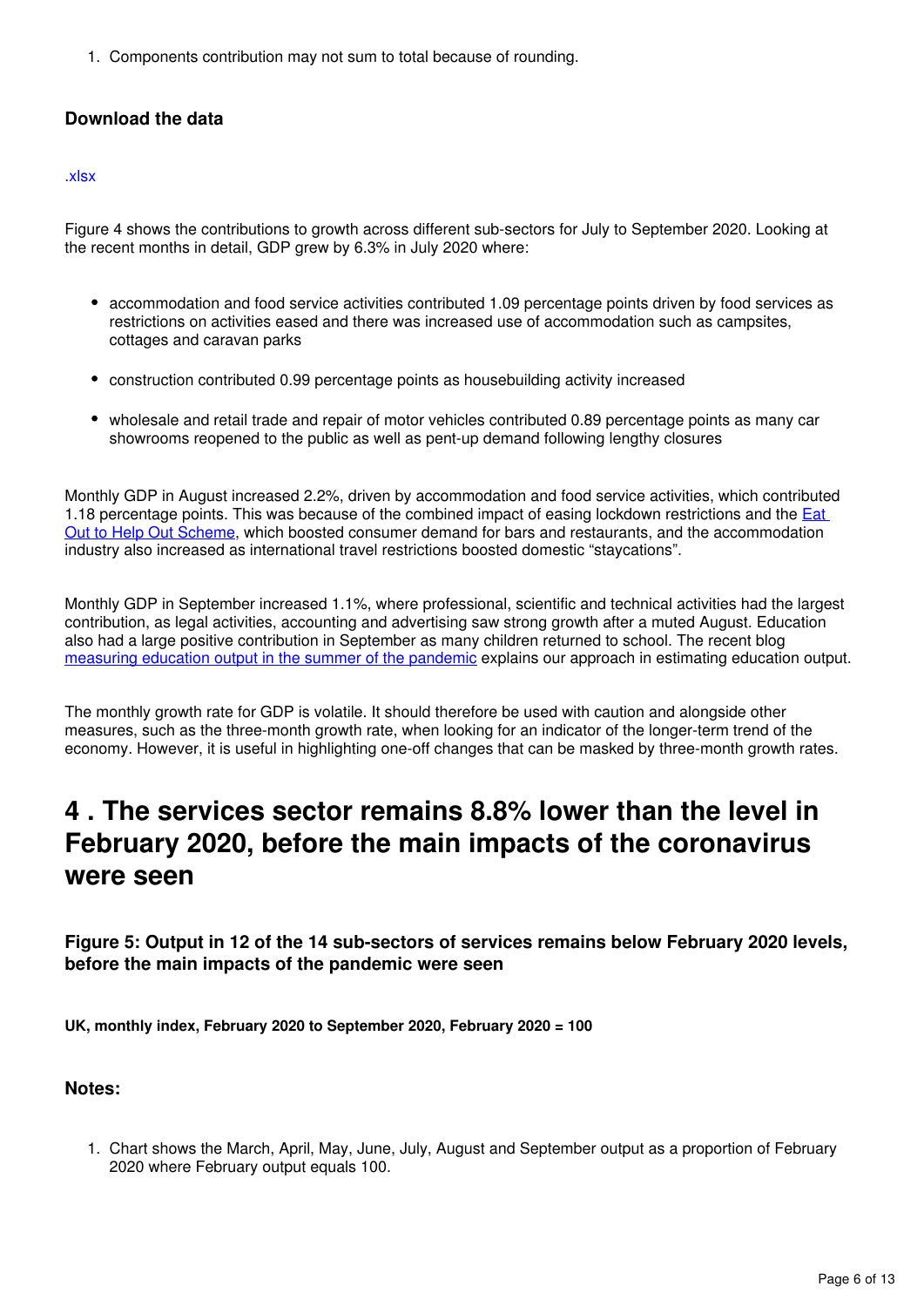# **Download the data**

#### [.xlsx](https://www.ons.gov.uk/visualisations/dvc1034/fig5m/datadownload.xlsx)

The services sector grew by 1.0% in September 2020, following growth of 2.4% in August. The professional, scientific and technical activities sub-sector was the largest contributor to the increase in services in September, growing by 3.9%. Within this, legal activities, accounting and advertising saw strong growth after a muted August. Education also had a large positive contribution in September as schools made further advances in returning to a pre-pandemic level of teaching, primarily through increased attendance.

Despite an increase of 1.0% in services, the level of services output is 8.8% lower than the level in February 2020 before the main impacts of the coronavirus were seen. Of the 14 services sub-sectors, 12 remain below their February 2020 level.

### **Figure 6: While consumer-facing services experienced the sharpest declines during the initial lockdown restrictions, they have recovered more than the services sector in recent months**

### **UK, monthly index, February to September 2020**

Figure 6: While consumer-facing services experienced the sharpest declines during the initial lockdown restrictions, they have recovered more than the services sector in recent months



UK, monthly index, February to September 2020

## **Source: Office for National Statistics – GDP monthly estimate**

**Notes:**

1. Consumer-facing services refer to retail trade, food and beverage serving activities, travel and transport, and entertainment and recreation (Standard Industrial Classification 2007 codes 45, 47, 49.1-2, 56, 68.1-2, 75, 79, 92, 93, 94, 96 and 97).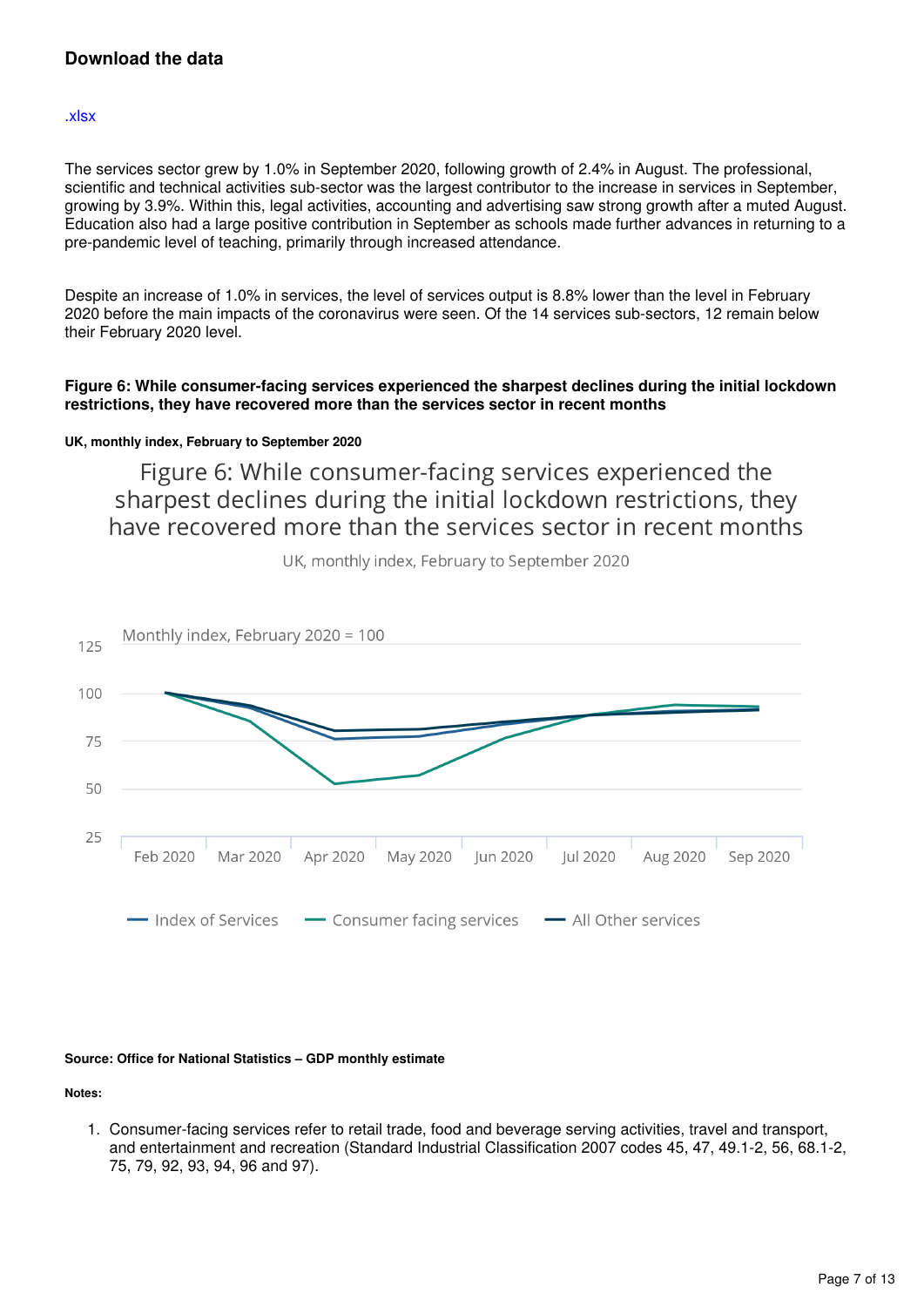Figure 6 shows the performance of total services output, a composite industrial indicator based on output in "consumer-facing" services and output in all other industries in the services sector. This shows that the consumerfacing services saw the greatest loss in output during the introduction of restrictions on movement, which began on 23 March 2020. In the most recent months, as restrictions on activity have eased, consumer-facing services have recovered more than all the other services sector industries because of consumer demand for pubs and restaurants (boosted by the **Eat Out to Help Out scheme**), personal services and retail.

Looking at quarterly growth, services output grew by 14.2% in Quarter 3 (July to Sept) 2020, following a record 19.2% fall in Quarter 2 (Apr to June). This was driven by increases in nearly every industry, most notably:

- wholesale and retail trade and repair of motor vehicles, which despite falling 62.4% in Quarter 2 has recovered to above its February 2020 level, as a result of the reopening of car showrooms to the public as well as pent-up demand following lengthy closures
- [retail trade](https://www.ons.gov.uk/businessindustryandtrade/retailindustry/bulletins/retailsales/september2020), which grew by 18.4% as a result of strong growth in non-food stores and a record proportion of online sales
- education, which grew by 25.3% as schools made further advances in returning to a pre-pandemic level of teaching, primarily through increased attendance

# <span id="page-7-0"></span>**5 . The production sector remains 5.6% lower than the level in February 2020, before the main impacts of the coronavirus were seen**

**Figure 7: Output in 11 out of the 13 sub-sectors of manufacturing remains below February 2020 levels, before the main impacts of the pandemic were seen**

**UK, Monthly index, February 2020 to September 2020, February 2020 = 100**

## **Notes:**

1. Chart shows the March, April, May, June, July, August and September output as a proportion of February 2020 where February output equals 100.

# **Download the data**

#### [.xlsx](https://www.ons.gov.uk/visualisations/dvc1034/fig7m/datadownload.xlsx)

Production grew by 0.5% in September 2020, with manufacturing growing by 0.2%. The manufacturing sector saw 10 out of its 13 sub-sectors increasing following large falls across March and April 2020, however, the manufacture of pharmaceuticals acted as a drag on growth in September, falling by 9.8%. The monthly fall was mainly because of the cumulative impact of weakness from large businesses and highlights the volatile nature of growth in this industry.

Elsewhere in production: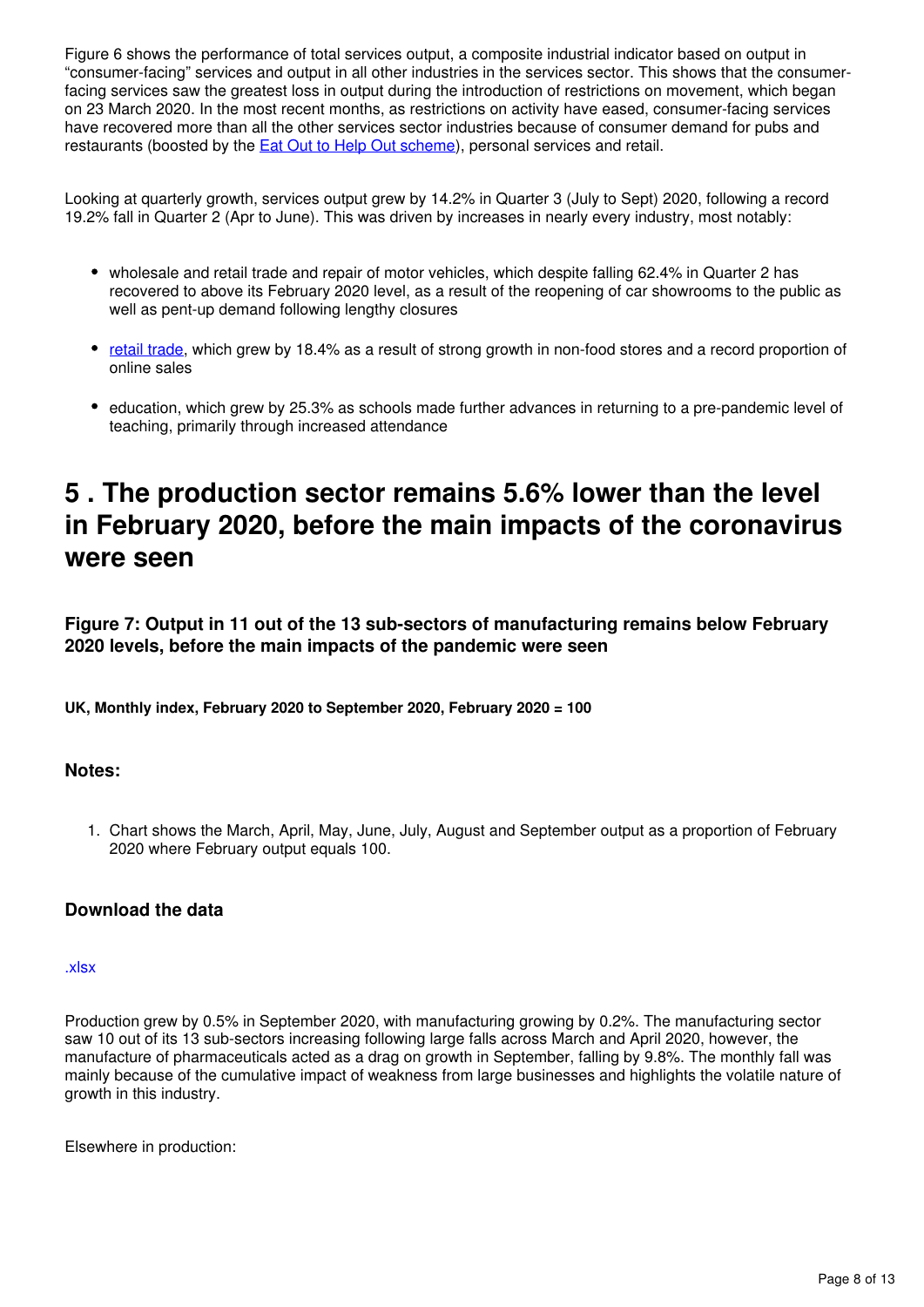- mining and quarrying increased by 1.3% after declines in August because of planned maintenance shutdowns
- electricity, gas, steam and air conditioning supply recovered 2.7% above its February 2020 level
- water supply recovered 2.4% above its February 2020 level

Despite growth in the latest month, production output is 5.6% lower than the level in February 2020, with manufacturing 8.1% lower.

Looking at quarterly growth, output in the production sector grew by 14.3% in Quarter 3 (July to Sept) 2020. This was driven by increases in all the four sub-sectors:

- manufacturing, which grew by 18.7% as a result of 12 out of the 13 sub-sectors increasing, most notably the manufacture of transport equipment, which grew by 51.8%, however, it is still 22.3% below its prepandemic level
- electricity, gas, steam and air conditioning supply, which increased by 8.1% as a result of increased demand as more factories and premises reopened
- mining and quarrying, which grew by 1.3% as quarrying recovered across May and June 2020 after low levels of output in March and April
- water supply, which grew by 4.8% as a result of a general increase in commercial, industrial and construction waste activity

# <span id="page-8-0"></span>**6 . The construction sector remains 7.3% lower than the level in February 2020, before the main impacts of the coronavirus were seen**

**Figure 8: Construction grew by 2.9% in September 2020 but the level of output remains 7.3% lower than February 2020, before the full impact of the pandemic**

**UK, monthly index, February 2020 to September 2020, February 2020 = 100**

## **Notes:**

1. Chart shows the March, April, May, June, July, August and September output as a proportion of February 2020 where February output equals 100.

## **Download the data**

[.xlsx](https://www.ons.gov.uk/visualisations/dvc1034/fig8m/datadownload.xlsx)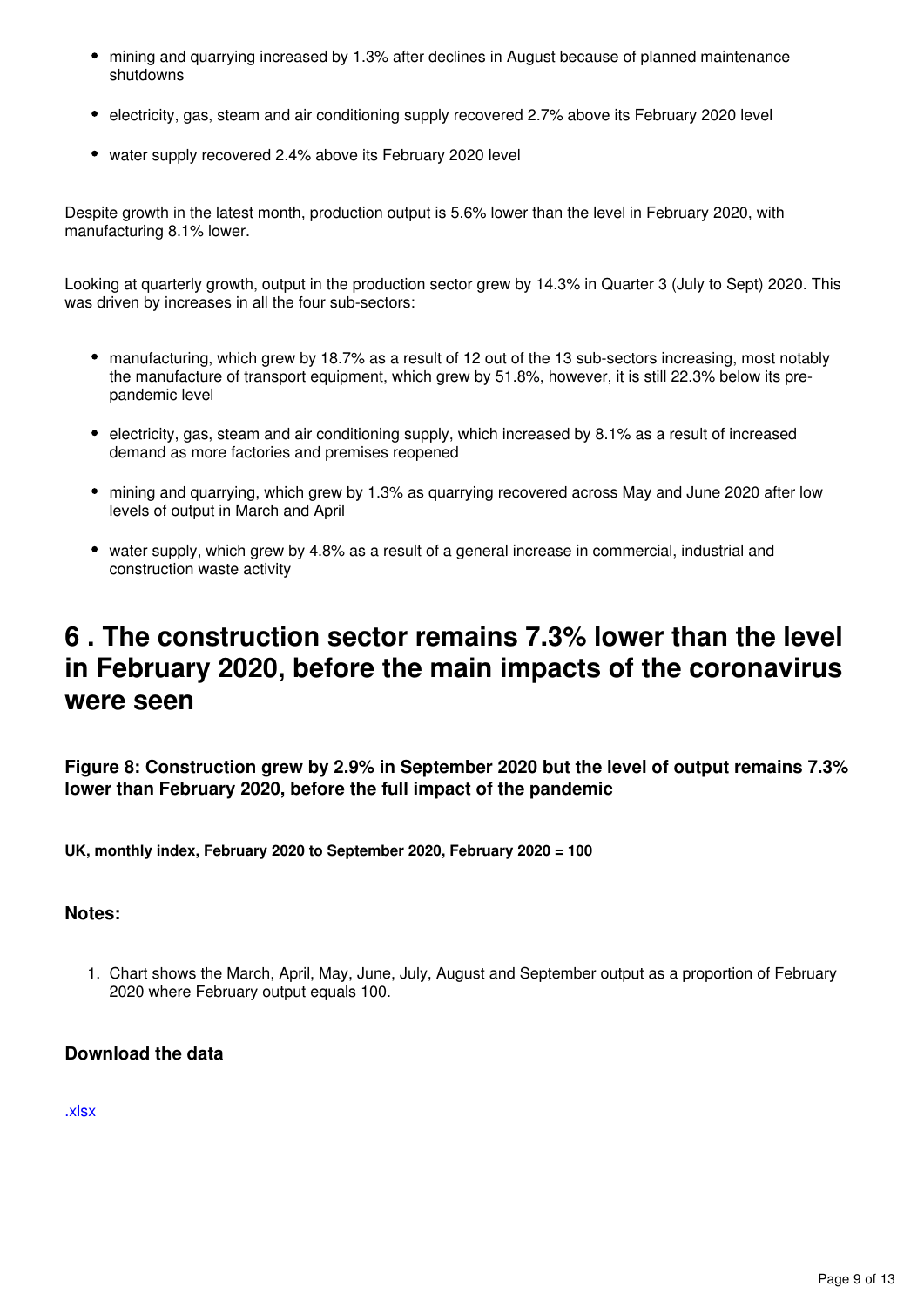Month-on-month, output in construction grew by 2.9% following a record fall of 41.2% in April 2020. This is the fifth consecutive month of growth, however, it is important to note that since the record monthly growth of 21.8% in June 2020, growth in construction output has slowed. The latest increase was driven by new housing, and in particular private new housing (23.1% weight in construction), which grew by 4.2% in September 2020 after large declines in March and April.

Despite growth in the construction sector, output remains 7.3% lower than the level in February 2020 before the full impact of the coronavirus. The infrastructure and private new housing sub-sectors are the only components of construction to return to their peak since February 2020. For infrastructure, the fall in the level of output was comparatively lower, and anecdotal evidence suggests that work on larger civil engineering sites can more easily adapt to social distancing measures. For housebuilders, anecdotal evidence suggests firms have managed to continue to work at sufficient capacity, particularly on sites currently in progress when the first lockdown hit.

On a quarterly basis, the construction sector grew by 41.7% in Quarter 3 (July to Sept) 2020 following a record fall of 35.7% in Quarter 2 (Apr to June) 2020. The main contributor to this increase was new housing, in particular private new housing, which recovered after record low output in April 2020.

# <span id="page-9-0"></span>**7 . Things you need to know about this release**

# **Coronavirus**

This release captures the direct effects of the coronavirus (COVID-19) pandemic and the government measures taken to reduce transmission of the virus. We have faced an increased number of challenges in producing monthly and quarterly estimates of UK gross domestic product (GDP). More detailed information on the challenges and the steps taken to mitigate those can be found in [Coronavirus and the effects on UK GDP.](https://www.ons.gov.uk/economy/nationalaccounts/uksectoraccounts/articles/coronavirusandtheeffectsonukgdp/2020-05-06)

As a result of these challenges, GDP estimates for September 2020 are subject to more uncertainty than usual.

It is important to note that, while in the short run we have faced challenges to collect the information required to produce the Monthly Business Survey (MBS), response rates have improved since the first published estimate, as shown in Table 2.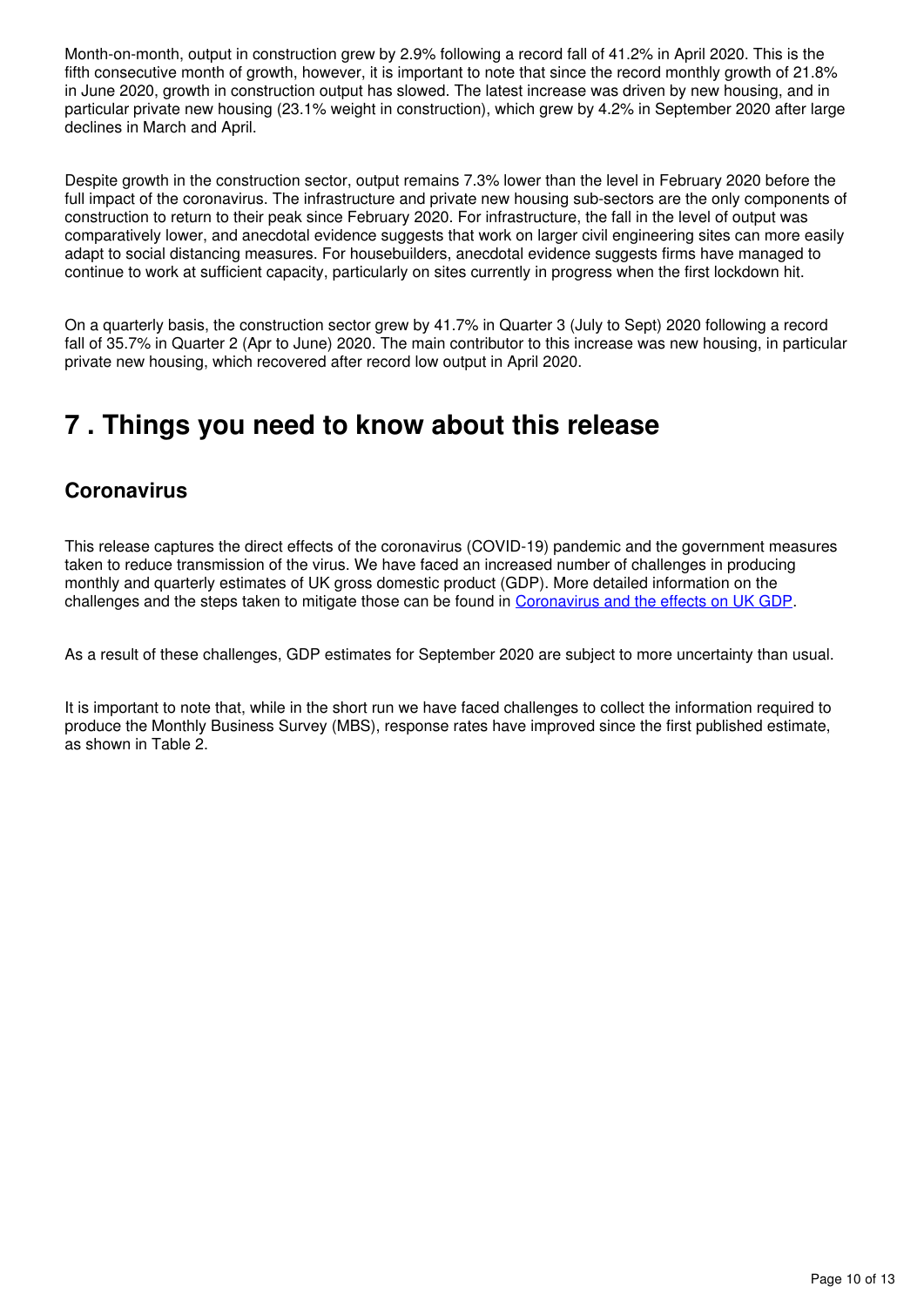# **March MBS response rates** First March estimate Current estimate Index of Services 79.0% 94.1% Index of Production 71.7% 94.7% Construction 54.4% 72.9% **April MBS response rates** First April estimate Current estimate Index of Services 84.4% 93.1% Index of Production 79.8% 94.3% Construction 65.5% 88.4% **May MBS response rates** First May estimate Current Estimate Index of Services 86.4% 92.5% Index of Production 88.4% 93.6% Construction 70.4% 87.6% **June MBS response rates** First June estimate Current Estimate Index of Services 75.2% 88.1% Index of Production 75.3% 88.5% Construction 66.0% 87.8% **July MBS response rates** First July estimate Current Estimate Index of Services 77.9% 93.5% Index of Production 81.0% 92.7% Construction 72.5% 85.4% **August MBS response rates** First August estimate Current estimate Index of Services 82.7% 92.1% Index of Production 84.9% 89.5% Construction 74.4% 83.5% **September MBS response rates** First September estimate Index of Services 79.8% Index of Production 84.0% Construction 70.2%

Source: Office for National Statistics - GDP monthly estimate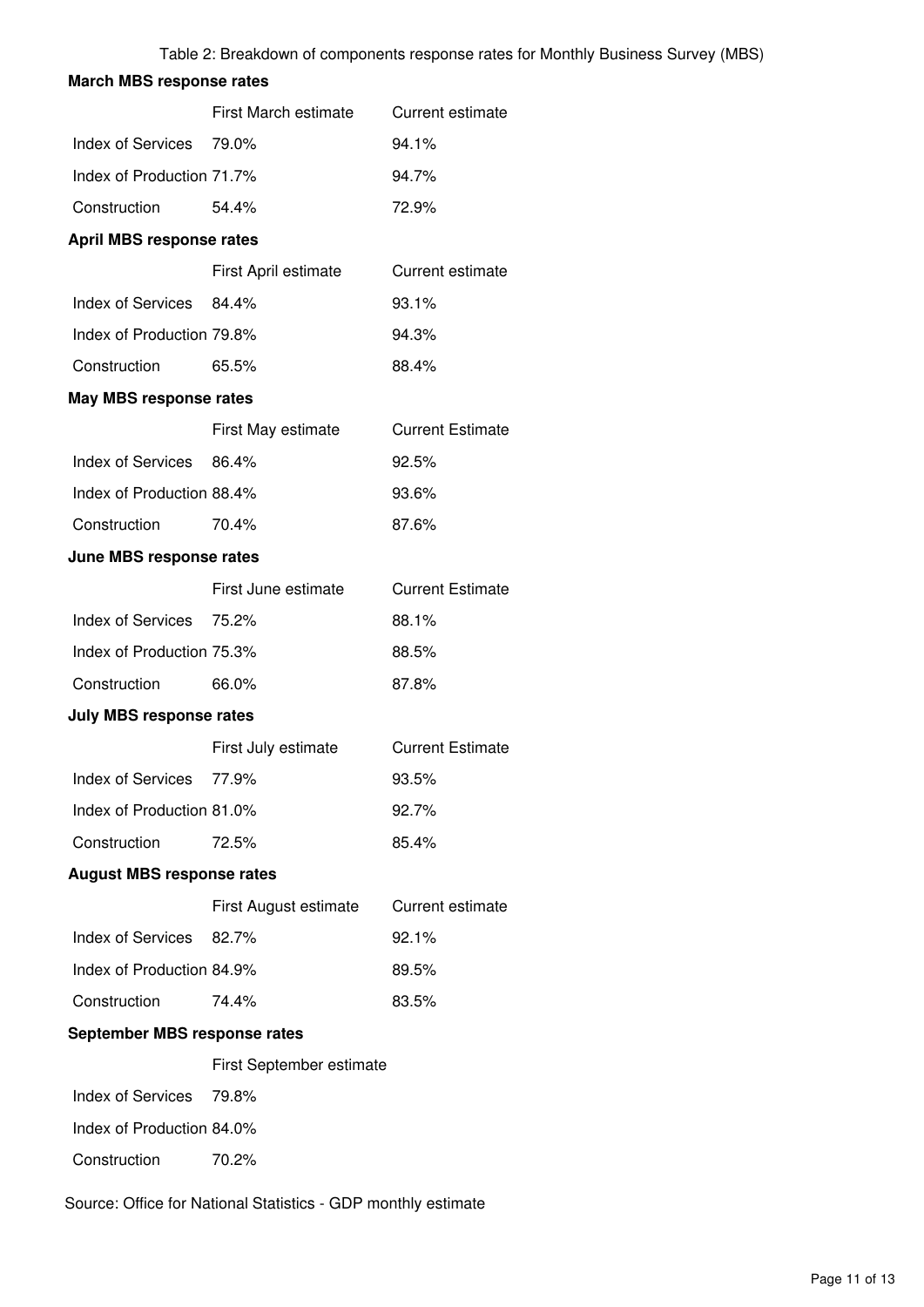- 1. Table shows MBS turnover response rates.
- 2. Response rate for all months[,](https://www.ons.gov.uk/economy/economicoutputandproductivity/output/bulletins/indexofproduction/april2020) both questionnaire and turnover, can be found in *[Index of Production](https://www.ons.gov.uk/economy/economicoutputandproductivity/output/bulletins/indexofproduction/april2020)*, Index [of Services](https://www.ons.gov.uk/economy/economicoutputandproductivity/output/bulletins/indexofservices/april2020), and Construction[.](https://www.ons.gov.uk/businessindustryandtrade/constructionindustry/bulletins/constructionoutputingreatbritain/april2020)

Construction response rates for March are lower than usual as the MBS survey was collected by paper before movingonline in April. For more information, please refer to the Construction release.

# **Eat Out to Help Out**

The UK National Accounts treat the government's Eat Out To Help Out (EOTHO) scheme as a subsidy on products paid by central government to businesses in the private non-financial corporations (PNFCs) sector.

To ensure GDP impacts in line with this treatment, respondents to the Monthly Business Survey have been asked to return turnover excluding any reimbursement from government under the scheme. These returns have been deflated using the Consumer Price Indices within the food and drink categories, which themselves have been adjusted to reflect the [reduced prices paid by consumers as a result of the scheme](https://www.ons.gov.uk/economy/inflationandpriceindices/bulletins/consumerpriceinflation/august2020#measuring-the-data). This results in a headline volume series, which will reflect higher output related to any increase in the volume of meals consumed under the scheme.

This release is based only on the output approach to GDP. Additional steps have been taken for GDP compiled on a quarterly basis to ensure flows are routed as subsidies across all transactions in the three approaches to GDP. Aside from any usual data revisions, this should not affect the headline estimates of GDP published in this release.

# **Communicating gross domestic product**

[Recent analysis](https://www.ons.gov.uk/economy/grossdomesticproductgdp/articles/communicatinggrossdomesticproduct/2020-04-16) explains our latest position on how we are looking to communicate GDP, including how we will continue to acknowledge that "technical" recessions are comprised of at least two consecutive quarters of contracting GDP.

While it is still true that these early estimates are prone to revision, we prefer to focus on the magnitude of the contraction that has taken place following the coronavirus pandemic. It is clear that the contraction in GDP in Quarter 2 (Apr to June) was in the largest recession on record. Our latest estimates show that the UK economy is now 8.2% smaller than it was in February, the effects of which have been most pronounced in those industries that are most exposed to public health restrictions and the effects of social distancing.

# <span id="page-11-0"></span>**8 . Quality and methodology**

Quality and methodology information on strengths, limitations, appropriate uses, and how the data were created is available in the Gross domestic product (GDP) QMI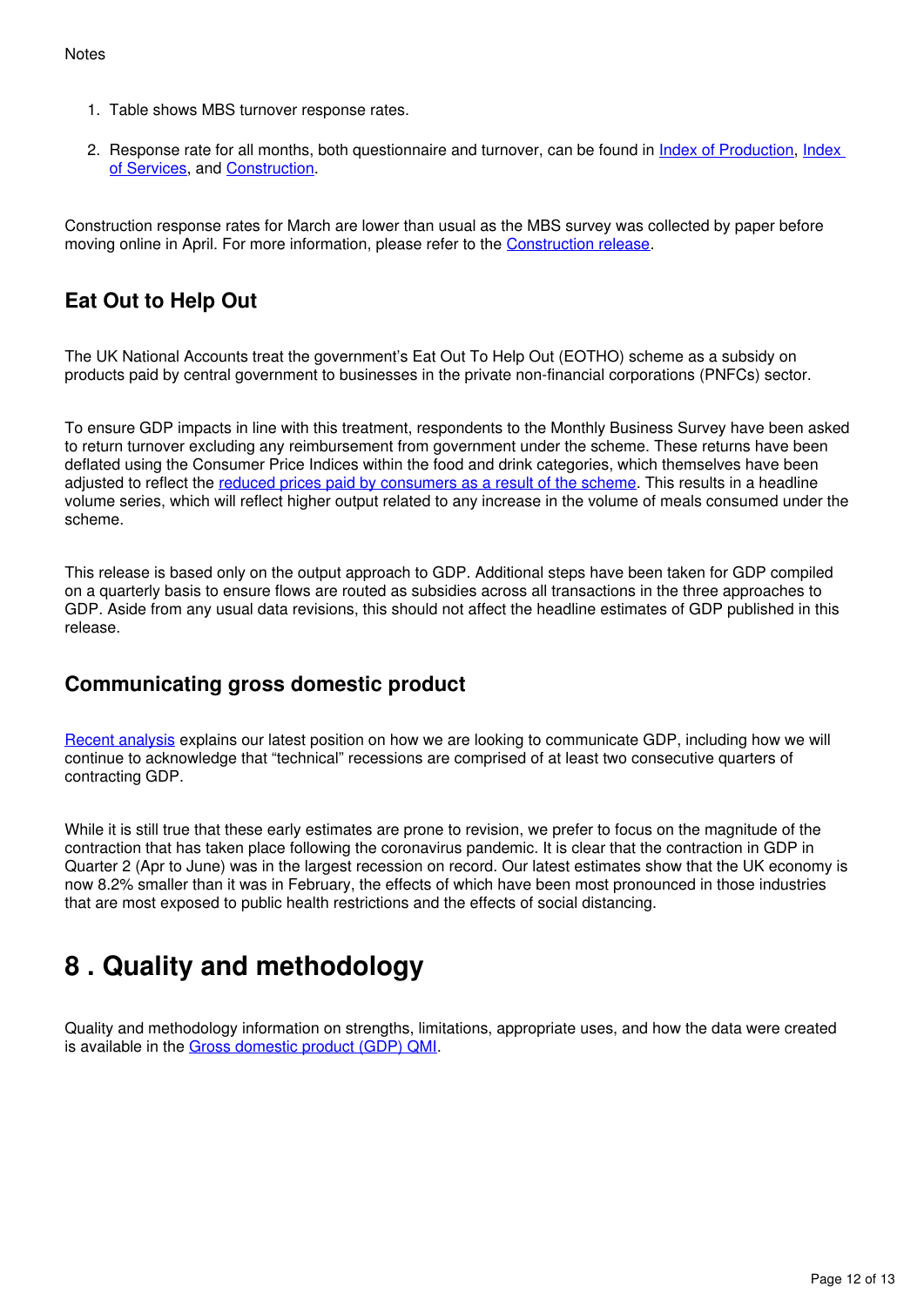# <span id="page-12-0"></span>**9 . Related links**

### [Construction output in Great Britain: September 2020](https://www.ons.gov.uk/businessindustryandtrade/constructionindustry/bulletins/constructionoutputingreatbritain/latest)

Bulletin | Released 12 November 2020

Short-term measures of output by the construction industry in Great Britain and contracts awarded for new construction work in Great Britain.

### [Index of Production, UK: September 2020](https://www.ons.gov.uk/economy/economicoutputandproductivity/output/bulletins/indexofproduction/latest)

Bulletin | Released 12 November 2020 Movements in the volume of production for the UK production industries: manufacturing, mining and quarrying, energy supply, and water and waste management.

### [Index of Services, UK: September 2020](https://www.ons.gov.uk/economy/economicoutputandproductivity/output/bulletins/indexofservices/latest)

Bulletin | Released 12 November 2020 Monthly movements in output for the services industries.

### [Coronavirus and the impact on output in the UK economy, UK: September 2020](https://www.ons.gov.uk/economy/grossdomesticproductgdp/articles/coronavirusandtheimpactonoutputintheukeconomy/latest)

Article | Released 12 November 2020 Analysis of monthly growth for the production, services and construction industries in the UK economy in 2020, highlighting the impact from the coronavirus (COVID-19) pandemic.

### [GDP first quarterly estimate, UK: July to September 2020](https://www.ons.gov.uk/economy/grossdomesticproductgdp/bulletins/gdpfirstquarterlyestimateuk/latest)

Bulletin | Released 12 November 2020 First quarterly estimate of gross domestic product (GDP). Contains current and constant price data on the value of goods and services to indicate the economic performance of the UK.

### [Coronavirus and the effects on GDP](https://www.ons.gov.uk/economy/nationalaccounts/uksectoraccounts/articles/coronavirusandtheeffectsonukgdp/2020-05-06)

#### Article | Released 6 May 2020

How the global coronavirus (COVID-19) pandemic and the wider containment efforts are expected to impact on UK gross domestic product (GDP) as well as some of the challenges that national statistical institutes are likely to face.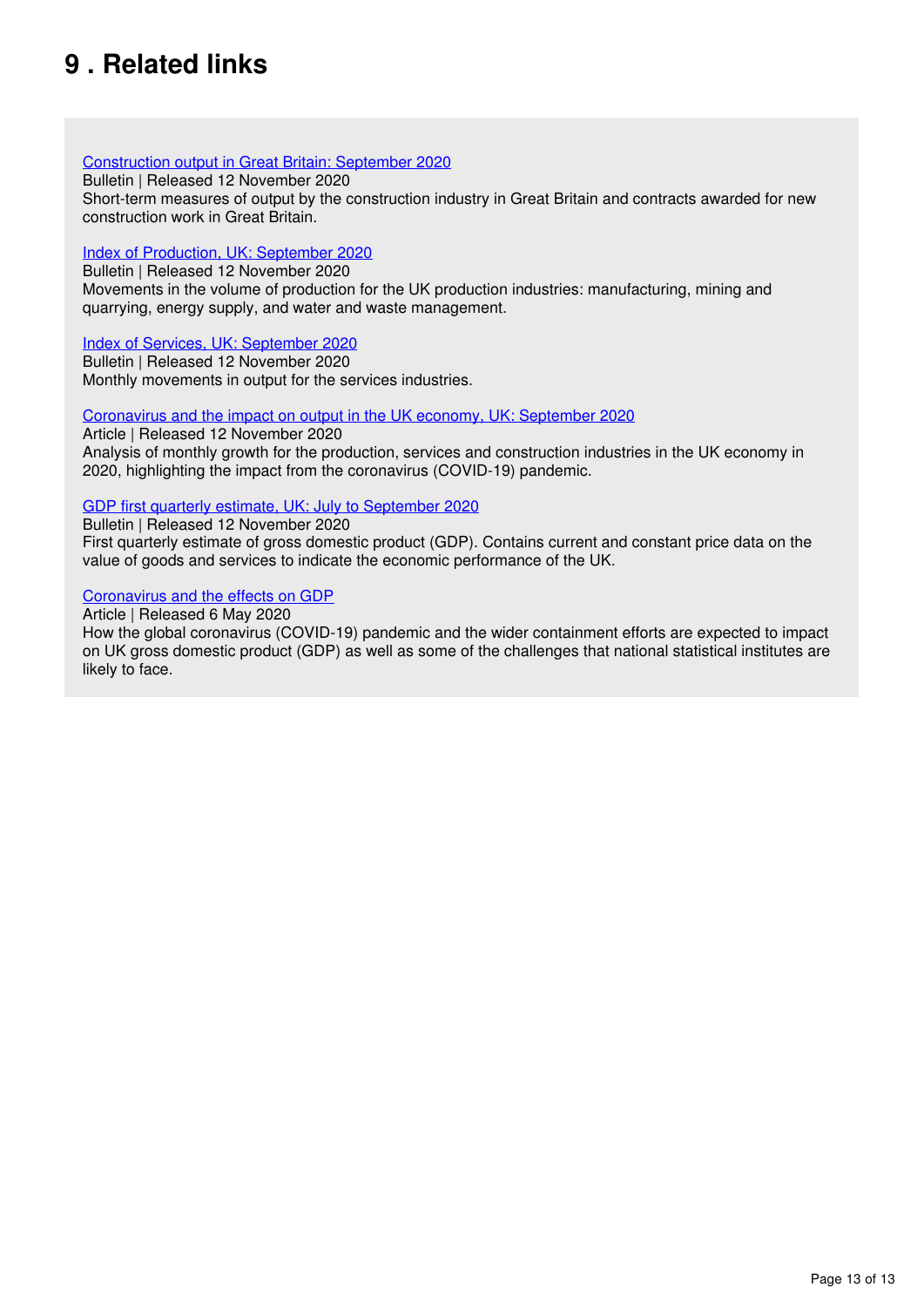**Monthly GDP based on GVA (Gross Value Added) <sup>1</sup>** GVA1 Monthly GDP based on GVA (Gross Value Added)<sup>1</sup><br>Chained volume indices of gross value added at basic prices <sup>2,3,4,5</sup>

| Industry sections (SIC2007<br>Activities of<br>Wholesale<br>Water<br>households<br>Total<br>and retail:<br>Accommodation<br>Professional,<br>Administrative<br>Public<br>Total<br>GVA at<br>Total<br>Other<br>Agriculture,<br>Electricity<br>repair of<br>and food<br>Information<br>Financial<br>Human health<br>as employers.<br>supply,<br>scientific<br>and support administration<br>Arts,<br>production<br>service<br>undifferentiated<br>basic<br>forestry and<br>Mining &<br>motor vehicles<br>Transport<br>service<br>Real estate<br>service<br>gas, steam<br>sewerage<br>and<br>and insurance<br>and technical<br>service<br>and<br>and social<br>entertainment<br>industries<br>quarrying Manufacturing<br>etc Construction <sup>6</sup><br>industries<br>and storage<br>activities Communication<br>defence Education<br>activities<br>fishing<br>and air<br>and motorcycles<br>activities<br>activities<br>activities<br>activities<br>work activities and recreation<br>goods and services<br>prices<br>A-T<br>$G-T$<br>Section<br>B-E<br><b>B</b><br>C<br>D<br>E<br>- F<br>G<br>H<br>К<br>м<br>$\mathsf{N}$<br>$\circ$<br>P<br>Q<br>R.<br>S.<br>A<br>2018 weights<br>1000<br>101<br>790<br>68<br>57<br>18<br>139<br>11<br>14<br>13<br>64<br>104<br>40<br>29<br>66<br>135<br>77<br>53<br>49<br>75<br>16<br>- 6<br><b>L2P8</b><br>L <sub>2</sub> PP<br>L <sub>2</sub> PT<br><b>YBFR</b><br>L <sub>2KL</sub><br>L2KQ<br>L <sub>2</sub> KR<br>L <sub>2</sub> KX<br>L2MW<br><b>L2N2</b><br><b>L2N8</b><br><b>L2NC</b><br>L <sub>2</sub> NE<br>L <sub>2NI</sub><br>L <sub>2</sub> NQ<br>L <sub>2NT</sub><br>L <sub>2</sub> O6<br><b>L2OC</b><br><b>L2OI</b><br><b>L2OX</b><br>L2PA<br>L <sub>2</sub> PC<br>L <sub>2</sub> PJ<br>95.4<br>103.4<br>96.5<br>99.7<br>93.3<br>95.6<br>87.3<br>96.5<br>89.7<br>100.6<br>100.4<br>103.8<br>80.5<br>2015<br>96.3<br>96.4<br>90.6<br>91.9<br>99.2<br>95.9<br>100.2<br>91.9<br>101.4<br>96.9<br>97.3<br>103.3<br>95.7<br>2016<br>97.0<br>97.2<br>94.3<br>96.6<br>99.2<br>94.2<br>97.1<br>95.1<br>97.6<br>97.1<br>91.6<br>100.6<br>101.7<br>92.4<br>93.0<br>99.3<br>99.3<br>98.3<br>98.4<br>97.3<br>103.4<br>99.1<br>95.0<br>98.9<br>101.2<br>101.5<br>100.0<br>98.5<br>98.6<br>100.9<br>100.7<br>95.8<br>99.3<br>99.8<br>99.4<br>101.0<br>97.4<br>95.5<br>2017<br>98.7<br>98.5<br>97.0<br>95.6<br>96.6<br>100.0<br>100.0<br>100.0<br>100.0<br>100.0<br>100.0<br>100.0<br>100.0<br>100.0<br>100.0<br>100.0<br>100.0<br>100.0<br>100.0<br>100.0<br>100.0<br>100.0<br>100.0<br>2018<br>100.0<br>100.0<br>100.0<br>100.0<br>100.0<br>99.2<br>101.6<br>2019<br>101.4<br>106.3<br>98.8<br>98.3<br>101.0<br>99.8<br>101.8<br>101.8<br>102.5<br>101.6<br>102.4<br>107.3<br>97.1<br>100.6<br>102.1<br>102.5<br>102.0<br>103.1<br>101.0<br>101.8<br>99.1<br>ECY5<br>ECY7<br>ECY8<br>ECYC<br><b>ECYH</b><br><b>ECYJ</b><br><b>ECYL</b><br><b>ECYS</b><br><b>ECYU</b><br>ECYV<br>ECY <sub>2</sub><br>ECY3<br>ECY4<br>ECY6<br>ECY9<br><b>ECYD</b><br><b>ECYG</b><br><b>ECYI</b><br><b>ECYK</b><br><b>ECYP</b><br><b>ECYQ</b><br><b>ECYR</b><br><b>ECYT</b><br>99.9<br>100.4<br>100.5<br>99.8<br>100.0<br>99.8<br>99.4<br>100.2<br>100.4<br>100.4<br>100.7<br>100.6<br>99.3<br>100.1<br>101.1<br>100.5<br>99.9<br>102.7<br>99.8<br>100.7<br>100.6<br>100.2<br>99.2<br>98.3<br>100.3<br>99.4<br>106.8<br>100.7<br>100.2<br>99.5<br>101.3<br>99.5<br>99.9<br>101.5<br>100.8<br>101.3<br>102.2<br>101.1<br>101.3<br>99.8<br>101.4<br>101.5<br>100.6<br>100.5<br>100.4<br>99.5<br>Oct<br>98.3<br>106.3<br>101.3<br>98.9<br>100.0<br>98.9<br>99.2<br>101.2<br>102.0<br>102.2<br>102.3<br>99.3<br>100.2<br>101.9<br>101.9<br>100.5<br>101.0<br>100.4<br>99.8<br>98.3<br>100.8<br>101.0<br>101.9<br>Nov<br>106.9<br>98.9<br>98.9<br>98.5<br>99.2<br>98.9<br>101.3<br>98.7<br>100.3<br>100.2<br>102.3<br>97.2<br>Dec<br>100.5<br>103.1<br>99.0<br>100.9<br>100.5<br>101.5<br>105.6<br>101.2<br>100.4<br>100.5<br>101.1<br>105.2<br>100.9<br>103.3<br>99.4<br>97.1<br>99.6<br>100.8<br>98.4<br>101.1<br>101.2<br>102.7<br>106.4<br>98.6<br>100.4<br>101.5<br>101.2<br>101.5<br>100.3<br>101.1<br>96.2<br>2019 Jan<br>101.0<br>101.8<br>99.9<br>103.1<br>99.3<br>100.2<br>97.6<br>98.8<br>101.9<br>97.7<br>100.4<br>102.6<br>101.9<br>100.4<br>101.5<br>97.7<br>105.5<br>Feb<br>101.3<br>99.8<br>103.4<br>101.4<br>102.0<br>102.8<br>105.9<br>101.1<br>101.6<br>104.7<br>101.5<br>103.6<br>103.7<br>101.7<br>98.4<br>98.9<br>102.3<br>102.4<br>101.9<br>102.0<br>105.9<br>96.8<br>100.5<br>101.3<br>102.9<br>102.3<br>100.4<br>101.8<br>97.3<br>Mar<br>101.3<br>101.4<br>101.8<br>97.3<br>101.2<br>98.8<br>102.2<br>102.2<br>100.5<br>102.6<br>100.8<br>96.8<br>104.7<br>101.0<br>104.4<br>98.1<br>97.7<br>101.4<br>102.6<br>101.9<br>106.9<br>96.4<br>100.8<br>101.8<br>101.8<br>100.5<br>Apr<br>103.1<br>102.2<br>99.3<br>100.3<br>98.7<br>100.8<br>102.5<br>101.5<br>96.5<br>100.7<br>102.4<br>102.7<br>100.6<br>99.9<br>98.4<br>May<br>101.3<br>105.3<br>101.5<br>102.8<br>101.2<br>107.4<br>100.8<br>101.8<br>101.7<br>98.9<br>97.8<br>98.2<br>103.1<br>100.5<br>100.5<br>96.8<br>100.5<br>102.2<br>103.1<br>103.0<br>98.9<br>101.4<br>105.9<br>101.1<br>101.8<br>102.2<br>103.6<br>108.4<br>102.4<br>101.8<br>100.9<br>Jun<br>97.3<br>100.5<br>97.5<br>103.1<br>101.7<br>98.7<br>98.4<br>100.0<br>102.1<br>102.1<br>102.7<br>102.0<br>103.3<br>108.2<br>100.6<br>102.7<br>103.5<br>103.2<br>101.2<br>101.4<br>99.5<br>Jul<br>106.8<br>101.8<br>98.3<br>99.7<br>100.7<br>97.9<br>102.4<br>100.5<br>100.7<br>101.5<br>107.8<br>97.9<br>97.3<br>102.0<br>102.1<br>102.9<br>101.3<br>102.2<br>107.2<br>100.6<br>103.3<br>101.8<br>103.3<br>101.5<br>102.9<br>Aug<br>104.5<br>99.4<br>100.7<br>101.1<br>97.2<br>100.7<br>103.4<br>101.5<br>100.8<br>100.8<br>96.6<br>Sep<br>101.6<br>108.4<br>98.3<br>97.2<br>102.5<br>102.0<br>102.8<br>101.3<br>108.2<br>103.1<br>101.9<br>102.3<br>Oct<br>108.8<br>98.8<br>98.5<br>97.9<br>103.7<br>99.9<br>100.6<br>102.4<br>103.4<br>102.3<br>108.2<br>97.4<br>100.8<br>104.0<br>102.3<br>102.8<br>103.7<br>101.4<br>100.8<br>101.4<br>94.7<br>101.8<br>101.4<br>97.8<br>99.6<br>96.5<br>103.8<br>100.0<br>96.4<br>101.2<br>96.2<br>Nov<br>101.5<br>108.9<br>101.7<br>102.0<br>102.3<br>101.3<br>102.6<br>106.6<br>100.7<br>102.9<br>103.1<br>102.8<br>104.3<br>101.5<br>103.3<br>103.2<br>101.6<br>108.7<br>97.3<br>96.5<br>96.4<br>101.8<br>100.4<br>100.6<br>102.3<br>102.0<br>101.5<br>103.5<br>107.9<br>96.3<br>101.0<br>103.4<br>103.2<br>103.0<br>104.8<br>101.5<br>104.0<br>100.4<br>Dec<br>102.8<br>97.2<br>96.8<br>98.9<br>101.7<br>108.3<br>96.6<br>100.4<br>100.8<br>102.4<br>103.3<br>102.9<br>103.6<br>105.3<br>96.7<br>101.2<br>103.2<br>103.6<br>103.0<br>105.1<br>101.4<br>104.4<br>100.8<br>2020 Jan<br>97.6<br>101.9<br>96.7<br>98.2<br>100.9<br>96.9<br>102.3<br>103.3<br>103.1<br>99.9<br>Feb<br>101.4<br>107.4<br>97.4<br>99.4<br>99.5<br>102.2<br>102.4<br>104.9<br>106.6<br>101.5<br>103.4<br>103.1<br>101.2<br>97.6<br>105.5<br>93.1<br>91.2<br>91.5<br>98.1<br>101.4<br>87.8<br>96.5<br>101.2<br>91.6<br>103.2<br>78.3<br>87.1<br>84.5<br>Mar<br>94.0<br>94.0<br>94.1<br>91.8<br>69.5<br>105.3<br>101.8<br>89.0<br>57.2<br>75.7<br>74.9<br>89.7<br>68.5<br>91.3<br>93.9<br>55.3<br>77.3<br>65.7<br>99.0<br>83.3<br>66.5<br>103.5<br>64.2<br>69.7<br>54.7<br>47.0<br>99.1<br>61.4<br>9.3<br>93.9<br>91.5<br>Apr<br>55.6<br>77.7<br>99.9<br>79.1<br>92.1<br>73.9<br>91.7<br>95.3<br>60.3<br>78.7<br>74.5<br>65.9<br>9.6<br>92.4<br>98.5<br>81.5<br>65.8<br>103.7<br>68.6<br>70.6<br>52.1<br>48.6<br>May<br>92.1<br>98.8<br>82.8<br>95.6<br>99.5<br>95.7<br>77.7<br>93.0<br>87.8<br>72.2<br>51.8<br>62.3<br>84.8<br>103.1<br>86.9<br>73.5<br>85.2<br>20.8<br>97.5<br>98.4<br>75.1<br>103.8<br>74.6<br>63.6<br>Jun<br>90.1<br>105.9<br>91.5<br>97.1<br>88.5<br>99.9<br>100.6<br>86.3<br>90.1<br>103.0<br>82.5<br>51.9<br>99.7<br>93.9<br>99.0<br>90.1<br>78.3<br>104.0<br>82.3<br>76.1<br>75.0<br>73.3<br>73.7<br>Jul<br>92.9<br>100.5<br>100.0<br>87.4<br>79.0<br>74.2<br>84.9<br>Aug<br>92.1<br>106.8<br>91.7<br>89.3<br>89.6<br>92.2<br>102.7<br>84.3<br>98.8<br>94.5<br>99.1<br>90.6<br>104.2<br>86.7<br>79.4<br>74.9<br>106.7<br>94.1<br>89.4<br>100.9<br>101.8<br>102.7<br>87.3<br>80.2<br>94.5<br>99.4<br>94.2<br>79.4<br>104.3<br>90.9<br>81.7<br>77.5<br>77.2<br>89.0<br>Sep<br>93.0<br>92.1<br>92.2<br>93.2<br>98.4<br>Percentage change, latest year on previous year<br>L3DQ<br><b>L3F8</b><br>L3GF<br>L3GJ<br>L3BB<br>L3BG<br>L3DM<br>L3DW<br>L3E2<br>L3E4<br>L3E8<br>L3EG<br>L3EJ<br>L3EU<br>L3F2<br><b>L3FN</b><br>L3FW<br>L3FY<br>L3G2<br>L3G9<br><b>GDPQ</b><br>L3BH<br>L3BN<br>2.3<br>2.5<br>4.5<br>1.7<br>2015<br>2.2<br>0.0<br>0.3<br>$-0.5$<br>2.1<br>3.0<br>3.8<br>3.5<br>1.0<br>5.0<br>6.2<br>$-4.8$<br>3.5<br>5.2<br>5.3<br>$-1.9$<br>1.0<br>2.3<br>1.6<br>1.6<br>18.9<br>$-5.9$<br>$-2.3$<br>0.3<br>3.6<br>6.3<br>3.5<br>1.2<br>5.0<br>4.3<br>3.0<br>1.2<br>$-2.1$<br>$-1.3$<br>$-2.0$<br>$-6.3$<br>2016<br>1.6<br>1.1<br>4.1<br>$-1.6$<br>1.5<br>1.4<br>$-0.2$<br>1.7<br>6.3<br>0.7<br>2.3<br>1.4<br>4.4<br>3.6<br>3.8<br>0.5<br>0.1<br>2017<br>1.8<br>2.3<br>$-2.1$<br>6.1<br>1.9<br>1.0<br>1.6<br>0.3<br>$-1.0$<br>0.0<br>1.0<br>2.6<br>1.6<br>4.6<br>$-0.9$<br>2.6<br>4.7<br>2018<br>1.3<br>0.9<br>5.3<br>$-1.2$<br>0.0<br>3.1<br>1.5<br>$-0.7$<br>3.6<br>0.7<br>0.2<br>0.6<br>$-3.3$<br>1.1<br>$-1.4$<br>1.4<br>4.4<br>$-1.0$<br>$-0.2$<br>1.8<br>1.8<br>2.5<br>7.3<br>$-2.9$<br>2.5<br>2.0<br>3.1<br>1.6<br>1.4<br>6.3<br>$-1.2$<br>$-0.8$<br>$-1.7$<br>1.0<br>1.6<br>2.4<br>0.6<br>2.1<br>1.0<br>1.8<br>$-0.9$<br>2019<br>Percentage change, latest 3 months on previous 3 months<br>ED3J<br>ED3K<br>ED3N<br>ED3P<br>ED3S<br>ED3U<br>ED3Z<br><b>ED44</b><br>ED9R<br>ED3H<br>ED3I<br>ED3L<br>ED3M<br>ED3O<br>ED3Q<br>ED3R<br>ED3T<br>ED3V<br>ED3W<br>ED3X<br>ED3Y<br><b>ED42</b><br><b>ED43</b><br>0.7<br>3.3<br>$-0.1$<br>0.6<br>0.9<br>0.7<br>1.2<br>0.7<br>1.9<br>$-0.3$<br>0.3<br>1.2<br>$-0.1$<br>$-0.4$<br>2.3<br>0.7<br>0.3<br>1.3<br>1.3<br>1.4<br>0.4<br>0.5<br>-0.6<br>1.6<br>0.7<br>1.2<br>2.8<br>1.2<br>4.5<br>0.5<br>0.6<br>$-0.1$<br>1.4<br>$-0.3$<br>$-0.7$<br>0.3<br>0.3<br>$-0.2$<br>$-0.1$<br>0.5<br>0.4<br>0.9<br>0.4<br>0.8<br>$-0.9$<br>$-1.4$<br>$5.2$<br>$6.7$<br>0.4<br>$-0.7$<br>$-2.2$<br>$-0.5$<br>$-0.2$<br>0.5<br>0.6<br>1.4<br>2.4<br>$-0.3$<br>0.9<br>0.7<br>$-0.5$<br>$-2.4$<br>Nov<br>0.9<br>$-1.6$<br>0.2<br>0.7<br>0.4<br>1.1<br>0.8<br>0.3<br>1.2<br>Dec<br>0.3<br>1.8<br>$-1.3$<br>$-3.3$<br>$-1.2$<br>0.6<br>2.1<br>$-0.6$<br>1.2<br>0.9<br>$-2.3$<br>$-1.1$<br>$-1.2$<br>$-0.3$<br>0.1<br>1.6<br>1.3<br>0.4<br>0.9<br>0.0<br>0.4<br>$3.6\,$<br>$2.8\,$<br>2019 Jan<br>0.2<br>$-1.0$<br>$-3.7$<br>0.2<br>0.5<br>$-1.0$<br>0.8<br>1.2<br>1.8<br>$-2.8$<br>2.6<br>$-0.9$<br>$-1.4$<br>$-0.7$<br>0.4<br>0.5<br>1.9<br>0.2<br>0.1<br>0.1<br>0.1<br>$1.4\,$<br>$-2.2$<br>4.0<br>$-2.1$<br>Feb<br>0.3<br>2.7<br>$-1.0$<br>0.4<br>0.2<br>$-0.2$<br>0.3<br>2.2<br>$-0.3$<br>$-0.1$<br>0.4<br>$-0.2$<br>1.2<br>$-1.3$<br>0.2<br>-0.6<br>0.5<br>1.0<br>0.0<br>$-1.4$<br>Mar<br>$-0.1$<br>0.4<br>$-1.6$<br>1.0<br>$-1.3$<br>0.6<br>1.8<br>1.0<br>1.4<br>0.6<br>$-0.7$<br>1.6<br>0.8<br>$-0.3$<br>3.1<br>1.0<br>1.0<br>0.9<br>0.1<br>$-0.7$<br>1.0<br>0.0<br>$-1.1$<br>0.5<br>0.4<br>1.6<br>$-1.9$<br>1.2<br>0.0<br>Apr<br>1.1<br>0.7<br>1.4<br>0.8<br>$-0.1$<br>$-0.1$<br>2.3<br>0.9<br>0.4<br>0.1<br>0.2<br>0.1<br>1.0<br>1.1<br>0.1<br>0.3<br>$-1.6$<br>2.0<br>$-0.2$<br>0.7<br>1.2<br>0.3<br>1.2<br>0.7<br>$-1.8$<br>0.9<br>0.5<br>May<br>0.4<br>1.2<br>0.3<br>1.6<br>0.4<br>-0.6<br>0.2<br>0.2<br>0.7<br>1.1<br>0.2<br>$-0.8$<br>0.3<br>1.0<br>$-1.9$<br>$-2.2$<br>$-2.2$<br>$-2.9$<br>0.0<br>1.8<br>$-1.4$<br>$-1.6$<br>$-2.3$<br>3.3<br>$-0.2$<br>0.4<br>$-0.2$<br>1.4<br>$-1.1$<br>0.6<br>0.9<br>0.3<br>$-0.2$<br>Jun<br>1.4<br>$-0.3$<br>0.2<br>$-0.2$<br>0.3<br>Jul<br>0.2<br>2.2<br>$-1.6$<br>$-1.5$<br>2.9<br>1.6<br>0.4<br>0.2<br>1.6<br>0.0<br>0.7<br>0.5<br>1.7<br>$-0.8$<br>$-0.7$<br>$-0.6$<br>0.1<br>0.9<br>0.3<br>0.1<br>0.1<br>0.4<br>2.2<br>0.3<br>2.3<br>$-2.6$<br>0.5<br>0.9<br>0.6<br>0.0<br>1.1<br>0.9<br>1.8<br>0.3<br>0.6<br>0.7<br>Aug<br>$-1.1$<br>$-1.4$<br>$-0.6$<br>$-0.6$<br>1.3<br>0.0<br>0.0<br>1.6<br>$2.3\,$<br>0.5<br>0.5<br>2.3<br>Sep<br>0.4<br>$-0.6$<br>$-2.2$<br>0.2<br>0.2<br>0.3<br>1.0<br>1.7<br>0.5<br>0.7<br>0.5<br>$-0.5$<br>1.6<br>0.4<br>0.0<br>0.0<br>0.0<br>0.1<br>$-5.2$<br>$-5.9$<br>2.0<br>Oct<br>0.2<br>2.2<br>$-0.6$<br>2.0<br>0.3<br>0.5<br>$-0.1$<br>0.6<br>1.5<br>$-0.5$<br>0.4<br>0.5<br>$-1.0$<br>$-1.0$<br>0.0<br>$-0.2$<br>0.2<br>$-1.0$<br>0.1<br>0.5<br>0.1<br>1.8<br>3.1<br>1.2<br>$-0.2$<br>0.1<br>0.2<br>0.3<br>$-0.2$<br>$-0.3$<br>0.6<br>0.3<br>1.5<br>Nov<br>0.1<br>$-0.2$<br>$-0.8$<br>$-0.1$<br>$-1.2$<br>$-0.4$<br>0.2<br>0.5<br>0.8<br>$-0.8$<br>0.7<br>$-2.1$<br>3.5<br>Dec<br>0.0<br>3.2<br>0.2<br>$-0.2$<br>$-0.3$<br>$-0.8$<br>0.2<br>1.0<br>1.1<br>$-0.4$<br>$-1.8$<br>$-0.7$<br>$-0.4$<br>$-1.2$<br>0.2<br>0.3<br>0.2<br>0.9<br>0.1<br>0.9<br>0.4<br>2020 Jan<br>$-0.1$<br>$-0.9$<br>$-2.8$<br>0.6<br>$-0.2$<br>0.1<br>1.6<br>$-1.2$<br>1.2<br>$-0.1$<br>0.3<br>$-1.0$<br>$-0.6$<br>$-0.5$<br>0.3<br>$-1.1$<br>0.3<br>$-0.3$<br>1.1<br>0.6<br>0.0<br>2.3<br>$7.1$<br>2.8<br>Feb<br>$-0.9$<br>$-4.2$<br>$-0.4$<br>$-2.6$<br>$-0.1$<br>0.2<br>$-0.2$<br>2.2<br>0.5<br>$-0.8$<br>$-0.1$<br>$-0.5$<br>$-1.3$<br>0.2<br>$-1.0$<br>$-0.4$<br>0.5<br>0.0<br>0.6<br>0.4<br>$-0.1$<br>2.1<br>Mar<br>$-2.5$<br>$-2.1$<br>$-3.3$<br>$-1.8$<br>$-4.6$<br>0.3<br>$-2.6$<br>$-3.3$<br>$-4.4$<br>$-1.7$<br>0.0<br>$-8.4$<br>$-4.2$<br>$-4.4$<br>$-5.9$<br>$-1.6$<br>$-2.8$<br>$-9.6$<br>0.4<br>$-0.6$<br>$-3.6$<br>0.2<br>$-15.1$<br>$-11.0$<br>$-9.2$<br>$-5.2$<br>$-5.6$<br>$-2.0$<br>$-10.8$<br>$-15.5$<br>$-18.2$<br>$-40.7$<br>$-6.8$<br>$-21.8$<br>$-14.7$<br>$-23.5$<br>Apr<br>$-4.3$<br>$-11.1$<br>$-17.9$<br>$-4.3$<br>$-1.6$<br>$-0.4$<br>$-16.0$<br>0.3<br>$-21.4$<br>$-31.6$<br>$-3.3$<br>$-15.4$<br>$-5.8$<br>$-19.5$<br>$-3.2$<br>$-18.5$<br>$-29.5$<br>$-71.7$<br>$-8.9$<br>$-14.0$<br>$-32.6$<br>$-37.7$<br>May<br>$-18.8$<br>$-6.1$<br>-6.0<br>$-30.3$<br>$-24.6$<br>$-1.7$<br>$-27.6$<br>0.4<br>-24.6<br>$-40.2$<br>$-42.0$<br>$-19.8$<br>$-16.3$<br>$-1.5$<br>$-4.2$<br>$-19.2$<br>$-85.7$<br>$-10.6$<br>$-4.6$<br>$-18.1$<br>$-27.6$<br>$-48.3$<br>Jun<br>$-5.9$<br>$-21.1$<br>$-5.6$<br>$-35.7$<br>$-20.7$<br>$-29.7$<br>$-2.6$<br>$-30.3$<br>0.6<br>$-27.1$<br>$-42.1$<br>$-25.4$<br>Jul<br>$-3.0$<br>$-55.2$<br>$-5.4$<br>$-1.9$<br>$-10.1$<br>$-22.1$<br>$-24.9$<br>$-6.8$<br>$-1.0$<br>3.7<br>$-4.8$<br>$-0.1$<br>0.2<br>$-11.5$<br>$-7.1$<br>5.1<br>$-1.9$<br>$-15.8$<br>0.5<br>$-8.2$<br>$-15.7$<br>$-9.6$<br>4.9<br>3.7<br>5.8<br>1.6<br>7.9<br>9.3<br>11.4<br>5.3<br>3.3<br>19.0<br>6.9<br>29.9<br>13.6<br>81.1<br>0.4<br>$-0.7$<br>0.7<br>3.8<br>0.5<br>15.4<br>$-0.7$<br>10.1<br>10.7<br>Aug<br>452.6<br>41.3<br>15.5<br>5.7<br>18.7<br>4.8<br>41.7<br>14.2<br>30.7<br>4.7<br>2.2<br>8.8<br>52.4<br>Sep<br>14.3<br>1.3<br>8.1<br>24.0<br>0.5<br>14.1<br>0.5<br>25.3<br>11.6<br>33.4 | UVAI     | Chained volume indices of gross value added at basic prices <sup>2,3,4,5</sup> |  |  |  |  |  | seasonally adjusted 2018=100 |  |  |  |  |  |
|------------------------------------------------------------------------------------------------------------------------------------------------------------------------------------------------------------------------------------------------------------------------------------------------------------------------------------------------------------------------------------------------------------------------------------------------------------------------------------------------------------------------------------------------------------------------------------------------------------------------------------------------------------------------------------------------------------------------------------------------------------------------------------------------------------------------------------------------------------------------------------------------------------------------------------------------------------------------------------------------------------------------------------------------------------------------------------------------------------------------------------------------------------------------------------------------------------------------------------------------------------------------------------------------------------------------------------------------------------------------------------------------------------------------------------------------------------------------------------------------------------------------------------------------------------------------------------------------------------------------------------------------------------------------------------------------------------------------------------------------------------------------------------------------------------------------------------------------------------------------------------------------------------------------------------------------------------------------------------------------------------------------------------------------------------------------------------------------------------------------------------------------------------------------------------------------------------------------------------------------------------------------------------------------------------------------------------------------------------------------------------------------------------------------------------------------------------------------------------------------------------------------------------------------------------------------------------------------------------------------------------------------------------------------------------------------------------------------------------------------------------------------------------------------------------------------------------------------------------------------------------------------------------------------------------------------------------------------------------------------------------------------------------------------------------------------------------------------------------------------------------------------------------------------------------------------------------------------------------------------------------------------------------------------------------------------------------------------------------------------------------------------------------------------------------------------------------------------------------------------------------------------------------------------------------------------------------------------------------------------------------------------------------------------------------------------------------------------------------------------------------------------------------------------------------------------------------------------------------------------------------------------------------------------------------------------------------------------------------------------------------------------------------------------------------------------------------------------------------------------------------------------------------------------------------------------------------------------------------------------------------------------------------------------------------------------------------------------------------------------------------------------------------------------------------------------------------------------------------------------------------------------------------------------------------------------------------------------------------------------------------------------------------------------------------------------------------------------------------------------------------------------------------------------------------------------------------------------------------------------------------------------------------------------------------------------------------------------------------------------------------------------------------------------------------------------------------------------------------------------------------------------------------------------------------------------------------------------------------------------------------------------------------------------------------------------------------------------------------------------------------------------------------------------------------------------------------------------------------------------------------------------------------------------------------------------------------------------------------------------------------------------------------------------------------------------------------------------------------------------------------------------------------------------------------------------------------------------------------------------------------------------------------------------------------------------------------------------------------------------------------------------------------------------------------------------------------------------------------------------------------------------------------------------------------------------------------------------------------------------------------------------------------------------------------------------------------------------------------------------------------------------------------------------------------------------------------------------------------------------------------------------------------------------------------------------------------------------------------------------------------------------------------------------------------------------------------------------------------------------------------------------------------------------------------------------------------------------------------------------------------------------------------------------------------------------------------------------------------------------------------------------------------------------------------------------------------------------------------------------------------------------------------------------------------------------------------------------------------------------------------------------------------------------------------------------------------------------------------------------------------------------------------------------------------------------------------------------------------------------------------------------------------------------------------------------------------------------------------------------------------------------------------------------------------------------------------------------------------------------------------------------------------------------------------------------------------------------------------------------------------------------------------------------------------------------------------------------------------------------------------------------------------------------------------------------------------------------------------------------------------------------------------------------------------------------------------------------------------------------------------------------------------------------------------------------------------------------------------------------------------------------------------------------------------------------------------------------------------------------------------------------------------------------------------------------------------------------------------------------------------------------------------------------------------------------------------------------------------------------------------------------------------------------------------------------------------------------------------------------------------------------------------------------------------------------------------------------------------------------------------------------------------------------------------------------------------------------------------------------------------------------------------------------------------------------------------------------------------------------------------------------------------------------------------------------------------------------------------------------------------------------------------------------------------------------------------------------------------------------------------------------------------------------------------------------------------------------------------------------------------------------------------------------------------------------------------------------------------------------------------------------------------------------------------------------------------------------------------------------------------------------------------------------------------------------------------------------------------------------------------------------------------------------------------------------------------------------------------------------------------------------------------------------------------------------------------------------------------------------------------------------------------------------------------------------------------------------------------------------------------------------------------------------------------------------------------------------------------------------------------------------------------------------------------------------------------------------------------------------------------------------------------------------------------------------------------------------------------------------------------------------------------------------------------------------------------------------------------------------------------------------------------------------------------------------------------------------------------------------------------------------------------------------------------------------------------------------------------------------------------------------------------------------------------------------------------------------------------------------------------------------------------------------------------------------------------------------------------------------------------------------------------------------------------------------------------------------------------------------------------------------------------------------------------------------------------------------------------------------------------------------------------------------------------------------------------------------------------------------------------------------------------------------------------------------------------------------------------------------------------------------------------------------------------------------------------------------------------------------------------------------------------------------------------------------------------------------------------------------------------------------------------------------------------------------------------------------------------------------------------------------------------------------------------------------------------------------------------------------------------------------------------------------------------------------------------------------------------------------------------------------------------------------------------------------------------------------------------------------------------------------------------------------------------------------------------------------------------------------------------------------------------------------------------------------------------------------------------------------------------------------------------------------------------------------------------------------------------------------------------------------------------------------------------------------------------------------------------------------------------------------------------------------------------------------------------------------------------------------------------------------------------------------------------------------------------------------------------------------------------------------------------------------------------------------------------------------------------------------------------------------------------------------------------------------------------------------------------------------------------------------------------------------------------------------------------------------------------------------------------------------------------------------------------------------------------------------------------------------------------------------------------------------------------------------------------------------------------------------------------------------------------------------------------------------------------------------------------------------------------------------------------------------------------------------------------------------------------------------------------------------------------------------------------------------------------------------------------------------------------------------------------------------------------------------------------------------------------------------------------------------------------------------------------------------------------------------------------------------------------------------------------------------------------------------------------------------------------------------------------------------------------------------------------------------------------------------------------------------------------------------------------------------------------------------------------------------------------------------------------------------------------------------------------------------------------------------------------------------------------|----------|--------------------------------------------------------------------------------|--|--|--|--|--|------------------------------|--|--|--|--|--|
|                                                                                                                                                                                                                                                                                                                                                                                                                                                                                                                                                                                                                                                                                                                                                                                                                                                                                                                                                                                                                                                                                                                                                                                                                                                                                                                                                                                                                                                                                                                                                                                                                                                                                                                                                                                                                                                                                                                                                                                                                                                                                                                                                                                                                                                                                                                                                                                                                                                                                                                                                                                                                                                                                                                                                                                                                                                                                                                                                                                                                                                                                                                                                                                                                                                                                                                                                                                                                                                                                                                                                                                                                                                                                                                                                                                                                                                                                                                                                                                                                                                                                                                                                                                                                                                                                                                                                                                                                                                                                                                                                                                                                                                                                                                                                                                                                                                                                                                                                                                                                                                                                                                                                                                                                                                                                                                                                                                                                                                                                                                                                                                                                                                                                                                                                                                                                                                                                                                                                                                                                                                                                                                                                                                                                                                                                                                                                                                                                                                                                                                                                                                                                                                                                                                                                                                                                                                                                                                                                                                                                                                                                                                                                                                                                                                                                                                                                                                                                                                                                                                                                                                                                                                                                                                                                                                                                                                                                                                                                                                                                                                                                                                                                                                                                                                                                                                                                                                                                                                                                                                                                                                                                                                                                                                                                                                                                                                                                                                                                                                                                                                                                                                                                                                                                                                                                                                                                                                                                                                                                                                                                                                                                                                                                                                                                                                                                                                                                                                                                                                                                                                                                                                                                                                                                                                                                                                                                                                                                                                                                                                                                                                                                                                                                                                                                                                                                                                                                                                                                                                                                                                                                                                                                                                                                                                                                                                                                                                                                                                                                                                                                                                                                                                                                                                                                                                                                                                                                                                                                                                                                                                                                                                                                                                                                                                                                                                                                                                                                                                                                                                                                                                                                                                                                                                                                                                                                                                                                                                                                                                                                                                                                                                                                                                                                                                                                                                                                                                                                                                                                                                                                                                                                                                                                                                                                                                                                                                                                                                                                                                                                                                                                                                                                                                                                                                                                                                                                                                                                                                                                                                                                                                                                                                                                                                                                                                                                                                                                                                                                                                                                                                                                                                                    |          |                                                                                |  |  |  |  |  |                              |  |  |  |  |  |
|                                                                                                                                                                                                                                                                                                                                                                                                                                                                                                                                                                                                                                                                                                                                                                                                                                                                                                                                                                                                                                                                                                                                                                                                                                                                                                                                                                                                                                                                                                                                                                                                                                                                                                                                                                                                                                                                                                                                                                                                                                                                                                                                                                                                                                                                                                                                                                                                                                                                                                                                                                                                                                                                                                                                                                                                                                                                                                                                                                                                                                                                                                                                                                                                                                                                                                                                                                                                                                                                                                                                                                                                                                                                                                                                                                                                                                                                                                                                                                                                                                                                                                                                                                                                                                                                                                                                                                                                                                                                                                                                                                                                                                                                                                                                                                                                                                                                                                                                                                                                                                                                                                                                                                                                                                                                                                                                                                                                                                                                                                                                                                                                                                                                                                                                                                                                                                                                                                                                                                                                                                                                                                                                                                                                                                                                                                                                                                                                                                                                                                                                                                                                                                                                                                                                                                                                                                                                                                                                                                                                                                                                                                                                                                                                                                                                                                                                                                                                                                                                                                                                                                                                                                                                                                                                                                                                                                                                                                                                                                                                                                                                                                                                                                                                                                                                                                                                                                                                                                                                                                                                                                                                                                                                                                                                                                                                                                                                                                                                                                                                                                                                                                                                                                                                                                                                                                                                                                                                                                                                                                                                                                                                                                                                                                                                                                                                                                                                                                                                                                                                                                                                                                                                                                                                                                                                                                                                                                                                                                                                                                                                                                                                                                                                                                                                                                                                                                                                                                                                                                                                                                                                                                                                                                                                                                                                                                                                                                                                                                                                                                                                                                                                                                                                                                                                                                                                                                                                                                                                                                                                                                                                                                                                                                                                                                                                                                                                                                                                                                                                                                                                                                                                                                                                                                                                                                                                                                                                                                                                                                                                                                                                                                                                                                                                                                                                                                                                                                                                                                                                                                                                                                                                                                                                                                                                                                                                                                                                                                                                                                                                                                                                                                                                                                                                                                                                                                                                                                                                                                                                                                                                                                                                                                                                                                                                                                                                                                                                                                                                                                                                                                                                                                                                    |          |                                                                                |  |  |  |  |  |                              |  |  |  |  |  |
|                                                                                                                                                                                                                                                                                                                                                                                                                                                                                                                                                                                                                                                                                                                                                                                                                                                                                                                                                                                                                                                                                                                                                                                                                                                                                                                                                                                                                                                                                                                                                                                                                                                                                                                                                                                                                                                                                                                                                                                                                                                                                                                                                                                                                                                                                                                                                                                                                                                                                                                                                                                                                                                                                                                                                                                                                                                                                                                                                                                                                                                                                                                                                                                                                                                                                                                                                                                                                                                                                                                                                                                                                                                                                                                                                                                                                                                                                                                                                                                                                                                                                                                                                                                                                                                                                                                                                                                                                                                                                                                                                                                                                                                                                                                                                                                                                                                                                                                                                                                                                                                                                                                                                                                                                                                                                                                                                                                                                                                                                                                                                                                                                                                                                                                                                                                                                                                                                                                                                                                                                                                                                                                                                                                                                                                                                                                                                                                                                                                                                                                                                                                                                                                                                                                                                                                                                                                                                                                                                                                                                                                                                                                                                                                                                                                                                                                                                                                                                                                                                                                                                                                                                                                                                                                                                                                                                                                                                                                                                                                                                                                                                                                                                                                                                                                                                                                                                                                                                                                                                                                                                                                                                                                                                                                                                                                                                                                                                                                                                                                                                                                                                                                                                                                                                                                                                                                                                                                                                                                                                                                                                                                                                                                                                                                                                                                                                                                                                                                                                                                                                                                                                                                                                                                                                                                                                                                                                                                                                                                                                                                                                                                                                                                                                                                                                                                                                                                                                                                                                                                                                                                                                                                                                                                                                                                                                                                                                                                                                                                                                                                                                                                                                                                                                                                                                                                                                                                                                                                                                                                                                                                                                                                                                                                                                                                                                                                                                                                                                                                                                                                                                                                                                                                                                                                                                                                                                                                                                                                                                                                                                                                                                                                                                                                                                                                                                                                                                                                                                                                                                                                                                                                                                                                                                                                                                                                                                                                                                                                                                                                                                                                                                                                                                                                                                                                                                                                                                                                                                                                                                                                                                                                                                                                                                                                                                                                                                                                                                                                                                                                                                                                                                                                                    |          |                                                                                |  |  |  |  |  |                              |  |  |  |  |  |
|                                                                                                                                                                                                                                                                                                                                                                                                                                                                                                                                                                                                                                                                                                                                                                                                                                                                                                                                                                                                                                                                                                                                                                                                                                                                                                                                                                                                                                                                                                                                                                                                                                                                                                                                                                                                                                                                                                                                                                                                                                                                                                                                                                                                                                                                                                                                                                                                                                                                                                                                                                                                                                                                                                                                                                                                                                                                                                                                                                                                                                                                                                                                                                                                                                                                                                                                                                                                                                                                                                                                                                                                                                                                                                                                                                                                                                                                                                                                                                                                                                                                                                                                                                                                                                                                                                                                                                                                                                                                                                                                                                                                                                                                                                                                                                                                                                                                                                                                                                                                                                                                                                                                                                                                                                                                                                                                                                                                                                                                                                                                                                                                                                                                                                                                                                                                                                                                                                                                                                                                                                                                                                                                                                                                                                                                                                                                                                                                                                                                                                                                                                                                                                                                                                                                                                                                                                                                                                                                                                                                                                                                                                                                                                                                                                                                                                                                                                                                                                                                                                                                                                                                                                                                                                                                                                                                                                                                                                                                                                                                                                                                                                                                                                                                                                                                                                                                                                                                                                                                                                                                                                                                                                                                                                                                                                                                                                                                                                                                                                                                                                                                                                                                                                                                                                                                                                                                                                                                                                                                                                                                                                                                                                                                                                                                                                                                                                                                                                                                                                                                                                                                                                                                                                                                                                                                                                                                                                                                                                                                                                                                                                                                                                                                                                                                                                                                                                                                                                                                                                                                                                                                                                                                                                                                                                                                                                                                                                                                                                                                                                                                                                                                                                                                                                                                                                                                                                                                                                                                                                                                                                                                                                                                                                                                                                                                                                                                                                                                                                                                                                                                                                                                                                                                                                                                                                                                                                                                                                                                                                                                                                                                                                                                                                                                                                                                                                                                                                                                                                                                                                                                                                                                                                                                                                                                                                                                                                                                                                                                                                                                                                                                                                                                                                                                                                                                                                                                                                                                                                                                                                                                                                                                                                                                                                                                                                                                                                                                                                                                                                                                                                                                                                                                    |          |                                                                                |  |  |  |  |  |                              |  |  |  |  |  |
|                                                                                                                                                                                                                                                                                                                                                                                                                                                                                                                                                                                                                                                                                                                                                                                                                                                                                                                                                                                                                                                                                                                                                                                                                                                                                                                                                                                                                                                                                                                                                                                                                                                                                                                                                                                                                                                                                                                                                                                                                                                                                                                                                                                                                                                                                                                                                                                                                                                                                                                                                                                                                                                                                                                                                                                                                                                                                                                                                                                                                                                                                                                                                                                                                                                                                                                                                                                                                                                                                                                                                                                                                                                                                                                                                                                                                                                                                                                                                                                                                                                                                                                                                                                                                                                                                                                                                                                                                                                                                                                                                                                                                                                                                                                                                                                                                                                                                                                                                                                                                                                                                                                                                                                                                                                                                                                                                                                                                                                                                                                                                                                                                                                                                                                                                                                                                                                                                                                                                                                                                                                                                                                                                                                                                                                                                                                                                                                                                                                                                                                                                                                                                                                                                                                                                                                                                                                                                                                                                                                                                                                                                                                                                                                                                                                                                                                                                                                                                                                                                                                                                                                                                                                                                                                                                                                                                                                                                                                                                                                                                                                                                                                                                                                                                                                                                                                                                                                                                                                                                                                                                                                                                                                                                                                                                                                                                                                                                                                                                                                                                                                                                                                                                                                                                                                                                                                                                                                                                                                                                                                                                                                                                                                                                                                                                                                                                                                                                                                                                                                                                                                                                                                                                                                                                                                                                                                                                                                                                                                                                                                                                                                                                                                                                                                                                                                                                                                                                                                                                                                                                                                                                                                                                                                                                                                                                                                                                                                                                                                                                                                                                                                                                                                                                                                                                                                                                                                                                                                                                                                                                                                                                                                                                                                                                                                                                                                                                                                                                                                                                                                                                                                                                                                                                                                                                                                                                                                                                                                                                                                                                                                                                                                                                                                                                                                                                                                                                                                                                                                                                                                                                                                                                                                                                                                                                                                                                                                                                                                                                                                                                                                                                                                                                                                                                                                                                                                                                                                                                                                                                                                                                                                                                                                                                                                                                                                                                                                                                                                                                                                                                                                                                                                                    |          |                                                                                |  |  |  |  |  |                              |  |  |  |  |  |
|                                                                                                                                                                                                                                                                                                                                                                                                                                                                                                                                                                                                                                                                                                                                                                                                                                                                                                                                                                                                                                                                                                                                                                                                                                                                                                                                                                                                                                                                                                                                                                                                                                                                                                                                                                                                                                                                                                                                                                                                                                                                                                                                                                                                                                                                                                                                                                                                                                                                                                                                                                                                                                                                                                                                                                                                                                                                                                                                                                                                                                                                                                                                                                                                                                                                                                                                                                                                                                                                                                                                                                                                                                                                                                                                                                                                                                                                                                                                                                                                                                                                                                                                                                                                                                                                                                                                                                                                                                                                                                                                                                                                                                                                                                                                                                                                                                                                                                                                                                                                                                                                                                                                                                                                                                                                                                                                                                                                                                                                                                                                                                                                                                                                                                                                                                                                                                                                                                                                                                                                                                                                                                                                                                                                                                                                                                                                                                                                                                                                                                                                                                                                                                                                                                                                                                                                                                                                                                                                                                                                                                                                                                                                                                                                                                                                                                                                                                                                                                                                                                                                                                                                                                                                                                                                                                                                                                                                                                                                                                                                                                                                                                                                                                                                                                                                                                                                                                                                                                                                                                                                                                                                                                                                                                                                                                                                                                                                                                                                                                                                                                                                                                                                                                                                                                                                                                                                                                                                                                                                                                                                                                                                                                                                                                                                                                                                                                                                                                                                                                                                                                                                                                                                                                                                                                                                                                                                                                                                                                                                                                                                                                                                                                                                                                                                                                                                                                                                                                                                                                                                                                                                                                                                                                                                                                                                                                                                                                                                                                                                                                                                                                                                                                                                                                                                                                                                                                                                                                                                                                                                                                                                                                                                                                                                                                                                                                                                                                                                                                                                                                                                                                                                                                                                                                                                                                                                                                                                                                                                                                                                                                                                                                                                                                                                                                                                                                                                                                                                                                                                                                                                                                                                                                                                                                                                                                                                                                                                                                                                                                                                                                                                                                                                                                                                                                                                                                                                                                                                                                                                                                                                                                                                                                                                                                                                                                                                                                                                                                                                                                                                                                                                                                                                    |          |                                                                                |  |  |  |  |  |                              |  |  |  |  |  |
|                                                                                                                                                                                                                                                                                                                                                                                                                                                                                                                                                                                                                                                                                                                                                                                                                                                                                                                                                                                                                                                                                                                                                                                                                                                                                                                                                                                                                                                                                                                                                                                                                                                                                                                                                                                                                                                                                                                                                                                                                                                                                                                                                                                                                                                                                                                                                                                                                                                                                                                                                                                                                                                                                                                                                                                                                                                                                                                                                                                                                                                                                                                                                                                                                                                                                                                                                                                                                                                                                                                                                                                                                                                                                                                                                                                                                                                                                                                                                                                                                                                                                                                                                                                                                                                                                                                                                                                                                                                                                                                                                                                                                                                                                                                                                                                                                                                                                                                                                                                                                                                                                                                                                                                                                                                                                                                                                                                                                                                                                                                                                                                                                                                                                                                                                                                                                                                                                                                                                                                                                                                                                                                                                                                                                                                                                                                                                                                                                                                                                                                                                                                                                                                                                                                                                                                                                                                                                                                                                                                                                                                                                                                                                                                                                                                                                                                                                                                                                                                                                                                                                                                                                                                                                                                                                                                                                                                                                                                                                                                                                                                                                                                                                                                                                                                                                                                                                                                                                                                                                                                                                                                                                                                                                                                                                                                                                                                                                                                                                                                                                                                                                                                                                                                                                                                                                                                                                                                                                                                                                                                                                                                                                                                                                                                                                                                                                                                                                                                                                                                                                                                                                                                                                                                                                                                                                                                                                                                                                                                                                                                                                                                                                                                                                                                                                                                                                                                                                                                                                                                                                                                                                                                                                                                                                                                                                                                                                                                                                                                                                                                                                                                                                                                                                                                                                                                                                                                                                                                                                                                                                                                                                                                                                                                                                                                                                                                                                                                                                                                                                                                                                                                                                                                                                                                                                                                                                                                                                                                                                                                                                                                                                                                                                                                                                                                                                                                                                                                                                                                                                                                                                                                                                                                                                                                                                                                                                                                                                                                                                                                                                                                                                                                                                                                                                                                                                                                                                                                                                                                                                                                                                                                                                                                                                                                                                                                                                                                                                                                                                                                                                                                                                                                                    |          |                                                                                |  |  |  |  |  |                              |  |  |  |  |  |
|                                                                                                                                                                                                                                                                                                                                                                                                                                                                                                                                                                                                                                                                                                                                                                                                                                                                                                                                                                                                                                                                                                                                                                                                                                                                                                                                                                                                                                                                                                                                                                                                                                                                                                                                                                                                                                                                                                                                                                                                                                                                                                                                                                                                                                                                                                                                                                                                                                                                                                                                                                                                                                                                                                                                                                                                                                                                                                                                                                                                                                                                                                                                                                                                                                                                                                                                                                                                                                                                                                                                                                                                                                                                                                                                                                                                                                                                                                                                                                                                                                                                                                                                                                                                                                                                                                                                                                                                                                                                                                                                                                                                                                                                                                                                                                                                                                                                                                                                                                                                                                                                                                                                                                                                                                                                                                                                                                                                                                                                                                                                                                                                                                                                                                                                                                                                                                                                                                                                                                                                                                                                                                                                                                                                                                                                                                                                                                                                                                                                                                                                                                                                                                                                                                                                                                                                                                                                                                                                                                                                                                                                                                                                                                                                                                                                                                                                                                                                                                                                                                                                                                                                                                                                                                                                                                                                                                                                                                                                                                                                                                                                                                                                                                                                                                                                                                                                                                                                                                                                                                                                                                                                                                                                                                                                                                                                                                                                                                                                                                                                                                                                                                                                                                                                                                                                                                                                                                                                                                                                                                                                                                                                                                                                                                                                                                                                                                                                                                                                                                                                                                                                                                                                                                                                                                                                                                                                                                                                                                                                                                                                                                                                                                                                                                                                                                                                                                                                                                                                                                                                                                                                                                                                                                                                                                                                                                                                                                                                                                                                                                                                                                                                                                                                                                                                                                                                                                                                                                                                                                                                                                                                                                                                                                                                                                                                                                                                                                                                                                                                                                                                                                                                                                                                                                                                                                                                                                                                                                                                                                                                                                                                                                                                                                                                                                                                                                                                                                                                                                                                                                                                                                                                                                                                                                                                                                                                                                                                                                                                                                                                                                                                                                                                                                                                                                                                                                                                                                                                                                                                                                                                                                                                                                                                                                                                                                                                                                                                                                                                                                                                                                                                                                                                    |          |                                                                                |  |  |  |  |  |                              |  |  |  |  |  |
|                                                                                                                                                                                                                                                                                                                                                                                                                                                                                                                                                                                                                                                                                                                                                                                                                                                                                                                                                                                                                                                                                                                                                                                                                                                                                                                                                                                                                                                                                                                                                                                                                                                                                                                                                                                                                                                                                                                                                                                                                                                                                                                                                                                                                                                                                                                                                                                                                                                                                                                                                                                                                                                                                                                                                                                                                                                                                                                                                                                                                                                                                                                                                                                                                                                                                                                                                                                                                                                                                                                                                                                                                                                                                                                                                                                                                                                                                                                                                                                                                                                                                                                                                                                                                                                                                                                                                                                                                                                                                                                                                                                                                                                                                                                                                                                                                                                                                                                                                                                                                                                                                                                                                                                                                                                                                                                                                                                                                                                                                                                                                                                                                                                                                                                                                                                                                                                                                                                                                                                                                                                                                                                                                                                                                                                                                                                                                                                                                                                                                                                                                                                                                                                                                                                                                                                                                                                                                                                                                                                                                                                                                                                                                                                                                                                                                                                                                                                                                                                                                                                                                                                                                                                                                                                                                                                                                                                                                                                                                                                                                                                                                                                                                                                                                                                                                                                                                                                                                                                                                                                                                                                                                                                                                                                                                                                                                                                                                                                                                                                                                                                                                                                                                                                                                                                                                                                                                                                                                                                                                                                                                                                                                                                                                                                                                                                                                                                                                                                                                                                                                                                                                                                                                                                                                                                                                                                                                                                                                                                                                                                                                                                                                                                                                                                                                                                                                                                                                                                                                                                                                                                                                                                                                                                                                                                                                                                                                                                                                                                                                                                                                                                                                                                                                                                                                                                                                                                                                                                                                                                                                                                                                                                                                                                                                                                                                                                                                                                                                                                                                                                                                                                                                                                                                                                                                                                                                                                                                                                                                                                                                                                                                                                                                                                                                                                                                                                                                                                                                                                                                                                                                                                                                                                                                                                                                                                                                                                                                                                                                                                                                                                                                                                                                                                                                                                                                                                                                                                                                                                                                                                                                                                                                                                                                                                                                                                                                                                                                                                                                                                                                                                                                                                                    |          |                                                                                |  |  |  |  |  |                              |  |  |  |  |  |
|                                                                                                                                                                                                                                                                                                                                                                                                                                                                                                                                                                                                                                                                                                                                                                                                                                                                                                                                                                                                                                                                                                                                                                                                                                                                                                                                                                                                                                                                                                                                                                                                                                                                                                                                                                                                                                                                                                                                                                                                                                                                                                                                                                                                                                                                                                                                                                                                                                                                                                                                                                                                                                                                                                                                                                                                                                                                                                                                                                                                                                                                                                                                                                                                                                                                                                                                                                                                                                                                                                                                                                                                                                                                                                                                                                                                                                                                                                                                                                                                                                                                                                                                                                                                                                                                                                                                                                                                                                                                                                                                                                                                                                                                                                                                                                                                                                                                                                                                                                                                                                                                                                                                                                                                                                                                                                                                                                                                                                                                                                                                                                                                                                                                                                                                                                                                                                                                                                                                                                                                                                                                                                                                                                                                                                                                                                                                                                                                                                                                                                                                                                                                                                                                                                                                                                                                                                                                                                                                                                                                                                                                                                                                                                                                                                                                                                                                                                                                                                                                                                                                                                                                                                                                                                                                                                                                                                                                                                                                                                                                                                                                                                                                                                                                                                                                                                                                                                                                                                                                                                                                                                                                                                                                                                                                                                                                                                                                                                                                                                                                                                                                                                                                                                                                                                                                                                                                                                                                                                                                                                                                                                                                                                                                                                                                                                                                                                                                                                                                                                                                                                                                                                                                                                                                                                                                                                                                                                                                                                                                                                                                                                                                                                                                                                                                                                                                                                                                                                                                                                                                                                                                                                                                                                                                                                                                                                                                                                                                                                                                                                                                                                                                                                                                                                                                                                                                                                                                                                                                                                                                                                                                                                                                                                                                                                                                                                                                                                                                                                                                                                                                                                                                                                                                                                                                                                                                                                                                                                                                                                                                                                                                                                                                                                                                                                                                                                                                                                                                                                                                                                                                                                                                                                                                                                                                                                                                                                                                                                                                                                                                                                                                                                                                                                                                                                                                                                                                                                                                                                                                                                                                                                                                                                                                                                                                                                                                                                                                                                                                                                                                                                                                                                                                    |          |                                                                                |  |  |  |  |  |                              |  |  |  |  |  |
|                                                                                                                                                                                                                                                                                                                                                                                                                                                                                                                                                                                                                                                                                                                                                                                                                                                                                                                                                                                                                                                                                                                                                                                                                                                                                                                                                                                                                                                                                                                                                                                                                                                                                                                                                                                                                                                                                                                                                                                                                                                                                                                                                                                                                                                                                                                                                                                                                                                                                                                                                                                                                                                                                                                                                                                                                                                                                                                                                                                                                                                                                                                                                                                                                                                                                                                                                                                                                                                                                                                                                                                                                                                                                                                                                                                                                                                                                                                                                                                                                                                                                                                                                                                                                                                                                                                                                                                                                                                                                                                                                                                                                                                                                                                                                                                                                                                                                                                                                                                                                                                                                                                                                                                                                                                                                                                                                                                                                                                                                                                                                                                                                                                                                                                                                                                                                                                                                                                                                                                                                                                                                                                                                                                                                                                                                                                                                                                                                                                                                                                                                                                                                                                                                                                                                                                                                                                                                                                                                                                                                                                                                                                                                                                                                                                                                                                                                                                                                                                                                                                                                                                                                                                                                                                                                                                                                                                                                                                                                                                                                                                                                                                                                                                                                                                                                                                                                                                                                                                                                                                                                                                                                                                                                                                                                                                                                                                                                                                                                                                                                                                                                                                                                                                                                                                                                                                                                                                                                                                                                                                                                                                                                                                                                                                                                                                                                                                                                                                                                                                                                                                                                                                                                                                                                                                                                                                                                                                                                                                                                                                                                                                                                                                                                                                                                                                                                                                                                                                                                                                                                                                                                                                                                                                                                                                                                                                                                                                                                                                                                                                                                                                                                                                                                                                                                                                                                                                                                                                                                                                                                                                                                                                                                                                                                                                                                                                                                                                                                                                                                                                                                                                                                                                                                                                                                                                                                                                                                                                                                                                                                                                                                                                                                                                                                                                                                                                                                                                                                                                                                                                                                                                                                                                                                                                                                                                                                                                                                                                                                                                                                                                                                                                                                                                                                                                                                                                                                                                                                                                                                                                                                                                                                                                                                                                                                                                                                                                                                                                                                                                                                                                                                                                                    |          |                                                                                |  |  |  |  |  |                              |  |  |  |  |  |
|                                                                                                                                                                                                                                                                                                                                                                                                                                                                                                                                                                                                                                                                                                                                                                                                                                                                                                                                                                                                                                                                                                                                                                                                                                                                                                                                                                                                                                                                                                                                                                                                                                                                                                                                                                                                                                                                                                                                                                                                                                                                                                                                                                                                                                                                                                                                                                                                                                                                                                                                                                                                                                                                                                                                                                                                                                                                                                                                                                                                                                                                                                                                                                                                                                                                                                                                                                                                                                                                                                                                                                                                                                                                                                                                                                                                                                                                                                                                                                                                                                                                                                                                                                                                                                                                                                                                                                                                                                                                                                                                                                                                                                                                                                                                                                                                                                                                                                                                                                                                                                                                                                                                                                                                                                                                                                                                                                                                                                                                                                                                                                                                                                                                                                                                                                                                                                                                                                                                                                                                                                                                                                                                                                                                                                                                                                                                                                                                                                                                                                                                                                                                                                                                                                                                                                                                                                                                                                                                                                                                                                                                                                                                                                                                                                                                                                                                                                                                                                                                                                                                                                                                                                                                                                                                                                                                                                                                                                                                                                                                                                                                                                                                                                                                                                                                                                                                                                                                                                                                                                                                                                                                                                                                                                                                                                                                                                                                                                                                                                                                                                                                                                                                                                                                                                                                                                                                                                                                                                                                                                                                                                                                                                                                                                                                                                                                                                                                                                                                                                                                                                                                                                                                                                                                                                                                                                                                                                                                                                                                                                                                                                                                                                                                                                                                                                                                                                                                                                                                                                                                                                                                                                                                                                                                                                                                                                                                                                                                                                                                                                                                                                                                                                                                                                                                                                                                                                                                                                                                                                                                                                                                                                                                                                                                                                                                                                                                                                                                                                                                                                                                                                                                                                                                                                                                                                                                                                                                                                                                                                                                                                                                                                                                                                                                                                                                                                                                                                                                                                                                                                                                                                                                                                                                                                                                                                                                                                                                                                                                                                                                                                                                                                                                                                                                                                                                                                                                                                                                                                                                                                                                                                                                                                                                                                                                                                                                                                                                                                                                                                                                                                                                                                                                    | 2018 Sep |                                                                                |  |  |  |  |  |                              |  |  |  |  |  |
|                                                                                                                                                                                                                                                                                                                                                                                                                                                                                                                                                                                                                                                                                                                                                                                                                                                                                                                                                                                                                                                                                                                                                                                                                                                                                                                                                                                                                                                                                                                                                                                                                                                                                                                                                                                                                                                                                                                                                                                                                                                                                                                                                                                                                                                                                                                                                                                                                                                                                                                                                                                                                                                                                                                                                                                                                                                                                                                                                                                                                                                                                                                                                                                                                                                                                                                                                                                                                                                                                                                                                                                                                                                                                                                                                                                                                                                                                                                                                                                                                                                                                                                                                                                                                                                                                                                                                                                                                                                                                                                                                                                                                                                                                                                                                                                                                                                                                                                                                                                                                                                                                                                                                                                                                                                                                                                                                                                                                                                                                                                                                                                                                                                                                                                                                                                                                                                                                                                                                                                                                                                                                                                                                                                                                                                                                                                                                                                                                                                                                                                                                                                                                                                                                                                                                                                                                                                                                                                                                                                                                                                                                                                                                                                                                                                                                                                                                                                                                                                                                                                                                                                                                                                                                                                                                                                                                                                                                                                                                                                                                                                                                                                                                                                                                                                                                                                                                                                                                                                                                                                                                                                                                                                                                                                                                                                                                                                                                                                                                                                                                                                                                                                                                                                                                                                                                                                                                                                                                                                                                                                                                                                                                                                                                                                                                                                                                                                                                                                                                                                                                                                                                                                                                                                                                                                                                                                                                                                                                                                                                                                                                                                                                                                                                                                                                                                                                                                                                                                                                                                                                                                                                                                                                                                                                                                                                                                                                                                                                                                                                                                                                                                                                                                                                                                                                                                                                                                                                                                                                                                                                                                                                                                                                                                                                                                                                                                                                                                                                                                                                                                                                                                                                                                                                                                                                                                                                                                                                                                                                                                                                                                                                                                                                                                                                                                                                                                                                                                                                                                                                                                                                                                                                                                                                                                                                                                                                                                                                                                                                                                                                                                                                                                                                                                                                                                                                                                                                                                                                                                                                                                                                                                                                                                                                                                                                                                                                                                                                                                                                                                                                                                                                                                                    |          |                                                                                |  |  |  |  |  |                              |  |  |  |  |  |
|                                                                                                                                                                                                                                                                                                                                                                                                                                                                                                                                                                                                                                                                                                                                                                                                                                                                                                                                                                                                                                                                                                                                                                                                                                                                                                                                                                                                                                                                                                                                                                                                                                                                                                                                                                                                                                                                                                                                                                                                                                                                                                                                                                                                                                                                                                                                                                                                                                                                                                                                                                                                                                                                                                                                                                                                                                                                                                                                                                                                                                                                                                                                                                                                                                                                                                                                                                                                                                                                                                                                                                                                                                                                                                                                                                                                                                                                                                                                                                                                                                                                                                                                                                                                                                                                                                                                                                                                                                                                                                                                                                                                                                                                                                                                                                                                                                                                                                                                                                                                                                                                                                                                                                                                                                                                                                                                                                                                                                                                                                                                                                                                                                                                                                                                                                                                                                                                                                                                                                                                                                                                                                                                                                                                                                                                                                                                                                                                                                                                                                                                                                                                                                                                                                                                                                                                                                                                                                                                                                                                                                                                                                                                                                                                                                                                                                                                                                                                                                                                                                                                                                                                                                                                                                                                                                                                                                                                                                                                                                                                                                                                                                                                                                                                                                                                                                                                                                                                                                                                                                                                                                                                                                                                                                                                                                                                                                                                                                                                                                                                                                                                                                                                                                                                                                                                                                                                                                                                                                                                                                                                                                                                                                                                                                                                                                                                                                                                                                                                                                                                                                                                                                                                                                                                                                                                                                                                                                                                                                                                                                                                                                                                                                                                                                                                                                                                                                                                                                                                                                                                                                                                                                                                                                                                                                                                                                                                                                                                                                                                                                                                                                                                                                                                                                                                                                                                                                                                                                                                                                                                                                                                                                                                                                                                                                                                                                                                                                                                                                                                                                                                                                                                                                                                                                                                                                                                                                                                                                                                                                                                                                                                                                                                                                                                                                                                                                                                                                                                                                                                                                                                                                                                                                                                                                                                                                                                                                                                                                                                                                                                                                                                                                                                                                                                                                                                                                                                                                                                                                                                                                                                                                                                                                                                                                                                                                                                                                                                                                                                                                                                                                                                                                                                    |          |                                                                                |  |  |  |  |  |                              |  |  |  |  |  |
|                                                                                                                                                                                                                                                                                                                                                                                                                                                                                                                                                                                                                                                                                                                                                                                                                                                                                                                                                                                                                                                                                                                                                                                                                                                                                                                                                                                                                                                                                                                                                                                                                                                                                                                                                                                                                                                                                                                                                                                                                                                                                                                                                                                                                                                                                                                                                                                                                                                                                                                                                                                                                                                                                                                                                                                                                                                                                                                                                                                                                                                                                                                                                                                                                                                                                                                                                                                                                                                                                                                                                                                                                                                                                                                                                                                                                                                                                                                                                                                                                                                                                                                                                                                                                                                                                                                                                                                                                                                                                                                                                                                                                                                                                                                                                                                                                                                                                                                                                                                                                                                                                                                                                                                                                                                                                                                                                                                                                                                                                                                                                                                                                                                                                                                                                                                                                                                                                                                                                                                                                                                                                                                                                                                                                                                                                                                                                                                                                                                                                                                                                                                                                                                                                                                                                                                                                                                                                                                                                                                                                                                                                                                                                                                                                                                                                                                                                                                                                                                                                                                                                                                                                                                                                                                                                                                                                                                                                                                                                                                                                                                                                                                                                                                                                                                                                                                                                                                                                                                                                                                                                                                                                                                                                                                                                                                                                                                                                                                                                                                                                                                                                                                                                                                                                                                                                                                                                                                                                                                                                                                                                                                                                                                                                                                                                                                                                                                                                                                                                                                                                                                                                                                                                                                                                                                                                                                                                                                                                                                                                                                                                                                                                                                                                                                                                                                                                                                                                                                                                                                                                                                                                                                                                                                                                                                                                                                                                                                                                                                                                                                                                                                                                                                                                                                                                                                                                                                                                                                                                                                                                                                                                                                                                                                                                                                                                                                                                                                                                                                                                                                                                                                                                                                                                                                                                                                                                                                                                                                                                                                                                                                                                                                                                                                                                                                                                                                                                                                                                                                                                                                                                                                                                                                                                                                                                                                                                                                                                                                                                                                                                                                                                                                                                                                                                                                                                                                                                                                                                                                                                                                                                                                                                                                                                                                                                                                                                                                                                                                                                                                                                                                                                                                                    |          |                                                                                |  |  |  |  |  |                              |  |  |  |  |  |
|                                                                                                                                                                                                                                                                                                                                                                                                                                                                                                                                                                                                                                                                                                                                                                                                                                                                                                                                                                                                                                                                                                                                                                                                                                                                                                                                                                                                                                                                                                                                                                                                                                                                                                                                                                                                                                                                                                                                                                                                                                                                                                                                                                                                                                                                                                                                                                                                                                                                                                                                                                                                                                                                                                                                                                                                                                                                                                                                                                                                                                                                                                                                                                                                                                                                                                                                                                                                                                                                                                                                                                                                                                                                                                                                                                                                                                                                                                                                                                                                                                                                                                                                                                                                                                                                                                                                                                                                                                                                                                                                                                                                                                                                                                                                                                                                                                                                                                                                                                                                                                                                                                                                                                                                                                                                                                                                                                                                                                                                                                                                                                                                                                                                                                                                                                                                                                                                                                                                                                                                                                                                                                                                                                                                                                                                                                                                                                                                                                                                                                                                                                                                                                                                                                                                                                                                                                                                                                                                                                                                                                                                                                                                                                                                                                                                                                                                                                                                                                                                                                                                                                                                                                                                                                                                                                                                                                                                                                                                                                                                                                                                                                                                                                                                                                                                                                                                                                                                                                                                                                                                                                                                                                                                                                                                                                                                                                                                                                                                                                                                                                                                                                                                                                                                                                                                                                                                                                                                                                                                                                                                                                                                                                                                                                                                                                                                                                                                                                                                                                                                                                                                                                                                                                                                                                                                                                                                                                                                                                                                                                                                                                                                                                                                                                                                                                                                                                                                                                                                                                                                                                                                                                                                                                                                                                                                                                                                                                                                                                                                                                                                                                                                                                                                                                                                                                                                                                                                                                                                                                                                                                                                                                                                                                                                                                                                                                                                                                                                                                                                                                                                                                                                                                                                                                                                                                                                                                                                                                                                                                                                                                                                                                                                                                                                                                                                                                                                                                                                                                                                                                                                                                                                                                                                                                                                                                                                                                                                                                                                                                                                                                                                                                                                                                                                                                                                                                                                                                                                                                                                                                                                                                                                                                                                                                                                                                                                                                                                                                                                                                                                                                                                                                                                    |          |                                                                                |  |  |  |  |  |                              |  |  |  |  |  |
|                                                                                                                                                                                                                                                                                                                                                                                                                                                                                                                                                                                                                                                                                                                                                                                                                                                                                                                                                                                                                                                                                                                                                                                                                                                                                                                                                                                                                                                                                                                                                                                                                                                                                                                                                                                                                                                                                                                                                                                                                                                                                                                                                                                                                                                                                                                                                                                                                                                                                                                                                                                                                                                                                                                                                                                                                                                                                                                                                                                                                                                                                                                                                                                                                                                                                                                                                                                                                                                                                                                                                                                                                                                                                                                                                                                                                                                                                                                                                                                                                                                                                                                                                                                                                                                                                                                                                                                                                                                                                                                                                                                                                                                                                                                                                                                                                                                                                                                                                                                                                                                                                                                                                                                                                                                                                                                                                                                                                                                                                                                                                                                                                                                                                                                                                                                                                                                                                                                                                                                                                                                                                                                                                                                                                                                                                                                                                                                                                                                                                                                                                                                                                                                                                                                                                                                                                                                                                                                                                                                                                                                                                                                                                                                                                                                                                                                                                                                                                                                                                                                                                                                                                                                                                                                                                                                                                                                                                                                                                                                                                                                                                                                                                                                                                                                                                                                                                                                                                                                                                                                                                                                                                                                                                                                                                                                                                                                                                                                                                                                                                                                                                                                                                                                                                                                                                                                                                                                                                                                                                                                                                                                                                                                                                                                                                                                                                                                                                                                                                                                                                                                                                                                                                                                                                                                                                                                                                                                                                                                                                                                                                                                                                                                                                                                                                                                                                                                                                                                                                                                                                                                                                                                                                                                                                                                                                                                                                                                                                                                                                                                                                                                                                                                                                                                                                                                                                                                                                                                                                                                                                                                                                                                                                                                                                                                                                                                                                                                                                                                                                                                                                                                                                                                                                                                                                                                                                                                                                                                                                                                                                                                                                                                                                                                                                                                                                                                                                                                                                                                                                                                                                                                                                                                                                                                                                                                                                                                                                                                                                                                                                                                                                                                                                                                                                                                                                                                                                                                                                                                                                                                                                                                                                                                                                                                                                                                                                                                                                                                                                                                                                                                                                                                                    |          |                                                                                |  |  |  |  |  |                              |  |  |  |  |  |
|                                                                                                                                                                                                                                                                                                                                                                                                                                                                                                                                                                                                                                                                                                                                                                                                                                                                                                                                                                                                                                                                                                                                                                                                                                                                                                                                                                                                                                                                                                                                                                                                                                                                                                                                                                                                                                                                                                                                                                                                                                                                                                                                                                                                                                                                                                                                                                                                                                                                                                                                                                                                                                                                                                                                                                                                                                                                                                                                                                                                                                                                                                                                                                                                                                                                                                                                                                                                                                                                                                                                                                                                                                                                                                                                                                                                                                                                                                                                                                                                                                                                                                                                                                                                                                                                                                                                                                                                                                                                                                                                                                                                                                                                                                                                                                                                                                                                                                                                                                                                                                                                                                                                                                                                                                                                                                                                                                                                                                                                                                                                                                                                                                                                                                                                                                                                                                                                                                                                                                                                                                                                                                                                                                                                                                                                                                                                                                                                                                                                                                                                                                                                                                                                                                                                                                                                                                                                                                                                                                                                                                                                                                                                                                                                                                                                                                                                                                                                                                                                                                                                                                                                                                                                                                                                                                                                                                                                                                                                                                                                                                                                                                                                                                                                                                                                                                                                                                                                                                                                                                                                                                                                                                                                                                                                                                                                                                                                                                                                                                                                                                                                                                                                                                                                                                                                                                                                                                                                                                                                                                                                                                                                                                                                                                                                                                                                                                                                                                                                                                                                                                                                                                                                                                                                                                                                                                                                                                                                                                                                                                                                                                                                                                                                                                                                                                                                                                                                                                                                                                                                                                                                                                                                                                                                                                                                                                                                                                                                                                                                                                                                                                                                                                                                                                                                                                                                                                                                                                                                                                                                                                                                                                                                                                                                                                                                                                                                                                                                                                                                                                                                                                                                                                                                                                                                                                                                                                                                                                                                                                                                                                                                                                                                                                                                                                                                                                                                                                                                                                                                                                                                                                                                                                                                                                                                                                                                                                                                                                                                                                                                                                                                                                                                                                                                                                                                                                                                                                                                                                                                                                                                                                                                                                                                                                                                                                                                                                                                                                                                                                                                                                                                                                                                    |          |                                                                                |  |  |  |  |  |                              |  |  |  |  |  |
|                                                                                                                                                                                                                                                                                                                                                                                                                                                                                                                                                                                                                                                                                                                                                                                                                                                                                                                                                                                                                                                                                                                                                                                                                                                                                                                                                                                                                                                                                                                                                                                                                                                                                                                                                                                                                                                                                                                                                                                                                                                                                                                                                                                                                                                                                                                                                                                                                                                                                                                                                                                                                                                                                                                                                                                                                                                                                                                                                                                                                                                                                                                                                                                                                                                                                                                                                                                                                                                                                                                                                                                                                                                                                                                                                                                                                                                                                                                                                                                                                                                                                                                                                                                                                                                                                                                                                                                                                                                                                                                                                                                                                                                                                                                                                                                                                                                                                                                                                                                                                                                                                                                                                                                                                                                                                                                                                                                                                                                                                                                                                                                                                                                                                                                                                                                                                                                                                                                                                                                                                                                                                                                                                                                                                                                                                                                                                                                                                                                                                                                                                                                                                                                                                                                                                                                                                                                                                                                                                                                                                                                                                                                                                                                                                                                                                                                                                                                                                                                                                                                                                                                                                                                                                                                                                                                                                                                                                                                                                                                                                                                                                                                                                                                                                                                                                                                                                                                                                                                                                                                                                                                                                                                                                                                                                                                                                                                                                                                                                                                                                                                                                                                                                                                                                                                                                                                                                                                                                                                                                                                                                                                                                                                                                                                                                                                                                                                                                                                                                                                                                                                                                                                                                                                                                                                                                                                                                                                                                                                                                                                                                                                                                                                                                                                                                                                                                                                                                                                                                                                                                                                                                                                                                                                                                                                                                                                                                                                                                                                                                                                                                                                                                                                                                                                                                                                                                                                                                                                                                                                                                                                                                                                                                                                                                                                                                                                                                                                                                                                                                                                                                                                                                                                                                                                                                                                                                                                                                                                                                                                                                                                                                                                                                                                                                                                                                                                                                                                                                                                                                                                                                                                                                                                                                                                                                                                                                                                                                                                                                                                                                                                                                                                                                                                                                                                                                                                                                                                                                                                                                                                                                                                                                                                                                                                                                                                                                                                                                                                                                                                                                                                                                                                                    |          |                                                                                |  |  |  |  |  |                              |  |  |  |  |  |
|                                                                                                                                                                                                                                                                                                                                                                                                                                                                                                                                                                                                                                                                                                                                                                                                                                                                                                                                                                                                                                                                                                                                                                                                                                                                                                                                                                                                                                                                                                                                                                                                                                                                                                                                                                                                                                                                                                                                                                                                                                                                                                                                                                                                                                                                                                                                                                                                                                                                                                                                                                                                                                                                                                                                                                                                                                                                                                                                                                                                                                                                                                                                                                                                                                                                                                                                                                                                                                                                                                                                                                                                                                                                                                                                                                                                                                                                                                                                                                                                                                                                                                                                                                                                                                                                                                                                                                                                                                                                                                                                                                                                                                                                                                                                                                                                                                                                                                                                                                                                                                                                                                                                                                                                                                                                                                                                                                                                                                                                                                                                                                                                                                                                                                                                                                                                                                                                                                                                                                                                                                                                                                                                                                                                                                                                                                                                                                                                                                                                                                                                                                                                                                                                                                                                                                                                                                                                                                                                                                                                                                                                                                                                                                                                                                                                                                                                                                                                                                                                                                                                                                                                                                                                                                                                                                                                                                                                                                                                                                                                                                                                                                                                                                                                                                                                                                                                                                                                                                                                                                                                                                                                                                                                                                                                                                                                                                                                                                                                                                                                                                                                                                                                                                                                                                                                                                                                                                                                                                                                                                                                                                                                                                                                                                                                                                                                                                                                                                                                                                                                                                                                                                                                                                                                                                                                                                                                                                                                                                                                                                                                                                                                                                                                                                                                                                                                                                                                                                                                                                                                                                                                                                                                                                                                                                                                                                                                                                                                                                                                                                                                                                                                                                                                                                                                                                                                                                                                                                                                                                                                                                                                                                                                                                                                                                                                                                                                                                                                                                                                                                                                                                                                                                                                                                                                                                                                                                                                                                                                                                                                                                                                                                                                                                                                                                                                                                                                                                                                                                                                                                                                                                                                                                                                                                                                                                                                                                                                                                                                                                                                                                                                                                                                                                                                                                                                                                                                                                                                                                                                                                                                                                                                                                                                                                                                                                                                                                                                                                                                                                                                                                                                                                                                    |          |                                                                                |  |  |  |  |  |                              |  |  |  |  |  |
|                                                                                                                                                                                                                                                                                                                                                                                                                                                                                                                                                                                                                                                                                                                                                                                                                                                                                                                                                                                                                                                                                                                                                                                                                                                                                                                                                                                                                                                                                                                                                                                                                                                                                                                                                                                                                                                                                                                                                                                                                                                                                                                                                                                                                                                                                                                                                                                                                                                                                                                                                                                                                                                                                                                                                                                                                                                                                                                                                                                                                                                                                                                                                                                                                                                                                                                                                                                                                                                                                                                                                                                                                                                                                                                                                                                                                                                                                                                                                                                                                                                                                                                                                                                                                                                                                                                                                                                                                                                                                                                                                                                                                                                                                                                                                                                                                                                                                                                                                                                                                                                                                                                                                                                                                                                                                                                                                                                                                                                                                                                                                                                                                                                                                                                                                                                                                                                                                                                                                                                                                                                                                                                                                                                                                                                                                                                                                                                                                                                                                                                                                                                                                                                                                                                                                                                                                                                                                                                                                                                                                                                                                                                                                                                                                                                                                                                                                                                                                                                                                                                                                                                                                                                                                                                                                                                                                                                                                                                                                                                                                                                                                                                                                                                                                                                                                                                                                                                                                                                                                                                                                                                                                                                                                                                                                                                                                                                                                                                                                                                                                                                                                                                                                                                                                                                                                                                                                                                                                                                                                                                                                                                                                                                                                                                                                                                                                                                                                                                                                                                                                                                                                                                                                                                                                                                                                                                                                                                                                                                                                                                                                                                                                                                                                                                                                                                                                                                                                                                                                                                                                                                                                                                                                                                                                                                                                                                                                                                                                                                                                                                                                                                                                                                                                                                                                                                                                                                                                                                                                                                                                                                                                                                                                                                                                                                                                                                                                                                                                                                                                                                                                                                                                                                                                                                                                                                                                                                                                                                                                                                                                                                                                                                                                                                                                                                                                                                                                                                                                                                                                                                                                                                                                                                                                                                                                                                                                                                                                                                                                                                                                                                                                                                                                                                                                                                                                                                                                                                                                                                                                                                                                                                                                                                                                                                                                                                                                                                                                                                                                                                                                                                                                                                                    |          |                                                                                |  |  |  |  |  |                              |  |  |  |  |  |
|                                                                                                                                                                                                                                                                                                                                                                                                                                                                                                                                                                                                                                                                                                                                                                                                                                                                                                                                                                                                                                                                                                                                                                                                                                                                                                                                                                                                                                                                                                                                                                                                                                                                                                                                                                                                                                                                                                                                                                                                                                                                                                                                                                                                                                                                                                                                                                                                                                                                                                                                                                                                                                                                                                                                                                                                                                                                                                                                                                                                                                                                                                                                                                                                                                                                                                                                                                                                                                                                                                                                                                                                                                                                                                                                                                                                                                                                                                                                                                                                                                                                                                                                                                                                                                                                                                                                                                                                                                                                                                                                                                                                                                                                                                                                                                                                                                                                                                                                                                                                                                                                                                                                                                                                                                                                                                                                                                                                                                                                                                                                                                                                                                                                                                                                                                                                                                                                                                                                                                                                                                                                                                                                                                                                                                                                                                                                                                                                                                                                                                                                                                                                                                                                                                                                                                                                                                                                                                                                                                                                                                                                                                                                                                                                                                                                                                                                                                                                                                                                                                                                                                                                                                                                                                                                                                                                                                                                                                                                                                                                                                                                                                                                                                                                                                                                                                                                                                                                                                                                                                                                                                                                                                                                                                                                                                                                                                                                                                                                                                                                                                                                                                                                                                                                                                                                                                                                                                                                                                                                                                                                                                                                                                                                                                                                                                                                                                                                                                                                                                                                                                                                                                                                                                                                                                                                                                                                                                                                                                                                                                                                                                                                                                                                                                                                                                                                                                                                                                                                                                                                                                                                                                                                                                                                                                                                                                                                                                                                                                                                                                                                                                                                                                                                                                                                                                                                                                                                                                                                                                                                                                                                                                                                                                                                                                                                                                                                                                                                                                                                                                                                                                                                                                                                                                                                                                                                                                                                                                                                                                                                                                                                                                                                                                                                                                                                                                                                                                                                                                                                                                                                                                                                                                                                                                                                                                                                                                                                                                                                                                                                                                                                                                                                                                                                                                                                                                                                                                                                                                                                                                                                                                                                                                                                                                                                                                                                                                                                                                                                                                                                                                                                                                                                    |          |                                                                                |  |  |  |  |  |                              |  |  |  |  |  |
|                                                                                                                                                                                                                                                                                                                                                                                                                                                                                                                                                                                                                                                                                                                                                                                                                                                                                                                                                                                                                                                                                                                                                                                                                                                                                                                                                                                                                                                                                                                                                                                                                                                                                                                                                                                                                                                                                                                                                                                                                                                                                                                                                                                                                                                                                                                                                                                                                                                                                                                                                                                                                                                                                                                                                                                                                                                                                                                                                                                                                                                                                                                                                                                                                                                                                                                                                                                                                                                                                                                                                                                                                                                                                                                                                                                                                                                                                                                                                                                                                                                                                                                                                                                                                                                                                                                                                                                                                                                                                                                                                                                                                                                                                                                                                                                                                                                                                                                                                                                                                                                                                                                                                                                                                                                                                                                                                                                                                                                                                                                                                                                                                                                                                                                                                                                                                                                                                                                                                                                                                                                                                                                                                                                                                                                                                                                                                                                                                                                                                                                                                                                                                                                                                                                                                                                                                                                                                                                                                                                                                                                                                                                                                                                                                                                                                                                                                                                                                                                                                                                                                                                                                                                                                                                                                                                                                                                                                                                                                                                                                                                                                                                                                                                                                                                                                                                                                                                                                                                                                                                                                                                                                                                                                                                                                                                                                                                                                                                                                                                                                                                                                                                                                                                                                                                                                                                                                                                                                                                                                                                                                                                                                                                                                                                                                                                                                                                                                                                                                                                                                                                                                                                                                                                                                                                                                                                                                                                                                                                                                                                                                                                                                                                                                                                                                                                                                                                                                                                                                                                                                                                                                                                                                                                                                                                                                                                                                                                                                                                                                                                                                                                                                                                                                                                                                                                                                                                                                                                                                                                                                                                                                                                                                                                                                                                                                                                                                                                                                                                                                                                                                                                                                                                                                                                                                                                                                                                                                                                                                                                                                                                                                                                                                                                                                                                                                                                                                                                                                                                                                                                                                                                                                                                                                                                                                                                                                                                                                                                                                                                                                                                                                                                                                                                                                                                                                                                                                                                                                                                                                                                                                                                                                                                                                                                                                                                                                                                                                                                                                                                                                                                                                                                                    |          |                                                                                |  |  |  |  |  |                              |  |  |  |  |  |
|                                                                                                                                                                                                                                                                                                                                                                                                                                                                                                                                                                                                                                                                                                                                                                                                                                                                                                                                                                                                                                                                                                                                                                                                                                                                                                                                                                                                                                                                                                                                                                                                                                                                                                                                                                                                                                                                                                                                                                                                                                                                                                                                                                                                                                                                                                                                                                                                                                                                                                                                                                                                                                                                                                                                                                                                                                                                                                                                                                                                                                                                                                                                                                                                                                                                                                                                                                                                                                                                                                                                                                                                                                                                                                                                                                                                                                                                                                                                                                                                                                                                                                                                                                                                                                                                                                                                                                                                                                                                                                                                                                                                                                                                                                                                                                                                                                                                                                                                                                                                                                                                                                                                                                                                                                                                                                                                                                                                                                                                                                                                                                                                                                                                                                                                                                                                                                                                                                                                                                                                                                                                                                                                                                                                                                                                                                                                                                                                                                                                                                                                                                                                                                                                                                                                                                                                                                                                                                                                                                                                                                                                                                                                                                                                                                                                                                                                                                                                                                                                                                                                                                                                                                                                                                                                                                                                                                                                                                                                                                                                                                                                                                                                                                                                                                                                                                                                                                                                                                                                                                                                                                                                                                                                                                                                                                                                                                                                                                                                                                                                                                                                                                                                                                                                                                                                                                                                                                                                                                                                                                                                                                                                                                                                                                                                                                                                                                                                                                                                                                                                                                                                                                                                                                                                                                                                                                                                                                                                                                                                                                                                                                                                                                                                                                                                                                                                                                                                                                                                                                                                                                                                                                                                                                                                                                                                                                                                                                                                                                                                                                                                                                                                                                                                                                                                                                                                                                                                                                                                                                                                                                                                                                                                                                                                                                                                                                                                                                                                                                                                                                                                                                                                                                                                                                                                                                                                                                                                                                                                                                                                                                                                                                                                                                                                                                                                                                                                                                                                                                                                                                                                                                                                                                                                                                                                                                                                                                                                                                                                                                                                                                                                                                                                                                                                                                                                                                                                                                                                                                                                                                                                                                                                                                                                                                                                                                                                                                                                                                                                                                                                                                                                                                                                    |          |                                                                                |  |  |  |  |  |                              |  |  |  |  |  |
|                                                                                                                                                                                                                                                                                                                                                                                                                                                                                                                                                                                                                                                                                                                                                                                                                                                                                                                                                                                                                                                                                                                                                                                                                                                                                                                                                                                                                                                                                                                                                                                                                                                                                                                                                                                                                                                                                                                                                                                                                                                                                                                                                                                                                                                                                                                                                                                                                                                                                                                                                                                                                                                                                                                                                                                                                                                                                                                                                                                                                                                                                                                                                                                                                                                                                                                                                                                                                                                                                                                                                                                                                                                                                                                                                                                                                                                                                                                                                                                                                                                                                                                                                                                                                                                                                                                                                                                                                                                                                                                                                                                                                                                                                                                                                                                                                                                                                                                                                                                                                                                                                                                                                                                                                                                                                                                                                                                                                                                                                                                                                                                                                                                                                                                                                                                                                                                                                                                                                                                                                                                                                                                                                                                                                                                                                                                                                                                                                                                                                                                                                                                                                                                                                                                                                                                                                                                                                                                                                                                                                                                                                                                                                                                                                                                                                                                                                                                                                                                                                                                                                                                                                                                                                                                                                                                                                                                                                                                                                                                                                                                                                                                                                                                                                                                                                                                                                                                                                                                                                                                                                                                                                                                                                                                                                                                                                                                                                                                                                                                                                                                                                                                                                                                                                                                                                                                                                                                                                                                                                                                                                                                                                                                                                                                                                                                                                                                                                                                                                                                                                                                                                                                                                                                                                                                                                                                                                                                                                                                                                                                                                                                                                                                                                                                                                                                                                                                                                                                                                                                                                                                                                                                                                                                                                                                                                                                                                                                                                                                                                                                                                                                                                                                                                                                                                                                                                                                                                                                                                                                                                                                                                                                                                                                                                                                                                                                                                                                                                                                                                                                                                                                                                                                                                                                                                                                                                                                                                                                                                                                                                                                                                                                                                                                                                                                                                                                                                                                                                                                                                                                                                                                                                                                                                                                                                                                                                                                                                                                                                                                                                                                                                                                                                                                                                                                                                                                                                                                                                                                                                                                                                                                                                                                                                                                                                                                                                                                                                                                                                                                                                                                                                                                                    |          |                                                                                |  |  |  |  |  |                              |  |  |  |  |  |
|                                                                                                                                                                                                                                                                                                                                                                                                                                                                                                                                                                                                                                                                                                                                                                                                                                                                                                                                                                                                                                                                                                                                                                                                                                                                                                                                                                                                                                                                                                                                                                                                                                                                                                                                                                                                                                                                                                                                                                                                                                                                                                                                                                                                                                                                                                                                                                                                                                                                                                                                                                                                                                                                                                                                                                                                                                                                                                                                                                                                                                                                                                                                                                                                                                                                                                                                                                                                                                                                                                                                                                                                                                                                                                                                                                                                                                                                                                                                                                                                                                                                                                                                                                                                                                                                                                                                                                                                                                                                                                                                                                                                                                                                                                                                                                                                                                                                                                                                                                                                                                                                                                                                                                                                                                                                                                                                                                                                                                                                                                                                                                                                                                                                                                                                                                                                                                                                                                                                                                                                                                                                                                                                                                                                                                                                                                                                                                                                                                                                                                                                                                                                                                                                                                                                                                                                                                                                                                                                                                                                                                                                                                                                                                                                                                                                                                                                                                                                                                                                                                                                                                                                                                                                                                                                                                                                                                                                                                                                                                                                                                                                                                                                                                                                                                                                                                                                                                                                                                                                                                                                                                                                                                                                                                                                                                                                                                                                                                                                                                                                                                                                                                                                                                                                                                                                                                                                                                                                                                                                                                                                                                                                                                                                                                                                                                                                                                                                                                                                                                                                                                                                                                                                                                                                                                                                                                                                                                                                                                                                                                                                                                                                                                                                                                                                                                                                                                                                                                                                                                                                                                                                                                                                                                                                                                                                                                                                                                                                                                                                                                                                                                                                                                                                                                                                                                                                                                                                                                                                                                                                                                                                                                                                                                                                                                                                                                                                                                                                                                                                                                                                                                                                                                                                                                                                                                                                                                                                                                                                                                                                                                                                                                                                                                                                                                                                                                                                                                                                                                                                                                                                                                                                                                                                                                                                                                                                                                                                                                                                                                                                                                                                                                                                                                                                                                                                                                                                                                                                                                                                                                                                                                                                                                                                                                                                                                                                                                                                                                                                                                                                                                                                                                                                    |          |                                                                                |  |  |  |  |  |                              |  |  |  |  |  |
|                                                                                                                                                                                                                                                                                                                                                                                                                                                                                                                                                                                                                                                                                                                                                                                                                                                                                                                                                                                                                                                                                                                                                                                                                                                                                                                                                                                                                                                                                                                                                                                                                                                                                                                                                                                                                                                                                                                                                                                                                                                                                                                                                                                                                                                                                                                                                                                                                                                                                                                                                                                                                                                                                                                                                                                                                                                                                                                                                                                                                                                                                                                                                                                                                                                                                                                                                                                                                                                                                                                                                                                                                                                                                                                                                                                                                                                                                                                                                                                                                                                                                                                                                                                                                                                                                                                                                                                                                                                                                                                                                                                                                                                                                                                                                                                                                                                                                                                                                                                                                                                                                                                                                                                                                                                                                                                                                                                                                                                                                                                                                                                                                                                                                                                                                                                                                                                                                                                                                                                                                                                                                                                                                                                                                                                                                                                                                                                                                                                                                                                                                                                                                                                                                                                                                                                                                                                                                                                                                                                                                                                                                                                                                                                                                                                                                                                                                                                                                                                                                                                                                                                                                                                                                                                                                                                                                                                                                                                                                                                                                                                                                                                                                                                                                                                                                                                                                                                                                                                                                                                                                                                                                                                                                                                                                                                                                                                                                                                                                                                                                                                                                                                                                                                                                                                                                                                                                                                                                                                                                                                                                                                                                                                                                                                                                                                                                                                                                                                                                                                                                                                                                                                                                                                                                                                                                                                                                                                                                                                                                                                                                                                                                                                                                                                                                                                                                                                                                                                                                                                                                                                                                                                                                                                                                                                                                                                                                                                                                                                                                                                                                                                                                                                                                                                                                                                                                                                                                                                                                                                                                                                                                                                                                                                                                                                                                                                                                                                                                                                                                                                                                                                                                                                                                                                                                                                                                                                                                                                                                                                                                                                                                                                                                                                                                                                                                                                                                                                                                                                                                                                                                                                                                                                                                                                                                                                                                                                                                                                                                                                                                                                                                                                                                                                                                                                                                                                                                                                                                                                                                                                                                                                                                                                                                                                                                                                                                                                                                                                                                                                                                                                                                                                                    |          |                                                                                |  |  |  |  |  |                              |  |  |  |  |  |
|                                                                                                                                                                                                                                                                                                                                                                                                                                                                                                                                                                                                                                                                                                                                                                                                                                                                                                                                                                                                                                                                                                                                                                                                                                                                                                                                                                                                                                                                                                                                                                                                                                                                                                                                                                                                                                                                                                                                                                                                                                                                                                                                                                                                                                                                                                                                                                                                                                                                                                                                                                                                                                                                                                                                                                                                                                                                                                                                                                                                                                                                                                                                                                                                                                                                                                                                                                                                                                                                                                                                                                                                                                                                                                                                                                                                                                                                                                                                                                                                                                                                                                                                                                                                                                                                                                                                                                                                                                                                                                                                                                                                                                                                                                                                                                                                                                                                                                                                                                                                                                                                                                                                                                                                                                                                                                                                                                                                                                                                                                                                                                                                                                                                                                                                                                                                                                                                                                                                                                                                                                                                                                                                                                                                                                                                                                                                                                                                                                                                                                                                                                                                                                                                                                                                                                                                                                                                                                                                                                                                                                                                                                                                                                                                                                                                                                                                                                                                                                                                                                                                                                                                                                                                                                                                                                                                                                                                                                                                                                                                                                                                                                                                                                                                                                                                                                                                                                                                                                                                                                                                                                                                                                                                                                                                                                                                                                                                                                                                                                                                                                                                                                                                                                                                                                                                                                                                                                                                                                                                                                                                                                                                                                                                                                                                                                                                                                                                                                                                                                                                                                                                                                                                                                                                                                                                                                                                                                                                                                                                                                                                                                                                                                                                                                                                                                                                                                                                                                                                                                                                                                                                                                                                                                                                                                                                                                                                                                                                                                                                                                                                                                                                                                                                                                                                                                                                                                                                                                                                                                                                                                                                                                                                                                                                                                                                                                                                                                                                                                                                                                                                                                                                                                                                                                                                                                                                                                                                                                                                                                                                                                                                                                                                                                                                                                                                                                                                                                                                                                                                                                                                                                                                                                                                                                                                                                                                                                                                                                                                                                                                                                                                                                                                                                                                                                                                                                                                                                                                                                                                                                                                                                                                                                                                                                                                                                                                                                                                                                                                                                                                                                                                                                                                    |          |                                                                                |  |  |  |  |  |                              |  |  |  |  |  |
|                                                                                                                                                                                                                                                                                                                                                                                                                                                                                                                                                                                                                                                                                                                                                                                                                                                                                                                                                                                                                                                                                                                                                                                                                                                                                                                                                                                                                                                                                                                                                                                                                                                                                                                                                                                                                                                                                                                                                                                                                                                                                                                                                                                                                                                                                                                                                                                                                                                                                                                                                                                                                                                                                                                                                                                                                                                                                                                                                                                                                                                                                                                                                                                                                                                                                                                                                                                                                                                                                                                                                                                                                                                                                                                                                                                                                                                                                                                                                                                                                                                                                                                                                                                                                                                                                                                                                                                                                                                                                                                                                                                                                                                                                                                                                                                                                                                                                                                                                                                                                                                                                                                                                                                                                                                                                                                                                                                                                                                                                                                                                                                                                                                                                                                                                                                                                                                                                                                                                                                                                                                                                                                                                                                                                                                                                                                                                                                                                                                                                                                                                                                                                                                                                                                                                                                                                                                                                                                                                                                                                                                                                                                                                                                                                                                                                                                                                                                                                                                                                                                                                                                                                                                                                                                                                                                                                                                                                                                                                                                                                                                                                                                                                                                                                                                                                                                                                                                                                                                                                                                                                                                                                                                                                                                                                                                                                                                                                                                                                                                                                                                                                                                                                                                                                                                                                                                                                                                                                                                                                                                                                                                                                                                                                                                                                                                                                                                                                                                                                                                                                                                                                                                                                                                                                                                                                                                                                                                                                                                                                                                                                                                                                                                                                                                                                                                                                                                                                                                                                                                                                                                                                                                                                                                                                                                                                                                                                                                                                                                                                                                                                                                                                                                                                                                                                                                                                                                                                                                                                                                                                                                                                                                                                                                                                                                                                                                                                                                                                                                                                                                                                                                                                                                                                                                                                                                                                                                                                                                                                                                                                                                                                                                                                                                                                                                                                                                                                                                                                                                                                                                                                                                                                                                                                                                                                                                                                                                                                                                                                                                                                                                                                                                                                                                                                                                                                                                                                                                                                                                                                                                                                                                                                                                                                                                                                                                                                                                                                                                                                                                                                                                                                                                                    |          |                                                                                |  |  |  |  |  |                              |  |  |  |  |  |
|                                                                                                                                                                                                                                                                                                                                                                                                                                                                                                                                                                                                                                                                                                                                                                                                                                                                                                                                                                                                                                                                                                                                                                                                                                                                                                                                                                                                                                                                                                                                                                                                                                                                                                                                                                                                                                                                                                                                                                                                                                                                                                                                                                                                                                                                                                                                                                                                                                                                                                                                                                                                                                                                                                                                                                                                                                                                                                                                                                                                                                                                                                                                                                                                                                                                                                                                                                                                                                                                                                                                                                                                                                                                                                                                                                                                                                                                                                                                                                                                                                                                                                                                                                                                                                                                                                                                                                                                                                                                                                                                                                                                                                                                                                                                                                                                                                                                                                                                                                                                                                                                                                                                                                                                                                                                                                                                                                                                                                                                                                                                                                                                                                                                                                                                                                                                                                                                                                                                                                                                                                                                                                                                                                                                                                                                                                                                                                                                                                                                                                                                                                                                                                                                                                                                                                                                                                                                                                                                                                                                                                                                                                                                                                                                                                                                                                                                                                                                                                                                                                                                                                                                                                                                                                                                                                                                                                                                                                                                                                                                                                                                                                                                                                                                                                                                                                                                                                                                                                                                                                                                                                                                                                                                                                                                                                                                                                                                                                                                                                                                                                                                                                                                                                                                                                                                                                                                                                                                                                                                                                                                                                                                                                                                                                                                                                                                                                                                                                                                                                                                                                                                                                                                                                                                                                                                                                                                                                                                                                                                                                                                                                                                                                                                                                                                                                                                                                                                                                                                                                                                                                                                                                                                                                                                                                                                                                                                                                                                                                                                                                                                                                                                                                                                                                                                                                                                                                                                                                                                                                                                                                                                                                                                                                                                                                                                                                                                                                                                                                                                                                                                                                                                                                                                                                                                                                                                                                                                                                                                                                                                                                                                                                                                                                                                                                                                                                                                                                                                                                                                                                                                                                                                                                                                                                                                                                                                                                                                                                                                                                                                                                                                                                                                                                                                                                                                                                                                                                                                                                                                                                                                                                                                                                                                                                                                                                                                                                                                                                                                                                                                                                                                                                                                    |          |                                                                                |  |  |  |  |  |                              |  |  |  |  |  |
|                                                                                                                                                                                                                                                                                                                                                                                                                                                                                                                                                                                                                                                                                                                                                                                                                                                                                                                                                                                                                                                                                                                                                                                                                                                                                                                                                                                                                                                                                                                                                                                                                                                                                                                                                                                                                                                                                                                                                                                                                                                                                                                                                                                                                                                                                                                                                                                                                                                                                                                                                                                                                                                                                                                                                                                                                                                                                                                                                                                                                                                                                                                                                                                                                                                                                                                                                                                                                                                                                                                                                                                                                                                                                                                                                                                                                                                                                                                                                                                                                                                                                                                                                                                                                                                                                                                                                                                                                                                                                                                                                                                                                                                                                                                                                                                                                                                                                                                                                                                                                                                                                                                                                                                                                                                                                                                                                                                                                                                                                                                                                                                                                                                                                                                                                                                                                                                                                                                                                                                                                                                                                                                                                                                                                                                                                                                                                                                                                                                                                                                                                                                                                                                                                                                                                                                                                                                                                                                                                                                                                                                                                                                                                                                                                                                                                                                                                                                                                                                                                                                                                                                                                                                                                                                                                                                                                                                                                                                                                                                                                                                                                                                                                                                                                                                                                                                                                                                                                                                                                                                                                                                                                                                                                                                                                                                                                                                                                                                                                                                                                                                                                                                                                                                                                                                                                                                                                                                                                                                                                                                                                                                                                                                                                                                                                                                                                                                                                                                                                                                                                                                                                                                                                                                                                                                                                                                                                                                                                                                                                                                                                                                                                                                                                                                                                                                                                                                                                                                                                                                                                                                                                                                                                                                                                                                                                                                                                                                                                                                                                                                                                                                                                                                                                                                                                                                                                                                                                                                                                                                                                                                                                                                                                                                                                                                                                                                                                                                                                                                                                                                                                                                                                                                                                                                                                                                                                                                                                                                                                                                                                                                                                                                                                                                                                                                                                                                                                                                                                                                                                                                                                                                                                                                                                                                                                                                                                                                                                                                                                                                                                                                                                                                                                                                                                                                                                                                                                                                                                                                                                                                                                                                                                                                                                                                                                                                                                                                                                                                                                                                                                                                                                                                                    |          |                                                                                |  |  |  |  |  |                              |  |  |  |  |  |
|                                                                                                                                                                                                                                                                                                                                                                                                                                                                                                                                                                                                                                                                                                                                                                                                                                                                                                                                                                                                                                                                                                                                                                                                                                                                                                                                                                                                                                                                                                                                                                                                                                                                                                                                                                                                                                                                                                                                                                                                                                                                                                                                                                                                                                                                                                                                                                                                                                                                                                                                                                                                                                                                                                                                                                                                                                                                                                                                                                                                                                                                                                                                                                                                                                                                                                                                                                                                                                                                                                                                                                                                                                                                                                                                                                                                                                                                                                                                                                                                                                                                                                                                                                                                                                                                                                                                                                                                                                                                                                                                                                                                                                                                                                                                                                                                                                                                                                                                                                                                                                                                                                                                                                                                                                                                                                                                                                                                                                                                                                                                                                                                                                                                                                                                                                                                                                                                                                                                                                                                                                                                                                                                                                                                                                                                                                                                                                                                                                                                                                                                                                                                                                                                                                                                                                                                                                                                                                                                                                                                                                                                                                                                                                                                                                                                                                                                                                                                                                                                                                                                                                                                                                                                                                                                                                                                                                                                                                                                                                                                                                                                                                                                                                                                                                                                                                                                                                                                                                                                                                                                                                                                                                                                                                                                                                                                                                                                                                                                                                                                                                                                                                                                                                                                                                                                                                                                                                                                                                                                                                                                                                                                                                                                                                                                                                                                                                                                                                                                                                                                                                                                                                                                                                                                                                                                                                                                                                                                                                                                                                                                                                                                                                                                                                                                                                                                                                                                                                                                                                                                                                                                                                                                                                                                                                                                                                                                                                                                                                                                                                                                                                                                                                                                                                                                                                                                                                                                                                                                                                                                                                                                                                                                                                                                                                                                                                                                                                                                                                                                                                                                                                                                                                                                                                                                                                                                                                                                                                                                                                                                                                                                                                                                                                                                                                                                                                                                                                                                                                                                                                                                                                                                                                                                                                                                                                                                                                                                                                                                                                                                                                                                                                                                                                                                                                                                                                                                                                                                                                                                                                                                                                                                                                                                                                                                                                                                                                                                                                                                                                                                                                                                                                                                    |          |                                                                                |  |  |  |  |  |                              |  |  |  |  |  |
|                                                                                                                                                                                                                                                                                                                                                                                                                                                                                                                                                                                                                                                                                                                                                                                                                                                                                                                                                                                                                                                                                                                                                                                                                                                                                                                                                                                                                                                                                                                                                                                                                                                                                                                                                                                                                                                                                                                                                                                                                                                                                                                                                                                                                                                                                                                                                                                                                                                                                                                                                                                                                                                                                                                                                                                                                                                                                                                                                                                                                                                                                                                                                                                                                                                                                                                                                                                                                                                                                                                                                                                                                                                                                                                                                                                                                                                                                                                                                                                                                                                                                                                                                                                                                                                                                                                                                                                                                                                                                                                                                                                                                                                                                                                                                                                                                                                                                                                                                                                                                                                                                                                                                                                                                                                                                                                                                                                                                                                                                                                                                                                                                                                                                                                                                                                                                                                                                                                                                                                                                                                                                                                                                                                                                                                                                                                                                                                                                                                                                                                                                                                                                                                                                                                                                                                                                                                                                                                                                                                                                                                                                                                                                                                                                                                                                                                                                                                                                                                                                                                                                                                                                                                                                                                                                                                                                                                                                                                                                                                                                                                                                                                                                                                                                                                                                                                                                                                                                                                                                                                                                                                                                                                                                                                                                                                                                                                                                                                                                                                                                                                                                                                                                                                                                                                                                                                                                                                                                                                                                                                                                                                                                                                                                                                                                                                                                                                                                                                                                                                                                                                                                                                                                                                                                                                                                                                                                                                                                                                                                                                                                                                                                                                                                                                                                                                                                                                                                                                                                                                                                                                                                                                                                                                                                                                                                                                                                                                                                                                                                                                                                                                                                                                                                                                                                                                                                                                                                                                                                                                                                                                                                                                                                                                                                                                                                                                                                                                                                                                                                                                                                                                                                                                                                                                                                                                                                                                                                                                                                                                                                                                                                                                                                                                                                                                                                                                                                                                                                                                                                                                                                                                                                                                                                                                                                                                                                                                                                                                                                                                                                                                                                                                                                                                                                                                                                                                                                                                                                                                                                                                                                                                                                                                                                                                                                                                                                                                                                                                                                                                                                                                                                                                                    |          |                                                                                |  |  |  |  |  |                              |  |  |  |  |  |
|                                                                                                                                                                                                                                                                                                                                                                                                                                                                                                                                                                                                                                                                                                                                                                                                                                                                                                                                                                                                                                                                                                                                                                                                                                                                                                                                                                                                                                                                                                                                                                                                                                                                                                                                                                                                                                                                                                                                                                                                                                                                                                                                                                                                                                                                                                                                                                                                                                                                                                                                                                                                                                                                                                                                                                                                                                                                                                                                                                                                                                                                                                                                                                                                                                                                                                                                                                                                                                                                                                                                                                                                                                                                                                                                                                                                                                                                                                                                                                                                                                                                                                                                                                                                                                                                                                                                                                                                                                                                                                                                                                                                                                                                                                                                                                                                                                                                                                                                                                                                                                                                                                                                                                                                                                                                                                                                                                                                                                                                                                                                                                                                                                                                                                                                                                                                                                                                                                                                                                                                                                                                                                                                                                                                                                                                                                                                                                                                                                                                                                                                                                                                                                                                                                                                                                                                                                                                                                                                                                                                                                                                                                                                                                                                                                                                                                                                                                                                                                                                                                                                                                                                                                                                                                                                                                                                                                                                                                                                                                                                                                                                                                                                                                                                                                                                                                                                                                                                                                                                                                                                                                                                                                                                                                                                                                                                                                                                                                                                                                                                                                                                                                                                                                                                                                                                                                                                                                                                                                                                                                                                                                                                                                                                                                                                                                                                                                                                                                                                                                                                                                                                                                                                                                                                                                                                                                                                                                                                                                                                                                                                                                                                                                                                                                                                                                                                                                                                                                                                                                                                                                                                                                                                                                                                                                                                                                                                                                                                                                                                                                                                                                                                                                                                                                                                                                                                                                                                                                                                                                                                                                                                                                                                                                                                                                                                                                                                                                                                                                                                                                                                                                                                                                                                                                                                                                                                                                                                                                                                                                                                                                                                                                                                                                                                                                                                                                                                                                                                                                                                                                                                                                                                                                                                                                                                                                                                                                                                                                                                                                                                                                                                                                                                                                                                                                                                                                                                                                                                                                                                                                                                                                                                                                                                                                                                                                                                                                                                                                                                                                                                                                                                                                                                    |          |                                                                                |  |  |  |  |  |                              |  |  |  |  |  |
|                                                                                                                                                                                                                                                                                                                                                                                                                                                                                                                                                                                                                                                                                                                                                                                                                                                                                                                                                                                                                                                                                                                                                                                                                                                                                                                                                                                                                                                                                                                                                                                                                                                                                                                                                                                                                                                                                                                                                                                                                                                                                                                                                                                                                                                                                                                                                                                                                                                                                                                                                                                                                                                                                                                                                                                                                                                                                                                                                                                                                                                                                                                                                                                                                                                                                                                                                                                                                                                                                                                                                                                                                                                                                                                                                                                                                                                                                                                                                                                                                                                                                                                                                                                                                                                                                                                                                                                                                                                                                                                                                                                                                                                                                                                                                                                                                                                                                                                                                                                                                                                                                                                                                                                                                                                                                                                                                                                                                                                                                                                                                                                                                                                                                                                                                                                                                                                                                                                                                                                                                                                                                                                                                                                                                                                                                                                                                                                                                                                                                                                                                                                                                                                                                                                                                                                                                                                                                                                                                                                                                                                                                                                                                                                                                                                                                                                                                                                                                                                                                                                                                                                                                                                                                                                                                                                                                                                                                                                                                                                                                                                                                                                                                                                                                                                                                                                                                                                                                                                                                                                                                                                                                                                                                                                                                                                                                                                                                                                                                                                                                                                                                                                                                                                                                                                                                                                                                                                                                                                                                                                                                                                                                                                                                                                                                                                                                                                                                                                                                                                                                                                                                                                                                                                                                                                                                                                                                                                                                                                                                                                                                                                                                                                                                                                                                                                                                                                                                                                                                                                                                                                                                                                                                                                                                                                                                                                                                                                                                                                                                                                                                                                                                                                                                                                                                                                                                                                                                                                                                                                                                                                                                                                                                                                                                                                                                                                                                                                                                                                                                                                                                                                                                                                                                                                                                                                                                                                                                                                                                                                                                                                                                                                                                                                                                                                                                                                                                                                                                                                                                                                                                                                                                                                                                                                                                                                                                                                                                                                                                                                                                                                                                                                                                                                                                                                                                                                                                                                                                                                                                                                                                                                                                                                                                                                                                                                                                                                                                                                                                                                                                                                                                                                                    |          |                                                                                |  |  |  |  |  |                              |  |  |  |  |  |
|                                                                                                                                                                                                                                                                                                                                                                                                                                                                                                                                                                                                                                                                                                                                                                                                                                                                                                                                                                                                                                                                                                                                                                                                                                                                                                                                                                                                                                                                                                                                                                                                                                                                                                                                                                                                                                                                                                                                                                                                                                                                                                                                                                                                                                                                                                                                                                                                                                                                                                                                                                                                                                                                                                                                                                                                                                                                                                                                                                                                                                                                                                                                                                                                                                                                                                                                                                                                                                                                                                                                                                                                                                                                                                                                                                                                                                                                                                                                                                                                                                                                                                                                                                                                                                                                                                                                                                                                                                                                                                                                                                                                                                                                                                                                                                                                                                                                                                                                                                                                                                                                                                                                                                                                                                                                                                                                                                                                                                                                                                                                                                                                                                                                                                                                                                                                                                                                                                                                                                                                                                                                                                                                                                                                                                                                                                                                                                                                                                                                                                                                                                                                                                                                                                                                                                                                                                                                                                                                                                                                                                                                                                                                                                                                                                                                                                                                                                                                                                                                                                                                                                                                                                                                                                                                                                                                                                                                                                                                                                                                                                                                                                                                                                                                                                                                                                                                                                                                                                                                                                                                                                                                                                                                                                                                                                                                                                                                                                                                                                                                                                                                                                                                                                                                                                                                                                                                                                                                                                                                                                                                                                                                                                                                                                                                                                                                                                                                                                                                                                                                                                                                                                                                                                                                                                                                                                                                                                                                                                                                                                                                                                                                                                                                                                                                                                                                                                                                                                                                                                                                                                                                                                                                                                                                                                                                                                                                                                                                                                                                                                                                                                                                                                                                                                                                                                                                                                                                                                                                                                                                                                                                                                                                                                                                                                                                                                                                                                                                                                                                                                                                                                                                                                                                                                                                                                                                                                                                                                                                                                                                                                                                                                                                                                                                                                                                                                                                                                                                                                                                                                                                                                                                                                                                                                                                                                                                                                                                                                                                                                                                                                                                                                                                                                                                                                                                                                                                                                                                                                                                                                                                                                                                                                                                                                                                                                                                                                                                                                                                                                                                                                                                                                                                    |          |                                                                                |  |  |  |  |  |                              |  |  |  |  |  |
|                                                                                                                                                                                                                                                                                                                                                                                                                                                                                                                                                                                                                                                                                                                                                                                                                                                                                                                                                                                                                                                                                                                                                                                                                                                                                                                                                                                                                                                                                                                                                                                                                                                                                                                                                                                                                                                                                                                                                                                                                                                                                                                                                                                                                                                                                                                                                                                                                                                                                                                                                                                                                                                                                                                                                                                                                                                                                                                                                                                                                                                                                                                                                                                                                                                                                                                                                                                                                                                                                                                                                                                                                                                                                                                                                                                                                                                                                                                                                                                                                                                                                                                                                                                                                                                                                                                                                                                                                                                                                                                                                                                                                                                                                                                                                                                                                                                                                                                                                                                                                                                                                                                                                                                                                                                                                                                                                                                                                                                                                                                                                                                                                                                                                                                                                                                                                                                                                                                                                                                                                                                                                                                                                                                                                                                                                                                                                                                                                                                                                                                                                                                                                                                                                                                                                                                                                                                                                                                                                                                                                                                                                                                                                                                                                                                                                                                                                                                                                                                                                                                                                                                                                                                                                                                                                                                                                                                                                                                                                                                                                                                                                                                                                                                                                                                                                                                                                                                                                                                                                                                                                                                                                                                                                                                                                                                                                                                                                                                                                                                                                                                                                                                                                                                                                                                                                                                                                                                                                                                                                                                                                                                                                                                                                                                                                                                                                                                                                                                                                                                                                                                                                                                                                                                                                                                                                                                                                                                                                                                                                                                                                                                                                                                                                                                                                                                                                                                                                                                                                                                                                                                                                                                                                                                                                                                                                                                                                                                                                                                                                                                                                                                                                                                                                                                                                                                                                                                                                                                                                                                                                                                                                                                                                                                                                                                                                                                                                                                                                                                                                                                                                                                                                                                                                                                                                                                                                                                                                                                                                                                                                                                                                                                                                                                                                                                                                                                                                                                                                                                                                                                                                                                                                                                                                                                                                                                                                                                                                                                                                                                                                                                                                                                                                                                                                                                                                                                                                                                                                                                                                                                                                                                                                                                                                                                                                                                                                                                                                                                                                                                                                                                                                                                                    | 2018 Sep |                                                                                |  |  |  |  |  |                              |  |  |  |  |  |
|                                                                                                                                                                                                                                                                                                                                                                                                                                                                                                                                                                                                                                                                                                                                                                                                                                                                                                                                                                                                                                                                                                                                                                                                                                                                                                                                                                                                                                                                                                                                                                                                                                                                                                                                                                                                                                                                                                                                                                                                                                                                                                                                                                                                                                                                                                                                                                                                                                                                                                                                                                                                                                                                                                                                                                                                                                                                                                                                                                                                                                                                                                                                                                                                                                                                                                                                                                                                                                                                                                                                                                                                                                                                                                                                                                                                                                                                                                                                                                                                                                                                                                                                                                                                                                                                                                                                                                                                                                                                                                                                                                                                                                                                                                                                                                                                                                                                                                                                                                                                                                                                                                                                                                                                                                                                                                                                                                                                                                                                                                                                                                                                                                                                                                                                                                                                                                                                                                                                                                                                                                                                                                                                                                                                                                                                                                                                                                                                                                                                                                                                                                                                                                                                                                                                                                                                                                                                                                                                                                                                                                                                                                                                                                                                                                                                                                                                                                                                                                                                                                                                                                                                                                                                                                                                                                                                                                                                                                                                                                                                                                                                                                                                                                                                                                                                                                                                                                                                                                                                                                                                                                                                                                                                                                                                                                                                                                                                                                                                                                                                                                                                                                                                                                                                                                                                                                                                                                                                                                                                                                                                                                                                                                                                                                                                                                                                                                                                                                                                                                                                                                                                                                                                                                                                                                                                                                                                                                                                                                                                                                                                                                                                                                                                                                                                                                                                                                                                                                                                                                                                                                                                                                                                                                                                                                                                                                                                                                                                                                                                                                                                                                                                                                                                                                                                                                                                                                                                                                                                                                                                                                                                                                                                                                                                                                                                                                                                                                                                                                                                                                                                                                                                                                                                                                                                                                                                                                                                                                                                                                                                                                                                                                                                                                                                                                                                                                                                                                                                                                                                                                                                                                                                                                                                                                                                                                                                                                                                                                                                                                                                                                                                                                                                                                                                                                                                                                                                                                                                                                                                                                                                                                                                                                                                                                                                                                                                                                                                                                                                                                                                                                                                                                                                    |          |                                                                                |  |  |  |  |  |                              |  |  |  |  |  |
|                                                                                                                                                                                                                                                                                                                                                                                                                                                                                                                                                                                                                                                                                                                                                                                                                                                                                                                                                                                                                                                                                                                                                                                                                                                                                                                                                                                                                                                                                                                                                                                                                                                                                                                                                                                                                                                                                                                                                                                                                                                                                                                                                                                                                                                                                                                                                                                                                                                                                                                                                                                                                                                                                                                                                                                                                                                                                                                                                                                                                                                                                                                                                                                                                                                                                                                                                                                                                                                                                                                                                                                                                                                                                                                                                                                                                                                                                                                                                                                                                                                                                                                                                                                                                                                                                                                                                                                                                                                                                                                                                                                                                                                                                                                                                                                                                                                                                                                                                                                                                                                                                                                                                                                                                                                                                                                                                                                                                                                                                                                                                                                                                                                                                                                                                                                                                                                                                                                                                                                                                                                                                                                                                                                                                                                                                                                                                                                                                                                                                                                                                                                                                                                                                                                                                                                                                                                                                                                                                                                                                                                                                                                                                                                                                                                                                                                                                                                                                                                                                                                                                                                                                                                                                                                                                                                                                                                                                                                                                                                                                                                                                                                                                                                                                                                                                                                                                                                                                                                                                                                                                                                                                                                                                                                                                                                                                                                                                                                                                                                                                                                                                                                                                                                                                                                                                                                                                                                                                                                                                                                                                                                                                                                                                                                                                                                                                                                                                                                                                                                                                                                                                                                                                                                                                                                                                                                                                                                                                                                                                                                                                                                                                                                                                                                                                                                                                                                                                                                                                                                                                                                                                                                                                                                                                                                                                                                                                                                                                                                                                                                                                                                                                                                                                                                                                                                                                                                                                                                                                                                                                                                                                                                                                                                                                                                                                                                                                                                                                                                                                                                                                                                                                                                                                                                                                                                                                                                                                                                                                                                                                                                                                                                                                                                                                                                                                                                                                                                                                                                                                                                                                                                                                                                                                                                                                                                                                                                                                                                                                                                                                                                                                                                                                                                                                                                                                                                                                                                                                                                                                                                                                                                                                                                                                                                                                                                                                                                                                                                                                                                                                                                                                                                                    |          |                                                                                |  |  |  |  |  |                              |  |  |  |  |  |
|                                                                                                                                                                                                                                                                                                                                                                                                                                                                                                                                                                                                                                                                                                                                                                                                                                                                                                                                                                                                                                                                                                                                                                                                                                                                                                                                                                                                                                                                                                                                                                                                                                                                                                                                                                                                                                                                                                                                                                                                                                                                                                                                                                                                                                                                                                                                                                                                                                                                                                                                                                                                                                                                                                                                                                                                                                                                                                                                                                                                                                                                                                                                                                                                                                                                                                                                                                                                                                                                                                                                                                                                                                                                                                                                                                                                                                                                                                                                                                                                                                                                                                                                                                                                                                                                                                                                                                                                                                                                                                                                                                                                                                                                                                                                                                                                                                                                                                                                                                                                                                                                                                                                                                                                                                                                                                                                                                                                                                                                                                                                                                                                                                                                                                                                                                                                                                                                                                                                                                                                                                                                                                                                                                                                                                                                                                                                                                                                                                                                                                                                                                                                                                                                                                                                                                                                                                                                                                                                                                                                                                                                                                                                                                                                                                                                                                                                                                                                                                                                                                                                                                                                                                                                                                                                                                                                                                                                                                                                                                                                                                                                                                                                                                                                                                                                                                                                                                                                                                                                                                                                                                                                                                                                                                                                                                                                                                                                                                                                                                                                                                                                                                                                                                                                                                                                                                                                                                                                                                                                                                                                                                                                                                                                                                                                                                                                                                                                                                                                                                                                                                                                                                                                                                                                                                                                                                                                                                                                                                                                                                                                                                                                                                                                                                                                                                                                                                                                                                                                                                                                                                                                                                                                                                                                                                                                                                                                                                                                                                                                                                                                                                                                                                                                                                                                                                                                                                                                                                                                                                                                                                                                                                                                                                                                                                                                                                                                                                                                                                                                                                                                                                                                                                                                                                                                                                                                                                                                                                                                                                                                                                                                                                                                                                                                                                                                                                                                                                                                                                                                                                                                                                                                                                                                                                                                                                                                                                                                                                                                                                                                                                                                                                                                                                                                                                                                                                                                                                                                                                                                                                                                                                                                                                                                                                                                                                                                                                                                                                                                                                                                                                                                                                                                    |          |                                                                                |  |  |  |  |  |                              |  |  |  |  |  |
|                                                                                                                                                                                                                                                                                                                                                                                                                                                                                                                                                                                                                                                                                                                                                                                                                                                                                                                                                                                                                                                                                                                                                                                                                                                                                                                                                                                                                                                                                                                                                                                                                                                                                                                                                                                                                                                                                                                                                                                                                                                                                                                                                                                                                                                                                                                                                                                                                                                                                                                                                                                                                                                                                                                                                                                                                                                                                                                                                                                                                                                                                                                                                                                                                                                                                                                                                                                                                                                                                                                                                                                                                                                                                                                                                                                                                                                                                                                                                                                                                                                                                                                                                                                                                                                                                                                                                                                                                                                                                                                                                                                                                                                                                                                                                                                                                                                                                                                                                                                                                                                                                                                                                                                                                                                                                                                                                                                                                                                                                                                                                                                                                                                                                                                                                                                                                                                                                                                                                                                                                                                                                                                                                                                                                                                                                                                                                                                                                                                                                                                                                                                                                                                                                                                                                                                                                                                                                                                                                                                                                                                                                                                                                                                                                                                                                                                                                                                                                                                                                                                                                                                                                                                                                                                                                                                                                                                                                                                                                                                                                                                                                                                                                                                                                                                                                                                                                                                                                                                                                                                                                                                                                                                                                                                                                                                                                                                                                                                                                                                                                                                                                                                                                                                                                                                                                                                                                                                                                                                                                                                                                                                                                                                                                                                                                                                                                                                                                                                                                                                                                                                                                                                                                                                                                                                                                                                                                                                                                                                                                                                                                                                                                                                                                                                                                                                                                                                                                                                                                                                                                                                                                                                                                                                                                                                                                                                                                                                                                                                                                                                                                                                                                                                                                                                                                                                                                                                                                                                                                                                                                                                                                                                                                                                                                                                                                                                                                                                                                                                                                                                                                                                                                                                                                                                                                                                                                                                                                                                                                                                                                                                                                                                                                                                                                                                                                                                                                                                                                                                                                                                                                                                                                                                                                                                                                                                                                                                                                                                                                                                                                                                                                                                                                                                                                                                                                                                                                                                                                                                                                                                                                                                                                                                                                                                                                                                                                                                                                                                                                                                                                                                                                                                                    |          |                                                                                |  |  |  |  |  |                              |  |  |  |  |  |
|                                                                                                                                                                                                                                                                                                                                                                                                                                                                                                                                                                                                                                                                                                                                                                                                                                                                                                                                                                                                                                                                                                                                                                                                                                                                                                                                                                                                                                                                                                                                                                                                                                                                                                                                                                                                                                                                                                                                                                                                                                                                                                                                                                                                                                                                                                                                                                                                                                                                                                                                                                                                                                                                                                                                                                                                                                                                                                                                                                                                                                                                                                                                                                                                                                                                                                                                                                                                                                                                                                                                                                                                                                                                                                                                                                                                                                                                                                                                                                                                                                                                                                                                                                                                                                                                                                                                                                                                                                                                                                                                                                                                                                                                                                                                                                                                                                                                                                                                                                                                                                                                                                                                                                                                                                                                                                                                                                                                                                                                                                                                                                                                                                                                                                                                                                                                                                                                                                                                                                                                                                                                                                                                                                                                                                                                                                                                                                                                                                                                                                                                                                                                                                                                                                                                                                                                                                                                                                                                                                                                                                                                                                                                                                                                                                                                                                                                                                                                                                                                                                                                                                                                                                                                                                                                                                                                                                                                                                                                                                                                                                                                                                                                                                                                                                                                                                                                                                                                                                                                                                                                                                                                                                                                                                                                                                                                                                                                                                                                                                                                                                                                                                                                                                                                                                                                                                                                                                                                                                                                                                                                                                                                                                                                                                                                                                                                                                                                                                                                                                                                                                                                                                                                                                                                                                                                                                                                                                                                                                                                                                                                                                                                                                                                                                                                                                                                                                                                                                                                                                                                                                                                                                                                                                                                                                                                                                                                                                                                                                                                                                                                                                                                                                                                                                                                                                                                                                                                                                                                                                                                                                                                                                                                                                                                                                                                                                                                                                                                                                                                                                                                                                                                                                                                                                                                                                                                                                                                                                                                                                                                                                                                                                                                                                                                                                                                                                                                                                                                                                                                                                                                                                                                                                                                                                                                                                                                                                                                                                                                                                                                                                                                                                                                                                                                                                                                                                                                                                                                                                                                                                                                                                                                                                                                                                                                                                                                                                                                                                                                                                                                                                                                                                                                    |          |                                                                                |  |  |  |  |  |                              |  |  |  |  |  |
|                                                                                                                                                                                                                                                                                                                                                                                                                                                                                                                                                                                                                                                                                                                                                                                                                                                                                                                                                                                                                                                                                                                                                                                                                                                                                                                                                                                                                                                                                                                                                                                                                                                                                                                                                                                                                                                                                                                                                                                                                                                                                                                                                                                                                                                                                                                                                                                                                                                                                                                                                                                                                                                                                                                                                                                                                                                                                                                                                                                                                                                                                                                                                                                                                                                                                                                                                                                                                                                                                                                                                                                                                                                                                                                                                                                                                                                                                                                                                                                                                                                                                                                                                                                                                                                                                                                                                                                                                                                                                                                                                                                                                                                                                                                                                                                                                                                                                                                                                                                                                                                                                                                                                                                                                                                                                                                                                                                                                                                                                                                                                                                                                                                                                                                                                                                                                                                                                                                                                                                                                                                                                                                                                                                                                                                                                                                                                                                                                                                                                                                                                                                                                                                                                                                                                                                                                                                                                                                                                                                                                                                                                                                                                                                                                                                                                                                                                                                                                                                                                                                                                                                                                                                                                                                                                                                                                                                                                                                                                                                                                                                                                                                                                                                                                                                                                                                                                                                                                                                                                                                                                                                                                                                                                                                                                                                                                                                                                                                                                                                                                                                                                                                                                                                                                                                                                                                                                                                                                                                                                                                                                                                                                                                                                                                                                                                                                                                                                                                                                                                                                                                                                                                                                                                                                                                                                                                                                                                                                                                                                                                                                                                                                                                                                                                                                                                                                                                                                                                                                                                                                                                                                                                                                                                                                                                                                                                                                                                                                                                                                                                                                                                                                                                                                                                                                                                                                                                                                                                                                                                                                                                                                                                                                                                                                                                                                                                                                                                                                                                                                                                                                                                                                                                                                                                                                                                                                                                                                                                                                                                                                                                                                                                                                                                                                                                                                                                                                                                                                                                                                                                                                                                                                                                                                                                                                                                                                                                                                                                                                                                                                                                                                                                                                                                                                                                                                                                                                                                                                                                                                                                                                                                                                                                                                                                                                                                                                                                                                                                                                                                                                                                                                                                                    |          |                                                                                |  |  |  |  |  |                              |  |  |  |  |  |
|                                                                                                                                                                                                                                                                                                                                                                                                                                                                                                                                                                                                                                                                                                                                                                                                                                                                                                                                                                                                                                                                                                                                                                                                                                                                                                                                                                                                                                                                                                                                                                                                                                                                                                                                                                                                                                                                                                                                                                                                                                                                                                                                                                                                                                                                                                                                                                                                                                                                                                                                                                                                                                                                                                                                                                                                                                                                                                                                                                                                                                                                                                                                                                                                                                                                                                                                                                                                                                                                                                                                                                                                                                                                                                                                                                                                                                                                                                                                                                                                                                                                                                                                                                                                                                                                                                                                                                                                                                                                                                                                                                                                                                                                                                                                                                                                                                                                                                                                                                                                                                                                                                                                                                                                                                                                                                                                                                                                                                                                                                                                                                                                                                                                                                                                                                                                                                                                                                                                                                                                                                                                                                                                                                                                                                                                                                                                                                                                                                                                                                                                                                                                                                                                                                                                                                                                                                                                                                                                                                                                                                                                                                                                                                                                                                                                                                                                                                                                                                                                                                                                                                                                                                                                                                                                                                                                                                                                                                                                                                                                                                                                                                                                                                                                                                                                                                                                                                                                                                                                                                                                                                                                                                                                                                                                                                                                                                                                                                                                                                                                                                                                                                                                                                                                                                                                                                                                                                                                                                                                                                                                                                                                                                                                                                                                                                                                                                                                                                                                                                                                                                                                                                                                                                                                                                                                                                                                                                                                                                                                                                                                                                                                                                                                                                                                                                                                                                                                                                                                                                                                                                                                                                                                                                                                                                                                                                                                                                                                                                                                                                                                                                                                                                                                                                                                                                                                                                                                                                                                                                                                                                                                                                                                                                                                                                                                                                                                                                                                                                                                                                                                                                                                                                                                                                                                                                                                                                                                                                                                                                                                                                                                                                                                                                                                                                                                                                                                                                                                                                                                                                                                                                                                                                                                                                                                                                                                                                                                                                                                                                                                                                                                                                                                                                                                                                                                                                                                                                                                                                                                                                                                                                                                                                                                                                                                                                                                                                                                                                                                                                                                                                                                                                                                    |          |                                                                                |  |  |  |  |  |                              |  |  |  |  |  |
|                                                                                                                                                                                                                                                                                                                                                                                                                                                                                                                                                                                                                                                                                                                                                                                                                                                                                                                                                                                                                                                                                                                                                                                                                                                                                                                                                                                                                                                                                                                                                                                                                                                                                                                                                                                                                                                                                                                                                                                                                                                                                                                                                                                                                                                                                                                                                                                                                                                                                                                                                                                                                                                                                                                                                                                                                                                                                                                                                                                                                                                                                                                                                                                                                                                                                                                                                                                                                                                                                                                                                                                                                                                                                                                                                                                                                                                                                                                                                                                                                                                                                                                                                                                                                                                                                                                                                                                                                                                                                                                                                                                                                                                                                                                                                                                                                                                                                                                                                                                                                                                                                                                                                                                                                                                                                                                                                                                                                                                                                                                                                                                                                                                                                                                                                                                                                                                                                                                                                                                                                                                                                                                                                                                                                                                                                                                                                                                                                                                                                                                                                                                                                                                                                                                                                                                                                                                                                                                                                                                                                                                                                                                                                                                                                                                                                                                                                                                                                                                                                                                                                                                                                                                                                                                                                                                                                                                                                                                                                                                                                                                                                                                                                                                                                                                                                                                                                                                                                                                                                                                                                                                                                                                                                                                                                                                                                                                                                                                                                                                                                                                                                                                                                                                                                                                                                                                                                                                                                                                                                                                                                                                                                                                                                                                                                                                                                                                                                                                                                                                                                                                                                                                                                                                                                                                                                                                                                                                                                                                                                                                                                                                                                                                                                                                                                                                                                                                                                                                                                                                                                                                                                                                                                                                                                                                                                                                                                                                                                                                                                                                                                                                                                                                                                                                                                                                                                                                                                                                                                                                                                                                                                                                                                                                                                                                                                                                                                                                                                                                                                                                                                                                                                                                                                                                                                                                                                                                                                                                                                                                                                                                                                                                                                                                                                                                                                                                                                                                                                                                                                                                                                                                                                                                                                                                                                                                                                                                                                                                                                                                                                                                                                                                                                                                                                                                                                                                                                                                                                                                                                                                                                                                                                                                                                                                                                                                                                                                                                                                                                                                                                                                                                                                                    |          |                                                                                |  |  |  |  |  |                              |  |  |  |  |  |
|                                                                                                                                                                                                                                                                                                                                                                                                                                                                                                                                                                                                                                                                                                                                                                                                                                                                                                                                                                                                                                                                                                                                                                                                                                                                                                                                                                                                                                                                                                                                                                                                                                                                                                                                                                                                                                                                                                                                                                                                                                                                                                                                                                                                                                                                                                                                                                                                                                                                                                                                                                                                                                                                                                                                                                                                                                                                                                                                                                                                                                                                                                                                                                                                                                                                                                                                                                                                                                                                                                                                                                                                                                                                                                                                                                                                                                                                                                                                                                                                                                                                                                                                                                                                                                                                                                                                                                                                                                                                                                                                                                                                                                                                                                                                                                                                                                                                                                                                                                                                                                                                                                                                                                                                                                                                                                                                                                                                                                                                                                                                                                                                                                                                                                                                                                                                                                                                                                                                                                                                                                                                                                                                                                                                                                                                                                                                                                                                                                                                                                                                                                                                                                                                                                                                                                                                                                                                                                                                                                                                                                                                                                                                                                                                                                                                                                                                                                                                                                                                                                                                                                                                                                                                                                                                                                                                                                                                                                                                                                                                                                                                                                                                                                                                                                                                                                                                                                                                                                                                                                                                                                                                                                                                                                                                                                                                                                                                                                                                                                                                                                                                                                                                                                                                                                                                                                                                                                                                                                                                                                                                                                                                                                                                                                                                                                                                                                                                                                                                                                                                                                                                                                                                                                                                                                                                                                                                                                                                                                                                                                                                                                                                                                                                                                                                                                                                                                                                                                                                                                                                                                                                                                                                                                                                                                                                                                                                                                                                                                                                                                                                                                                                                                                                                                                                                                                                                                                                                                                                                                                                                                                                                                                                                                                                                                                                                                                                                                                                                                                                                                                                                                                                                                                                                                                                                                                                                                                                                                                                                                                                                                                                                                                                                                                                                                                                                                                                                                                                                                                                                                                                                                                                                                                                                                                                                                                                                                                                                                                                                                                                                                                                                                                                                                                                                                                                                                                                                                                                                                                                                                                                                                                                                                                                                                                                                                                                                                                                                                                                                                                                                                                                                                                                    |          |                                                                                |  |  |  |  |  |                              |  |  |  |  |  |
|                                                                                                                                                                                                                                                                                                                                                                                                                                                                                                                                                                                                                                                                                                                                                                                                                                                                                                                                                                                                                                                                                                                                                                                                                                                                                                                                                                                                                                                                                                                                                                                                                                                                                                                                                                                                                                                                                                                                                                                                                                                                                                                                                                                                                                                                                                                                                                                                                                                                                                                                                                                                                                                                                                                                                                                                                                                                                                                                                                                                                                                                                                                                                                                                                                                                                                                                                                                                                                                                                                                                                                                                                                                                                                                                                                                                                                                                                                                                                                                                                                                                                                                                                                                                                                                                                                                                                                                                                                                                                                                                                                                                                                                                                                                                                                                                                                                                                                                                                                                                                                                                                                                                                                                                                                                                                                                                                                                                                                                                                                                                                                                                                                                                                                                                                                                                                                                                                                                                                                                                                                                                                                                                                                                                                                                                                                                                                                                                                                                                                                                                                                                                                                                                                                                                                                                                                                                                                                                                                                                                                                                                                                                                                                                                                                                                                                                                                                                                                                                                                                                                                                                                                                                                                                                                                                                                                                                                                                                                                                                                                                                                                                                                                                                                                                                                                                                                                                                                                                                                                                                                                                                                                                                                                                                                                                                                                                                                                                                                                                                                                                                                                                                                                                                                                                                                                                                                                                                                                                                                                                                                                                                                                                                                                                                                                                                                                                                                                                                                                                                                                                                                                                                                                                                                                                                                                                                                                                                                                                                                                                                                                                                                                                                                                                                                                                                                                                                                                                                                                                                                                                                                                                                                                                                                                                                                                                                                                                                                                                                                                                                                                                                                                                                                                                                                                                                                                                                                                                                                                                                                                                                                                                                                                                                                                                                                                                                                                                                                                                                                                                                                                                                                                                                                                                                                                                                                                                                                                                                                                                                                                                                                                                                                                                                                                                                                                                                                                                                                                                                                                                                                                                                                                                                                                                                                                                                                                                                                                                                                                                                                                                                                                                                                                                                                                                                                                                                                                                                                                                                                                                                                                                                                                                                                                                                                                                                                                                                                                                                                                                                                                                                                                                                                    |          |                                                                                |  |  |  |  |  |                              |  |  |  |  |  |
|                                                                                                                                                                                                                                                                                                                                                                                                                                                                                                                                                                                                                                                                                                                                                                                                                                                                                                                                                                                                                                                                                                                                                                                                                                                                                                                                                                                                                                                                                                                                                                                                                                                                                                                                                                                                                                                                                                                                                                                                                                                                                                                                                                                                                                                                                                                                                                                                                                                                                                                                                                                                                                                                                                                                                                                                                                                                                                                                                                                                                                                                                                                                                                                                                                                                                                                                                                                                                                                                                                                                                                                                                                                                                                                                                                                                                                                                                                                                                                                                                                                                                                                                                                                                                                                                                                                                                                                                                                                                                                                                                                                                                                                                                                                                                                                                                                                                                                                                                                                                                                                                                                                                                                                                                                                                                                                                                                                                                                                                                                                                                                                                                                                                                                                                                                                                                                                                                                                                                                                                                                                                                                                                                                                                                                                                                                                                                                                                                                                                                                                                                                                                                                                                                                                                                                                                                                                                                                                                                                                                                                                                                                                                                                                                                                                                                                                                                                                                                                                                                                                                                                                                                                                                                                                                                                                                                                                                                                                                                                                                                                                                                                                                                                                                                                                                                                                                                                                                                                                                                                                                                                                                                                                                                                                                                                                                                                                                                                                                                                                                                                                                                                                                                                                                                                                                                                                                                                                                                                                                                                                                                                                                                                                                                                                                                                                                                                                                                                                                                                                                                                                                                                                                                                                                                                                                                                                                                                                                                                                                                                                                                                                                                                                                                                                                                                                                                                                                                                                                                                                                                                                                                                                                                                                                                                                                                                                                                                                                                                                                                                                                                                                                                                                                                                                                                                                                                                                                                                                                                                                                                                                                                                                                                                                                                                                                                                                                                                                                                                                                                                                                                                                                                                                                                                                                                                                                                                                                                                                                                                                                                                                                                                                                                                                                                                                                                                                                                                                                                                                                                                                                                                                                                                                                                                                                                                                                                                                                                                                                                                                                                                                                                                                                                                                                                                                                                                                                                                                                                                                                                                                                                                                                                                                                                                                                                                                                                                                                                                                                                                                                                                                                                                                                    |          |                                                                                |  |  |  |  |  |                              |  |  |  |  |  |
|                                                                                                                                                                                                                                                                                                                                                                                                                                                                                                                                                                                                                                                                                                                                                                                                                                                                                                                                                                                                                                                                                                                                                                                                                                                                                                                                                                                                                                                                                                                                                                                                                                                                                                                                                                                                                                                                                                                                                                                                                                                                                                                                                                                                                                                                                                                                                                                                                                                                                                                                                                                                                                                                                                                                                                                                                                                                                                                                                                                                                                                                                                                                                                                                                                                                                                                                                                                                                                                                                                                                                                                                                                                                                                                                                                                                                                                                                                                                                                                                                                                                                                                                                                                                                                                                                                                                                                                                                                                                                                                                                                                                                                                                                                                                                                                                                                                                                                                                                                                                                                                                                                                                                                                                                                                                                                                                                                                                                                                                                                                                                                                                                                                                                                                                                                                                                                                                                                                                                                                                                                                                                                                                                                                                                                                                                                                                                                                                                                                                                                                                                                                                                                                                                                                                                                                                                                                                                                                                                                                                                                                                                                                                                                                                                                                                                                                                                                                                                                                                                                                                                                                                                                                                                                                                                                                                                                                                                                                                                                                                                                                                                                                                                                                                                                                                                                                                                                                                                                                                                                                                                                                                                                                                                                                                                                                                                                                                                                                                                                                                                                                                                                                                                                                                                                                                                                                                                                                                                                                                                                                                                                                                                                                                                                                                                                                                                                                                                                                                                                                                                                                                                                                                                                                                                                                                                                                                                                                                                                                                                                                                                                                                                                                                                                                                                                                                                                                                                                                                                                                                                                                                                                                                                                                                                                                                                                                                                                                                                                                                                                                                                                                                                                                                                                                                                                                                                                                                                                                                                                                                                                                                                                                                                                                                                                                                                                                                                                                                                                                                                                                                                                                                                                                                                                                                                                                                                                                                                                                                                                                                                                                                                                                                                                                                                                                                                                                                                                                                                                                                                                                                                                                                                                                                                                                                                                                                                                                                                                                                                                                                                                                                                                                                                                                                                                                                                                                                                                                                                                                                                                                                                                                                                                                                                                                                                                                                                                                                                                                                                                                                                                                                                                                                    |          |                                                                                |  |  |  |  |  |                              |  |  |  |  |  |
|                                                                                                                                                                                                                                                                                                                                                                                                                                                                                                                                                                                                                                                                                                                                                                                                                                                                                                                                                                                                                                                                                                                                                                                                                                                                                                                                                                                                                                                                                                                                                                                                                                                                                                                                                                                                                                                                                                                                                                                                                                                                                                                                                                                                                                                                                                                                                                                                                                                                                                                                                                                                                                                                                                                                                                                                                                                                                                                                                                                                                                                                                                                                                                                                                                                                                                                                                                                                                                                                                                                                                                                                                                                                                                                                                                                                                                                                                                                                                                                                                                                                                                                                                                                                                                                                                                                                                                                                                                                                                                                                                                                                                                                                                                                                                                                                                                                                                                                                                                                                                                                                                                                                                                                                                                                                                                                                                                                                                                                                                                                                                                                                                                                                                                                                                                                                                                                                                                                                                                                                                                                                                                                                                                                                                                                                                                                                                                                                                                                                                                                                                                                                                                                                                                                                                                                                                                                                                                                                                                                                                                                                                                                                                                                                                                                                                                                                                                                                                                                                                                                                                                                                                                                                                                                                                                                                                                                                                                                                                                                                                                                                                                                                                                                                                                                                                                                                                                                                                                                                                                                                                                                                                                                                                                                                                                                                                                                                                                                                                                                                                                                                                                                                                                                                                                                                                                                                                                                                                                                                                                                                                                                                                                                                                                                                                                                                                                                                                                                                                                                                                                                                                                                                                                                                                                                                                                                                                                                                                                                                                                                                                                                                                                                                                                                                                                                                                                                                                                                                                                                                                                                                                                                                                                                                                                                                                                                                                                                                                                                                                                                                                                                                                                                                                                                                                                                                                                                                                                                                                                                                                                                                                                                                                                                                                                                                                                                                                                                                                                                                                                                                                                                                                                                                                                                                                                                                                                                                                                                                                                                                                                                                                                                                                                                                                                                                                                                                                                                                                                                                                                                                                                                                                                                                                                                                                                                                                                                                                                                                                                                                                                                                                                                                                                                                                                                                                                                                                                                                                                                                                                                                                                                                                                                                                                                                                                                                                                                                                                                                                                                                                                                                                                                                    |          |                                                                                |  |  |  |  |  |                              |  |  |  |  |  |
|                                                                                                                                                                                                                                                                                                                                                                                                                                                                                                                                                                                                                                                                                                                                                                                                                                                                                                                                                                                                                                                                                                                                                                                                                                                                                                                                                                                                                                                                                                                                                                                                                                                                                                                                                                                                                                                                                                                                                                                                                                                                                                                                                                                                                                                                                                                                                                                                                                                                                                                                                                                                                                                                                                                                                                                                                                                                                                                                                                                                                                                                                                                                                                                                                                                                                                                                                                                                                                                                                                                                                                                                                                                                                                                                                                                                                                                                                                                                                                                                                                                                                                                                                                                                                                                                                                                                                                                                                                                                                                                                                                                                                                                                                                                                                                                                                                                                                                                                                                                                                                                                                                                                                                                                                                                                                                                                                                                                                                                                                                                                                                                                                                                                                                                                                                                                                                                                                                                                                                                                                                                                                                                                                                                                                                                                                                                                                                                                                                                                                                                                                                                                                                                                                                                                                                                                                                                                                                                                                                                                                                                                                                                                                                                                                                                                                                                                                                                                                                                                                                                                                                                                                                                                                                                                                                                                                                                                                                                                                                                                                                                                                                                                                                                                                                                                                                                                                                                                                                                                                                                                                                                                                                                                                                                                                                                                                                                                                                                                                                                                                                                                                                                                                                                                                                                                                                                                                                                                                                                                                                                                                                                                                                                                                                                                                                                                                                                                                                                                                                                                                                                                                                                                                                                                                                                                                                                                                                                                                                                                                                                                                                                                                                                                                                                                                                                                                                                                                                                                                                                                                                                                                                                                                                                                                                                                                                                                                                                                                                                                                                                                                                                                                                                                                                                                                                                                                                                                                                                                                                                                                                                                                                                                                                                                                                                                                                                                                                                                                                                                                                                                                                                                                                                                                                                                                                                                                                                                                                                                                                                                                                                                                                                                                                                                                                                                                                                                                                                                                                                                                                                                                                                                                                                                                                                                                                                                                                                                                                                                                                                                                                                                                                                                                                                                                                                                                                                                                                                                                                                                                                                                                                                                                                                                                                                                                                                                                                                                                                                                                                                                                                                                                                                                    |          |                                                                                |  |  |  |  |  |                              |  |  |  |  |  |
|                                                                                                                                                                                                                                                                                                                                                                                                                                                                                                                                                                                                                                                                                                                                                                                                                                                                                                                                                                                                                                                                                                                                                                                                                                                                                                                                                                                                                                                                                                                                                                                                                                                                                                                                                                                                                                                                                                                                                                                                                                                                                                                                                                                                                                                                                                                                                                                                                                                                                                                                                                                                                                                                                                                                                                                                                                                                                                                                                                                                                                                                                                                                                                                                                                                                                                                                                                                                                                                                                                                                                                                                                                                                                                                                                                                                                                                                                                                                                                                                                                                                                                                                                                                                                                                                                                                                                                                                                                                                                                                                                                                                                                                                                                                                                                                                                                                                                                                                                                                                                                                                                                                                                                                                                                                                                                                                                                                                                                                                                                                                                                                                                                                                                                                                                                                                                                                                                                                                                                                                                                                                                                                                                                                                                                                                                                                                                                                                                                                                                                                                                                                                                                                                                                                                                                                                                                                                                                                                                                                                                                                                                                                                                                                                                                                                                                                                                                                                                                                                                                                                                                                                                                                                                                                                                                                                                                                                                                                                                                                                                                                                                                                                                                                                                                                                                                                                                                                                                                                                                                                                                                                                                                                                                                                                                                                                                                                                                                                                                                                                                                                                                                                                                                                                                                                                                                                                                                                                                                                                                                                                                                                                                                                                                                                                                                                                                                                                                                                                                                                                                                                                                                                                                                                                                                                                                                                                                                                                                                                                                                                                                                                                                                                                                                                                                                                                                                                                                                                                                                                                                                                                                                                                                                                                                                                                                                                                                                                                                                                                                                                                                                                                                                                                                                                                                                                                                                                                                                                                                                                                                                                                                                                                                                                                                                                                                                                                                                                                                                                                                                                                                                                                                                                                                                                                                                                                                                                                                                                                                                                                                                                                                                                                                                                                                                                                                                                                                                                                                                                                                                                                                                                                                                                                                                                                                                                                                                                                                                                                                                                                                                                                                                                                                                                                                                                                                                                                                                                                                                                                                                                                                                                                                                                                                                                                                                                                                                                                                                                                                                                                                                                                                                                                    |          |                                                                                |  |  |  |  |  |                              |  |  |  |  |  |
|                                                                                                                                                                                                                                                                                                                                                                                                                                                                                                                                                                                                                                                                                                                                                                                                                                                                                                                                                                                                                                                                                                                                                                                                                                                                                                                                                                                                                                                                                                                                                                                                                                                                                                                                                                                                                                                                                                                                                                                                                                                                                                                                                                                                                                                                                                                                                                                                                                                                                                                                                                                                                                                                                                                                                                                                                                                                                                                                                                                                                                                                                                                                                                                                                                                                                                                                                                                                                                                                                                                                                                                                                                                                                                                                                                                                                                                                                                                                                                                                                                                                                                                                                                                                                                                                                                                                                                                                                                                                                                                                                                                                                                                                                                                                                                                                                                                                                                                                                                                                                                                                                                                                                                                                                                                                                                                                                                                                                                                                                                                                                                                                                                                                                                                                                                                                                                                                                                                                                                                                                                                                                                                                                                                                                                                                                                                                                                                                                                                                                                                                                                                                                                                                                                                                                                                                                                                                                                                                                                                                                                                                                                                                                                                                                                                                                                                                                                                                                                                                                                                                                                                                                                                                                                                                                                                                                                                                                                                                                                                                                                                                                                                                                                                                                                                                                                                                                                                                                                                                                                                                                                                                                                                                                                                                                                                                                                                                                                                                                                                                                                                                                                                                                                                                                                                                                                                                                                                                                                                                                                                                                                                                                                                                                                                                                                                                                                                                                                                                                                                                                                                                                                                                                                                                                                                                                                                                                                                                                                                                                                                                                                                                                                                                                                                                                                                                                                                                                                                                                                                                                                                                                                                                                                                                                                                                                                                                                                                                                                                                                                                                                                                                                                                                                                                                                                                                                                                                                                                                                                                                                                                                                                                                                                                                                                                                                                                                                                                                                                                                                                                                                                                                                                                                                                                                                                                                                                                                                                                                                                                                                                                                                                                                                                                                                                                                                                                                                                                                                                                                                                                                                                                                                                                                                                                                                                                                                                                                                                                                                                                                                                                                                                                                                                                                                                                                                                                                                                                                                                                                                                                                                                                                                                                                                                                                                                                                                                                                                                                                                                                                                                                                                                                                    |          |                                                                                |  |  |  |  |  |                              |  |  |  |  |  |
|                                                                                                                                                                                                                                                                                                                                                                                                                                                                                                                                                                                                                                                                                                                                                                                                                                                                                                                                                                                                                                                                                                                                                                                                                                                                                                                                                                                                                                                                                                                                                                                                                                                                                                                                                                                                                                                                                                                                                                                                                                                                                                                                                                                                                                                                                                                                                                                                                                                                                                                                                                                                                                                                                                                                                                                                                                                                                                                                                                                                                                                                                                                                                                                                                                                                                                                                                                                                                                                                                                                                                                                                                                                                                                                                                                                                                                                                                                                                                                                                                                                                                                                                                                                                                                                                                                                                                                                                                                                                                                                                                                                                                                                                                                                                                                                                                                                                                                                                                                                                                                                                                                                                                                                                                                                                                                                                                                                                                                                                                                                                                                                                                                                                                                                                                                                                                                                                                                                                                                                                                                                                                                                                                                                                                                                                                                                                                                                                                                                                                                                                                                                                                                                                                                                                                                                                                                                                                                                                                                                                                                                                                                                                                                                                                                                                                                                                                                                                                                                                                                                                                                                                                                                                                                                                                                                                                                                                                                                                                                                                                                                                                                                                                                                                                                                                                                                                                                                                                                                                                                                                                                                                                                                                                                                                                                                                                                                                                                                                                                                                                                                                                                                                                                                                                                                                                                                                                                                                                                                                                                                                                                                                                                                                                                                                                                                                                                                                                                                                                                                                                                                                                                                                                                                                                                                                                                                                                                                                                                                                                                                                                                                                                                                                                                                                                                                                                                                                                                                                                                                                                                                                                                                                                                                                                                                                                                                                                                                                                                                                                                                                                                                                                                                                                                                                                                                                                                                                                                                                                                                                                                                                                                                                                                                                                                                                                                                                                                                                                                                                                                                                                                                                                                                                                                                                                                                                                                                                                                                                                                                                                                                                                                                                                                                                                                                                                                                                                                                                                                                                                                                                                                                                                                                                                                                                                                                                                                                                                                                                                                                                                                                                                                                                                                                                                                                                                                                                                                                                                                                                                                                                                                                                                                                                                                                                                                                                                                                                                                                                                                                                                                                                                                                                    |          |                                                                                |  |  |  |  |  |                              |  |  |  |  |  |
|                                                                                                                                                                                                                                                                                                                                                                                                                                                                                                                                                                                                                                                                                                                                                                                                                                                                                                                                                                                                                                                                                                                                                                                                                                                                                                                                                                                                                                                                                                                                                                                                                                                                                                                                                                                                                                                                                                                                                                                                                                                                                                                                                                                                                                                                                                                                                                                                                                                                                                                                                                                                                                                                                                                                                                                                                                                                                                                                                                                                                                                                                                                                                                                                                                                                                                                                                                                                                                                                                                                                                                                                                                                                                                                                                                                                                                                                                                                                                                                                                                                                                                                                                                                                                                                                                                                                                                                                                                                                                                                                                                                                                                                                                                                                                                                                                                                                                                                                                                                                                                                                                                                                                                                                                                                                                                                                                                                                                                                                                                                                                                                                                                                                                                                                                                                                                                                                                                                                                                                                                                                                                                                                                                                                                                                                                                                                                                                                                                                                                                                                                                                                                                                                                                                                                                                                                                                                                                                                                                                                                                                                                                                                                                                                                                                                                                                                                                                                                                                                                                                                                                                                                                                                                                                                                                                                                                                                                                                                                                                                                                                                                                                                                                                                                                                                                                                                                                                                                                                                                                                                                                                                                                                                                                                                                                                                                                                                                                                                                                                                                                                                                                                                                                                                                                                                                                                                                                                                                                                                                                                                                                                                                                                                                                                                                                                                                                                                                                                                                                                                                                                                                                                                                                                                                                                                                                                                                                                                                                                                                                                                                                                                                                                                                                                                                                                                                                                                                                                                                                                                                                                                                                                                                                                                                                                                                                                                                                                                                                                                                                                                                                                                                                                                                                                                                                                                                                                                                                                                                                                                                                                                                                                                                                                                                                                                                                                                                                                                                                                                                                                                                                                                                                                                                                                                                                                                                                                                                                                                                                                                                                                                                                                                                                                                                                                                                                                                                                                                                                                                                                                                                                                                                                                                                                                                                                                                                                                                                                                                                                                                                                                                                                                                                                                                                                                                                                                                                                                                                                                                                                                                                                                                                                                                                                                                                                                                                                                                                                                                                                                                                                                                                                                                    |          |                                                                                |  |  |  |  |  |                              |  |  |  |  |  |

1 The GVA output is designated as a National Statistic.<br>2 Indices reflect values measured at basic prices, which exclude "taxes less<br>3 Istimates cannot be regarded as accurate to the last digit shown.<br>4 Any apparent incons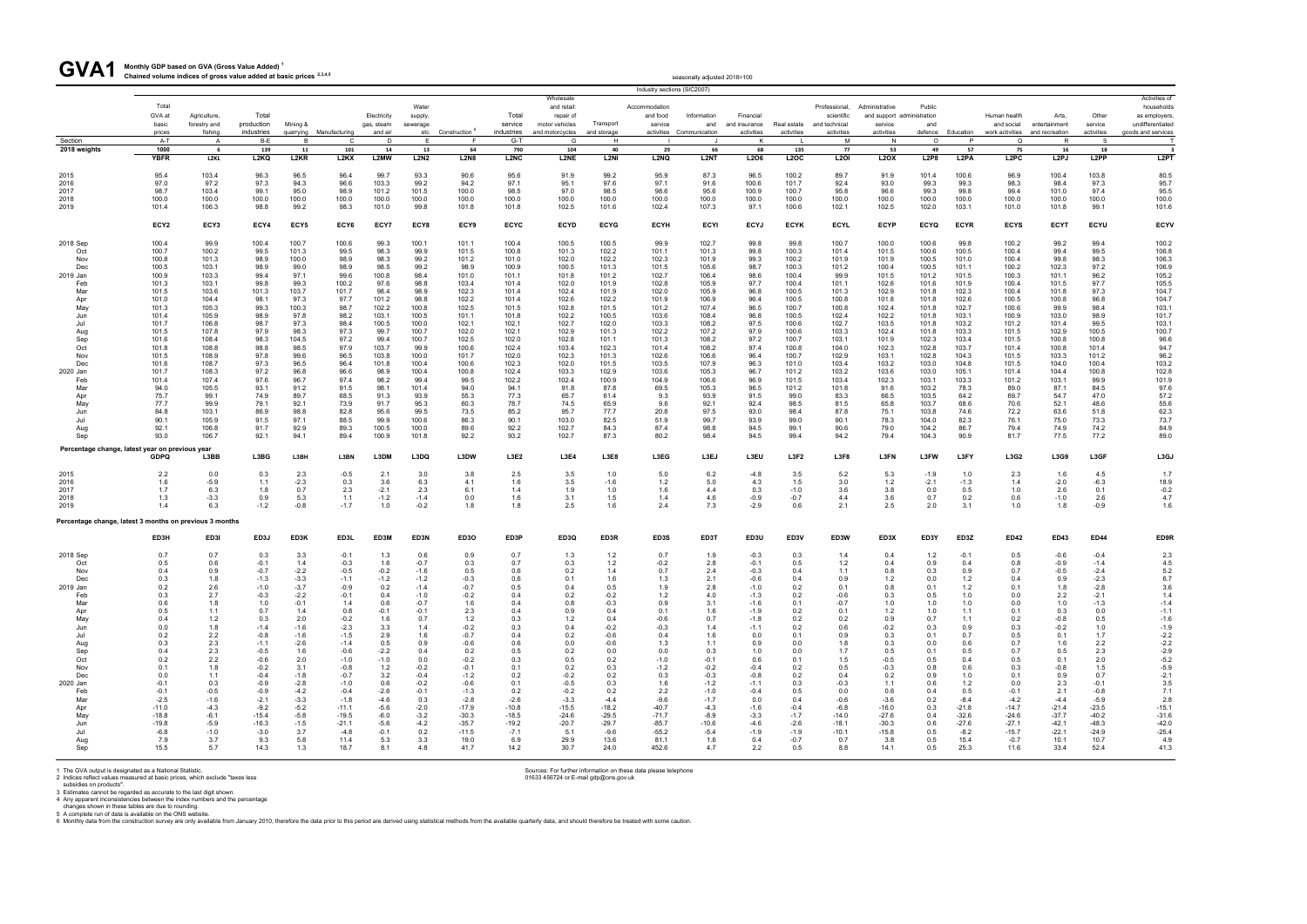#### **Monthly GDP based on GVA (Gross Value Added) <sup>1</sup>** GVA2 Monthly GDP based on GVA (Gross Value Added)<sup>1</sup><br>Chained volume indices of gross value added at basic prices <sup>2,3,4,5</sup>

| UVMZ                                                           | Chained volume indices of gross value added at basic prices 2,3,4,6 |                              |                     |                |               |                           |                              |                  |                  |                                                         |             |                                      | seasonally adjusted 2018=100 |                            |               |                                              |                                                         |                   |                   |                            |                        |                  |                                                                  |
|----------------------------------------------------------------|---------------------------------------------------------------------|------------------------------|---------------------|----------------|---------------|---------------------------|------------------------------|------------------|------------------|---------------------------------------------------------|-------------|--------------------------------------|------------------------------|----------------------------|---------------|----------------------------------------------|---------------------------------------------------------|-------------------|-------------------|----------------------------|------------------------|------------------|------------------------------------------------------------------|
|                                                                |                                                                     |                              |                     |                |               |                           |                              |                  |                  |                                                         |             | Industry sections (SIC2007)          |                              |                            |               |                                              |                                                         |                   |                   |                            |                        |                  |                                                                  |
|                                                                | Total<br>GVA at<br>basic                                            | Agriculture,<br>forestry and | Total<br>production | Mining &       |               | Electricity<br>gas, steam | Water<br>supply,<br>sewerage |                  | Total<br>service | Wholesale<br>and retail:<br>repair of<br>motor vehicles | Transport   | Accommodation<br>and food<br>service | Information<br>and           | Financial<br>and insurance | Real estate   | Professional,<br>scientific<br>and technical | Administrative<br>and support administration<br>service | Public<br>and     |                   | Human health<br>and social | Arts,<br>entertainment | Other<br>service | Activities of<br>households<br>as employers,<br>undifferentiated |
|                                                                | prices                                                              | fishing                      | industries          | quarrying      | Manufacturing | and air                   |                              | etc Construction | industries       | and motorcycles                                         | and storage | activities                           | Communication                | activities                 | activities    | activities                                   | activities                                              | defence           | Education         | work activities            | and recreation         | activities       | goods and services                                               |
| Section<br>2018 weights                                        | A-T<br>1000                                                         | A<br>- 6                     | B-E<br>139          | <b>B</b><br>11 | C.<br>101     | D<br>14                   | F<br>13                      | F.<br>64         | G-T<br>790       | G<br>104                                                | H<br>40     | 29                                   | 66                           | K<br>68                    | 135           | M<br>77                                      | N<br>53                                                 | $\Omega$<br>49    | P<br>587          | $\Omega$<br>75             | R.<br>16               | <b>S</b><br>18   | $\overline{\mathbf{3}}$                                          |
|                                                                |                                                                     |                              |                     |                |               |                           |                              |                  |                  |                                                         |             |                                      |                              |                            |               |                                              |                                                         |                   |                   |                            |                        |                  |                                                                  |
| Percentage change, latest 3 months on same 3 months a year ago |                                                                     |                              |                     |                |               |                           |                              |                  |                  |                                                         |             |                                      |                              |                            |               |                                              |                                                         |                   |                   |                            |                        |                  |                                                                  |
|                                                                | ED9T                                                                | ED9U                         | ED9V                | ED9W           | <b>EDGQ</b>   | <b>EDGR</b>               | <b>EDGS</b>                  | <b>EDGT</b>      | <b>EDGU</b>      | <b>EDGV</b>                                             | <b>EDGW</b> | <b>EDGX</b>                          | <b>EDGY</b>                  | <b>EDGZ</b>                | <b>EDHA</b>   | <b>EDHB</b>                                  | <b>EDHC</b>                                             | <b>EDHD</b>       | <b>EDHE</b>       | <b>EDHF</b>                | <b>EDHG</b>            | <b>EDHH</b>      | <b>EDHI</b>                                                      |
| 2018 Sep                                                       | 1.4                                                                 | $-4.2$                       | 1.2                 | 7.1            | 1.3           | $-2.7$                    | $-0.3$                       | 0.8              | 1.6              | 3.5                                                     | 2.0         | 1.3                                  | 4.7                          | $-0.9$                     | $-0.6$        | 4.3                                          | 3.1                                                     | 1.2               | $-0.2$            | 0.4                        | $-2.4$                 | 3.2              | 2.6                                                              |
| Oct                                                            | 1.5                                                                 | $-4.3$                       | 0.4                 | 4.9            | 0.5           | $-2.7$                    | $-1.1$                       | 1.2              | 1.8              | 3.3                                                     | 2.3         | 2.3                                  | 4.9                          | $-0.4$                     | $-0.3$        | 4.3                                          | 3.0                                                     | 1.2               | 0.0               | 0.7                        | $-2.4$                 | 1.6              | $5.2\,$                                                          |
| Nov                                                            | 1.5                                                                 | $-3.9$                       | $-0.6$              | 1.5            | $-0.3$        | $-3.2$                    | $-2.0$                       | 1.4              | 1.9              | 3.5                                                     | 2.8         | 3.5                                  | 4.9                          | $-0.3$                     | $-0.2$        | 4.3                                          | 3.2                                                     | 1.0               | 0.5               | 0.8                        | $-2.2$                 | 0.4              | 8.1                                                              |
| Dec                                                            | 1.4                                                                 | $-2.3$                       | $-1.0$              | 7.4            | $-1.1$        | $-3.7$                    | $-2.6$                       | $-0.5$           | 2.0              | 3.7                                                     | 3.2         | 3.9                                  | 5.5                          | $-0.4$                     | 0.0           | 4.3                                          | 2.6                                                     | 0.8               | 1.0               | 0.6                        | $-1.3$                 | $-0.5$           | 11.9                                                             |
| 2019 Jan                                                       | 1.3                                                                 | $-0.1$                       | $-1.2$              | 6.3            | $-1.4$        | $-2.6$                    | $-2.2$                       | $-0.9$           | 1.9              | 3.8                                                     | 2.9         | 3.9                                  | 7.2                          | $-1.1$                     | 0.0           | 2.9                                          | 2.0                                                     | 1.1               | 1.5               | 0.3                        | $-0.2$                 | $-1.9$           | 12.6                                                             |
| Feb                                                            | 1.5                                                                 | 2.1                          | $-1.0$              | 7.5            | $-1.0$        | $-3.7$                    | $-1.8$                       | 0.4              | 2.0              | 3.7                                                     | 2.8         | 4.2                                  | 8.8                          | $-2.0$                     | 0.0           | 2.5                                          | 2.3                                                     | 1.5               | 1.8               | 0.1                        | 1.1                    | $-2.1$           | 12.3                                                             |
| Mar                                                            | 1.9                                                                 | 3.8                          | $-0.2$              | 4.1            | 0.1           | $-4.7$                    | $-1.2$                       | 3.6              | 2.1              | 4.3                                                     | 3.2         | 4.2                                  | 8.9                          | $-3.0$                     | 0.1           | 2.2                                          | 3.3                                                     | 2.0               | 2.1               | 0.1                        | 1.8                    | $-2.8$           | 9.9                                                              |
| Apr                                                            | 2.0                                                                 | 4.9                          | $-0.7$              | 2.8            | $-0.3$        | $-5.4$                    | $-0.5$                       | 4.4              | 2.2              | 4.3                                                     | 3.9         | 4.0                                  | 8.7                          | $-3.7$                     | 0.3           | 2.5                                          | 3.7                                                     | 2.4               | 2.4               | 0.4                        | 1.6                    | $-2.9$           | 8.4                                                              |
| May                                                            | 1.8                                                                 | 5.7                          | $-0.5$              | 2.1            | $-0.7$        | $-1.1$                    | 0.4                          | 3.7              | 2.0              | 3.8                                                     | 3.4         | 2.7                                  | 8.2                          | $-3.9$                     | 0.8           | 1.9                                          | 3.4                                                     | 2.5               | 2.7               | 0.8                        | 0.9                    | $-3.4$           | 6.7                                                              |
| Jun                                                            | 1.6                                                                 | 6.2                          | $-1.3$              | $-1.7$         | $-2.1$        | 3.9                       | 0.0                          | 2.0              | 2.0              | 2.7                                                     | 2.2         | 2.6                                  | 8.7                          | $-3.6$                     | 1.0           | 2.1                                          | 2.5                                                     | 2.5               | 3.1               | 1.2                        | 1.0                    | $-3.0$           | 5.6                                                              |
| Jul                                                            | 1.5                                                                 | 6.7                          | $-1.1$              | $-2.5$         | $-1.9$        | 4.6                       | $-0.5$                       | 1.2              | 2.0              | 1.8                                                     | 1.5         | 2.2                                  | 9.1                          | $-3.1$                     | 1.0           | 2.2                                          | 2.6                                                     | 2.0               | 3.4               | 1.5                        | 1.3                    | $-2.5$           | 4.6                                                              |
| Aug                                                            | 1.4                                                                 | 7.3                          | $-1.8$              | $-5.1$         | $-2.2$        | 2.4                       | $-0.9$                       | 0.9              | 1.9              | 1.5                                                     | 1.1         | 2.6                                  | 8.4                          | $-2.5$                     | 0.8           | 2.6                                          | 2.4                                                     | 1.5               | 3.6               | 1.5                        | 2.5                    | $-1.8$           | 2.6                                                              |
| Sep                                                            | 1.2                                                                 | 7.9                          | $-2.1$              | $-3.4$         | $-2.6$        | 0.3                       | $-0.2$                       | 1.3              | 1.8              | 1.7                                                     | 1.1         | 1.9                                  | 7.0                          | $-2.4$                     | 0.7           | 2.4                                          | 2.5                                                     | 1.4               | 3.7               | 1.5                        | 2.1                    | $-0.4$           | 0.2                                                              |
| Oct                                                            | 1.1                                                                 | 8.4                          | $-1.7$              | $-2.0$         | $-2.5$        | 1.9                       | 0.1                          | 0.7              | 1.6              | 1.9                                                     | 0.5         | 1.4                                  | 6.0                          | $-2.4$                     | 0.7           | 2.6                                          | 1.7                                                     | 1.6               | 3.5               | 1.2                        | 2.2                    | 0.9              | $-5.0$                                                           |
| Nov                                                            | 1.0                                                                 | 8.2                          | $-1.3$              | 0.2            | $-2.5$        | 3.8                       | 0.4                          | 0.3              | 1.4              | 1.5                                                     | 0.0         | 0.7                                  | 5.6                          | $-2.7$                     | 0.6           | 2.0                                          | 1.3                                                     | 2.0               | 3.4               | 1.1                        | 2.2                    | 2.1              | $-8.2$                                                           |
| Dec                                                            | 0.9                                                                 | 7.2                          | $-1.2$              | $-1.9$         | $-2.2$        | 4.9                       | 0.7                          | 0.4              | 1.3              | 1.3                                                     | $-0.2$      | 0.8                                  | 4.5                          | $-2.6$                     | 0.6           | 1.9                                          | 1.6                                                     | 2.3               | 3.4               | 1.1                        | 2.2                    | 2.7              | $-8.1$                                                           |
| 2020 Jan                                                       | 0.8                                                                 | 5.9                          | $-1.6$              | $-1.1$         | $-2.6$        | 2.3                       | 1.3                          | 0.7              | 1.2              | 1.1                                                     | 0.3         | 1.0                                  | 1.9                          | $-2.4$                     | 0.7           | 2.2                                          | 2.0                                                     | 2.2               | 3.5               | 1.2                        | 2.8                    | 3.7              | $-5.1$                                                           |
| Feb                                                            | 0.6                                                                 | 4.8                          | $-2.0$              | $-1.8$         | $-2.8$        | 0.7                       | 1.3                          | $-0.8$           | 1.2              | 1.1                                                     | 0.3         | 1.6                                  | 0.6                          | $-1.7$                     | 0.9           | 2.6                                          | 1.6                                                     | 1.9               | 2.9               | 1.1                        | 2.1                    | 3.4              | $-3.1$                                                           |
| Mar                                                            | $-2.2$                                                              | 3.6                          | $-4.2$              | $-5.1$         | $-5.3$        | $-0.5$                    | 1.7                          | $-4.0$           | $-1.7$           | $-2.9$                                                  | $-4.4$      | $-9.6$                               | $-0.3$                       | $-1.0$                     | 0.9           | 2.0                                          | $-3.0$                                                  | 1.5               | $-6.2$            | $-3.2$                     | $-3.3$                 | $-2.0$           | $-4.2$                                                           |
| Apr                                                            | $-10.8$                                                             | 0.3                          | $-11.3$             | $-7.6$         | $-14.1$       | $-3.2$                    | $-0.6$                       | $-19.2$          | $-10.1$          | $-15.4$                                                 | $-18.3$     | $-40.1$                              | $-4.0$                       | $-2.1$                     | 0.1           | $-4.8$                                       | $-15.3$                                                 | 1.5               | $-19.9$           | $-13.8$                    | $-19.5$                | $-20.7$          | $-18.5$                                                          |
| May                                                            | $-18.5$                                                             | $-2.8$                       | $-17.3$             | $-9.4$         | $-21.5$       | $-6.9$                    | $-2.7$                       | $-31.7$          | $-17.8$          | $-24.7$                                                 | $-29.6$     | $-71.0$                              | $-9.0$                       | $-3.2$                     | $-1.0$        | $-12.0$                                      | $-27.1$                                                 | 1.6               | $-31.4$           | $-24.0$                    | $-35.9$                | $-38.4$          | $-32.7$                                                          |
| Jun                                                            | $-21.5$                                                             | $-4.3$                       | $-18.7$             | $-5.0$         | $-23.6$       | $-9.1$                    | $-3.8$                       | $-38.2$          | $-20.8$          | $-23.3$                                                 | $-32.6$     | $-87.0$                              | $-12.1$                      | $-4.4$                     | $-1.9$        | $-16.9$                                      | $-32.3$                                                 | 1.8               | $-32.7$           | $-29.6$                    | $-43.9$                | $-49.9$          | $-43.4$                                                          |
|                                                                | $-17.0$                                                             | $-2.9$                       |                     |                |               |                           |                              |                  |                  |                                                         |             |                                      |                              | $-3.9$                     | $-1.9$        |                                              | $-28.9$                                                 |                   | $-27.0$           |                            |                        |                  | $-37.8$                                                          |
| Jul                                                            |                                                                     |                              | $-13.3$             | $-2.5$         | $-17.0$       | $-6.1$                    | $-2.0$                       | $-28.0$          | $-16.8$          | $-11.2$                                                 | $-25.6$     | $-73.3$                              | $-10.7$                      |                            |               | $-15.2$                                      |                                                         | 2.0               |                   | $-27.7$                    | $-37.3$                | $-41.5$          |                                                                  |
| Aug                                                            | $-12.3$                                                             | $-1.5$                       | $-8.6$              | $-1.6$         | $-11.4$       | $-2.4$                    | $-0.4$                       | $-18.3$          | $-12.6$          | $-2.1$                                                  | $-19.5$     | $-48.2$                              | $-8.6$                       | $-3.7$                     | $-1.7$        | $-12.9$                                      | $-24.6$                                                 | 2.1               | $-21.3$           | $-25.0$                    | $-30.5$                | $-33.3$          | $-27.7$                                                          |
| Sep                                                            | $-9.7$                                                              | $-1.1$                       | $-6.7$              | $-5.3$         | $-8.8$        | 0.5                       | 0.3                          | $-12.5$          | $-10.0$          | 0.0                                                     | $-16.5$     | $-28.4$                              | $-8.3$                       | $-3.3$                     | $-1.4$        | $-11.0$                                      | $-23.1$                                                 | 2.2               | $-16.1$           | $-22.0$                    | $-25.5$                | $-25.3$          | $-17.6$                                                          |
| Percentage change, latest month on previous month              |                                                                     |                              |                     |                |               |                           |                              |                  |                  |                                                         |             |                                      |                              |                            |               |                                              |                                                         |                   |                   |                            |                        |                  |                                                                  |
|                                                                | <b>ECYX</b>                                                         | ECYY                         | <b>ECYZ</b>         | ECZ2           | <b>ECZA</b>   | <b>ECZC</b>               | <b>ECZD</b>                  | <b>ECZE</b>      | <b>ECZG</b>      | <b>ECZK</b>                                             | <b>ECZN</b> | <b>ECZT</b>                          | <b>ECZU</b>                  | ED <sub>2G</sub>           | ED2H          | ED <sub>21</sub>                             | ED2J                                                    | ED <sub>2</sub> K | ED <sub>2</sub> L | ED <sub>2</sub> M          | ED <sub>2N</sub>       | ED <sub>20</sub> | ED <sub>2</sub> P                                                |
| 2018 Sep                                                       | 0.1                                                                 | 0.1                          | 0.2                 | $-4.4$         | 0.8           | $-0.3$                    | $-0.7$                       | 0.8              | 0.0              | $-0.8$                                                  | 0.0         | 0.2                                  | 1.5                          | $-0.1$                     | $-0.1$        | 0.1                                          | 0.2                                                     | $-0.1$            | 0.2               | 0.2                        | $-0.1$                 | $-1.8$           | $-0.3$                                                           |
| Oct                                                            | 0.3                                                                 | 0.4                          | $-0.9$              | 0.6            | $-1.0$        | $-1.0$                    | $-0.3$                       | 0.4              | 0.5              | 0.8                                                     | 1.7         | 1.2                                  | $-1.3$                       | 0.0                        | 0.5           | 0.7                                          | 1.4                                                     | 0.0               | 0.7               | 0.2                        | 0.2                    | 0.1              | 6.5                                                              |
| Nov                                                            | 0.1                                                                 | 1.0                          | $-0.6$              | $-1.3$         | $-0.6$        | 0.0                       | $-0.7$                       | $-0.3$           | 0.2              | 0.7                                                     | 0.0         | 1.2                                  | 0.6                          | $-0.5$                     | $-0.1$        | 0.5                                          | 0.4                                                     | $-0.1$            | 0.4               | 0.0                        | 0.4                    | $-1.3$           | $-0.4$                                                           |
| Dec                                                            | $-0.3$                                                              | 1.8                          | $-0.1$              | $-1.0$         | 0.0           | 0.2                       | 0.0                          | $-2.3$           | $-0.2$           | $-1.5$                                                  | $-0.9$      | $-0.8$                               | 3.7                          | $-0.6$                     | 0.1           | $-0.7$                                       | $-1.5$                                                  | 0.0               | 0.1               | $-0.2$                     | 2.5                    | $-1.1$           | 0.5                                                              |
| 2019 Jan                                                       | 0.4                                                                 | 0.2                          | 0.5                 | $-1.9$         | 0.7           | 2.3                       | $-0.8$                       | 2.1              | 0.2              | 1.4                                                     | $-0.1$      | 1.2                                  | 0.7                          | $-0.2$                     | 0.1           | $-1.3$                                       | 1.1                                                     | 0.7               | 0.4               | 0.1                        | $-1.2$                 | $-1.0$           | $-1.6$                                                           |
| Feb                                                            | 0.4                                                                 | $-0.2$                       | 0.4                 | 2.3            | 0.7           | $-3.2$                    | 0.3                          | 2.4              | 0.2              | 0.2                                                     | 0.7         | 0.2                                  | $-0.4$                       | $-0.9$                     | 0.0           | 1.2                                          | 1.1                                                     | 0.4               | 0.4               | 0.1                        | 0.4                    | 1.5              | 0.3                                                              |
| Mar                                                            | 0.2                                                                 | 0.5                          | 1.5                 | 4.5            | 1.5           | 0.8                       | 0.2                          | $-1.1$           | 0.0              | 0.4                                                     | 0.1         | $-0.8$                               | $-0.1$                       | $-0.9$                     | 0.1           | 0.1                                          | 0.3                                                     | 0.2               | 0.4               | 0.1                        | 0.3                    | $-0.4$           | $-0.8$                                                           |
| Apr                                                            | $-0.4$                                                              | 0.7                          | $-3.1$              | $-6.2$         | $-4.0$        | 2.9                       | $-0.1$                       | $-0.1$           | 0.0              | 0.2                                                     | 0.2         | $-0.1$                               | 1.0                          | $-0.4$                     | 0.1           | $-0.4$                                       | $-1.0$                                                  | 0.1               | 0.3               | 0.0                        | $-1.0$                 | $-0.4$           | 0.0                                                              |
| May                                                            | 0.3                                                                 | 0.9                          | 1.2                 | 3.0            | 1.0           | 1.0                       | 2.0                          | 0.3              | 0.1              | 0.1                                                     | $-0.7$      | $-0.6$                               | 0.4                          | 0.1                        | 0.2           | 0.0                                          | 0.5                                                     | 0.0               | 0.1               | 0.2                        | $-0.9$                 | 1.6              | $-1.5$                                                           |
| Jun                                                            | 0.1                                                                 | 0.5                          | $-0.5$              | $-2.4$         | $-0.5$        | 0.8                       | $-0.3$                       | $-1.3$           | 0.3              | $-0.6$                                                  | $-1.0$      | 2.4                                  | 0.9                          | 0.4                        |               | 1.5                                          | $-0.2$                                                  | 0.0               | 0.4               | 0.3                        | 3.1                    | 0.6              | $-1.3$                                                           |
| Jul                                                            | 0.3                                                                 | 0.9                          | $-0.2$              | $-0.5$         | 0.2           | $-2.5$                    | $-0.5$                       | 0.9              | 0.3              | 0.5                                                     | 1.4         | $-0.4$                               | $-0.1$                       | 0.7                        | $-0.2$<br>0.0 | 0.3                                          | 1.3                                                     | 0.0               | 0.1               | 0.3                        | $-1.6$                 | 0.6              | 1.4                                                              |
|                                                                |                                                                     | 0.9                          |                     |                |               |                           | 0.7                          |                  |                  |                                                         | $-0.7$      |                                      |                              |                            |               |                                              |                                                         | 0.1               |                   |                            |                        |                  |                                                                  |
| Aug                                                            | $-0.1$                                                              |                              | $-0.8$              | 1.0            | $-1.1$        | $-0.8$                    |                              | $-0.1$           | 0.0              | 0.2                                                     |             | $-1.1$                               | $-1.0$                       | 0.5                        | 0.0           | 0.6                                          | $-1.1$                                                  |                   | 0.1               | 0.2                        | 1.5                    | 1.0              | $-2.3$                                                           |
| Sep                                                            | 0.0                                                                 | 0.6                          | 0.4                 | 6.4            | $-0.1$        | $-0.4$                    | 0.0                          | 0.5              | $-0.1$           | $-0.1$                                                  | $-0.2$      | $-0.8$                               | 1.0                          | $-0.8$                     | 0.1           | $-0.2$                                       | $-0.5$                                                  | $0.4^{\circ}$     | 0.1               | 0.1                        | $-2.1$                 | 0.3              | $-4.1$                                                           |
| Oct                                                            | 0.2                                                                 | 0.4                          | 0.5                 | $-5.8$         | 0.8           | 4.4                       | $-0.8$                       | $-1.8$           | 0.3              | 0.6                                                     | 1.2         | 0.1                                  | 0.0                          | 0.2                        | 0.2           | 0.9                                          | 0.4                                                     | 0.5               | 0.3               | $-0.2$                     | 0.0                    | 0.6              | $-2.0$                                                           |
| Nov                                                            | $-0.3$                                                              | 0.1                          | $-1.0$              | 1.1            | $-1.5$        | 0.1                       | 0.1                          | 1.1              | $-0.3$           | $-1.1$                                                  | $-1.0$      | 1.1                                  | $-1.5$                       | $-1.0$                     | $-0.1$        | $-1.1$                                       | 0.8                                                     | 0.0               | 0.6               | 0.2                        | 2.4                    | $-0.3$           | 1.7                                                              |
| Dec                                                            | 0.1                                                                 | $-0.1$                       | $-0.5$              | $-3.1$         | 0.0           | $-2.0$                    | 0.4                          | -1.1             | 0.3              | $-0.2$                                                  | 0.2         | 0.9                                  | 1.2                          | $-0.1$                     | 0.3           | 0.5                                          | 0.1                                                     | 0.2               | 0.5               | 0.0                        | 0.7                    | -0.8             | 7.3                                                              |
| 2020 Jan                                                       | 0.1                                                                 | $-0.4$                       | $-0.1$              | 0.3            | 0.2           | $-2.9$                    | 0.0                          | 0.2              | 0.1              | 1.3                                                     | 1.4         | 0.1                                  | $-2.4$                       | 0.4                        | 0.2           | $-0.2$                                       | 0.4                                                     | 0.0               | 0.2               | $-0.1$                     | 0.4                    | 0.5              | $-0.4$                                                           |
| Feb                                                            | $-0.3$                                                              | $-0.8$                       | 0.4                 | $-0.1$         | 0.8           | $-0.7$                    | $-1.0$                       | $-1.3$           | $-0.3$           | $-1.0$                                                  | $-2.0$      | 1.3                                  | 1.3                          | 0.2                        | 0.2           | 0.2                                          | $-1.3$                                                  | 0.1               | $-1.7$            | $-0.2$                     | $-1.2$                 | $-0.9$           | $-0.9$                                                           |
| Mar                                                            | $-7.3$                                                              | $-1.8$                       | $-4.6$              | $-5.7$         | $-6.0$        | $-0.1$                    | 2.0                          | $-5.5$           | $-7.9$           | $-10.3$                                                 | $-13.0$     | $-33.8$                              | $-1.2$                       | $-0.4$                     | $-0.3$        | $-1.6$                                       | $-10.5$                                                 | 0.1               | $-24.2$           | $-12.0$                    | $-15.5$                | $-15.4$          | $-4.2$                                                           |
| Apr                                                            | $-19.5$                                                             | $-6.0$                       | $-19.6$             | $-1.7$         | $-25.1$       | $-7.0$                    | $-7.4$                       | $-41.2$          | $-17.8$          | $-28.4$                                                 | $-30.1$     | $-86.6$                              | $-10.8$                      | $-5.2$                     | $-2.1$        | $-18.2$                                      | $-27.4$                                                 | 0.3               | $-17.9$           | $-21.7$                    | $-37.1$                | $-44.4$          | $-41.3$                                                          |
| May                                                            | 2.7                                                                 | 0.8                          | 5.7                 | 2.7            | 7.8           | 0.5                       | 1.4                          | 9.1              | 1.8              | 13.4                                                    | 7.3         | 2.8                                  | $-1.9$                       | 1.0                        | $-0.5$        | $-2.1$                                       | $-1.0$                                                  | 0.1               | 6.8               | 1.4                        | $-4.8$                 | 3.4              | $-2.8$                                                           |
| Jun                                                            | 9.1                                                                 | 3.2                          | 9.8                 | 7.2            | 12.0          | 4.3                       | 4.4                          | 21.8             | 8.2              | 28.5                                                    | 17.8        | 116.6                                | 5.9                          | 0.7                        | 0.0           | 7.6                                          | 14.1                                                    | 0.1               | 8.7               | 2.2                        | 22.0                   | 6.6              | 11.9                                                             |
| Jul                                                            | 6.3                                                                 | 2.7                          | 5.2                 | $-1.7$         | 6.9           | 4.5                       | 1.1                          | 17.4             | 5.7              | 7.6                                                     | 6.3         | 149.6                                | 2.3                          | 1.0                        | 0.6           | 2.7                                          | 4.3                                                     | 0.2               | 10.3              | $5.5$                      | 17.9                   | 41.5             | 18.2                                                             |
| Aug                                                            | 2.2                                                                 | 0.8                          | 0.3                 | $-4.3$         | 0.9           | 0.6                       | $-0.5$                       | 3.8              | 2.4              | $-0.3$                                                  | 2.2         | 68.5                                 | $-1.0$                       | 0.6                        | 0.1           | 0.5                                          | 0.9                                                     | 0.2               | 5.3               | 4.3                        | 0.0                    | 1.2              |                                                                  |
| Sep                                                            | 1.1                                                                 | $-0.1$                       | 0.5                 | 1.3            | 0.2           | 0.4                       | 1.7                          | 2.9              | 1.0              | 0.0                                                     | 3.5         | $-8.3$                               | $-0.4$                       | 0.0                        | 0.3           | 3.9                                          | 0.5                                                     | 0.2               | 4.8               | 3.0                        | 3.4                    | 4.0              | $\frac{15.3}{4.8}$                                               |
|                                                                |                                                                     |                              |                     |                |               |                           |                              |                  |                  |                                                         |             |                                      |                              |                            |               |                                              |                                                         |                   |                   |                            |                        |                  |                                                                  |
|                                                                |                                                                     |                              |                     |                |               |                           |                              |                  |                  |                                                         |             |                                      |                              |                            |               |                                              |                                                         |                   |                   |                            |                        |                  |                                                                  |

1 The GVA output is designated as a National Statistic.<br>2 Indices reflect values measured at basic prices, which exclude "taxes less<br>3 Istimates cannot be regarded as accurate to the last digit shown.<br>4 Any apparent incons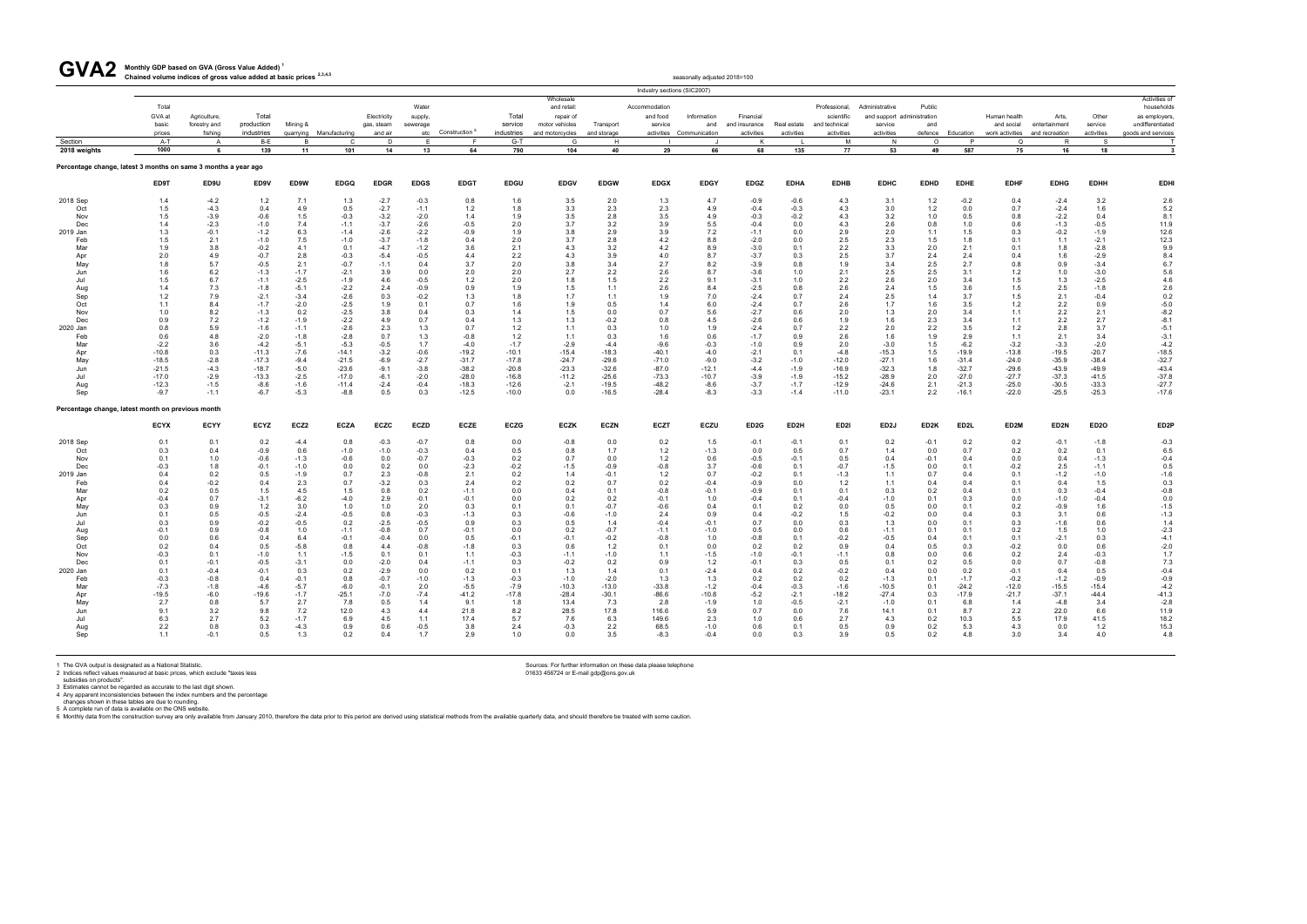#### **Monthly GDP based on GVA (Gross Value Added) <sup>1</sup>** GVA3 Monthly GDP based on GVA (Gross Value Added)<sup>1</sup><br>Chained volume indices of gross value added at basic prices <sup>2,3,4,5</sup>

| <b>UVAJ</b>                                              | Chained volume indices of gross value added at basic prices 2,3,4,5 |                                         |                                   |                  |                         |                                      |                    |                               |                                |                                                |                          |                     | seasonally adjusted 2018=100                   |                                          |                           |                                           |                                                     |                |           |                            |                                                          |                                |                                  |
|----------------------------------------------------------|---------------------------------------------------------------------|-----------------------------------------|-----------------------------------|------------------|-------------------------|--------------------------------------|--------------------|-------------------------------|--------------------------------|------------------------------------------------|--------------------------|---------------------|------------------------------------------------|------------------------------------------|---------------------------|-------------------------------------------|-----------------------------------------------------|----------------|-----------|----------------------------|----------------------------------------------------------|--------------------------------|----------------------------------|
|                                                          |                                                                     |                                         |                                   |                  |                         |                                      |                    |                               |                                |                                                |                          |                     | Industry sections (SIC2007)                    |                                          |                           |                                           |                                                     |                |           |                            |                                                          |                                |                                  |
|                                                          | Total                                                               |                                         |                                   |                  |                         |                                      | Water              |                               |                                | Wholesale<br>and retail:                       |                          | Accommodation       |                                                |                                          |                           | Professional.                             | Administrative                                      | Public         |           |                            |                                                          |                                | Activities of<br>households      |
|                                                          | GVA at<br>basic<br>prices                                           | Agriculture,<br>forestry and<br>fishing | Total<br>production<br>industries | Mining &         | quarrying Manufacturing | Electricity<br>gas, steam<br>and air | supply<br>sewerage | etc Construction <sup>t</sup> | Total<br>service<br>industries | repair of<br>motor vehicles<br>and motorcycles | Transport<br>and storage | and food<br>service | Information<br>and<br>activities Communication | Financial<br>and insurance<br>activities | Real estate<br>activities | scientific<br>and technical<br>activities | and support administration<br>service<br>activities | and<br>defence | Education | Human health<br>and social | Arts.<br>entertainment<br>work activities and recreation | Other<br>service<br>activities | as employers<br>undifferentiated |
| Section                                                  | A-T                                                                 |                                         | $B-E$                             |                  | $\Gamma$                | D                                    |                    |                               | $G-T$                          | G                                              |                          |                     |                                                |                                          |                           | M                                         |                                                     | $\Omega$       | D         | $\Omega$                   | P                                                        | <b>S</b>                       | goods and services               |
| 2016 weights                                             | 1000                                                                | -6                                      | 139                               | 11               | 101                     | 14                                   | 13                 | 64                            | 790                            | 104                                            | 40                       | 29                  | 66                                             | 68                                       | 135                       | 77                                        | 53                                                  | 49             | 57        | 75                         | 16                                                       | 18                             |                                  |
| Percentage change, latest month on same month a year ago |                                                                     |                                         |                                   |                  |                         |                                      |                    |                               |                                |                                                |                          |                     |                                                |                                          |                           |                                           |                                                     |                |           |                            |                                                          |                                |                                  |
|                                                          | ED <sub>2R</sub>                                                    | ED2S                                    | ED <sub>2</sub> T                 | ED <sub>2U</sub> | ED <sub>2V</sub>        | ED <sub>2</sub> W                    | ED <sub>2</sub> X  | ED <sub>2</sub> Y             | ED <sub>2</sub> Z              | <b>ED32</b>                                    | ED33                     | <b>ED34</b>         | <b>ED35</b>                                    | <b>ED36</b>                              | <b>ED37</b>               | <b>ED38</b>                               | ED39                                                | ED3A           | ED3B      | ED3C                       | ED3D                                                     | ED3E                           | ED3F                             |
| 2018 Sep                                                 | 1.3                                                                 | $-4.5$                                  | 0.1                               | 2.7              | 0.5                     | $-3.8$                               | $-1.0$             | 1.1                           | 1.5                            | 2.7                                            | 1.7                      | 2.2                 | 5.6                                            | $-0.6$                                   | $-0.3$                    | 3.6                                       | 2.7                                                 | 1.2            | $-0.2$    | 0.8                        | $-2.6$                                                   | 1.2                            | 2.5                              |
| Oct                                                      | 1.7                                                                 | $-4.3$                                  | $-0.6$                            | 2.0              | $-0.5$                  | $-2.1$                               | $-2.5$             | 2.7                           | 2.0                            | 3.7                                            | 3.0                      | 3.7                 | 4.0                                            | 0.2                                      | 0.0                       | 5.0                                       | 3.5                                                 | 1.0            | 0.6       | 0.9                        | $-2.3$                                                   | 0.7                            | 9.7                              |
| Nov                                                      | 1.5                                                                 | $-2.9$                                  | $-1.4$                            | $-0.2$           | $-1.1$                  | $-3.6$                               | $-2.6$             | 0.3                           | 2.1                            | 4.1                                            | 3.7                      | 4.6                 | 5.1                                            | $-0.4$                                   | $-0.2$                    | 4.4                                       | 3.2                                                 | 0.7            | 1.2       | 0.7                        | $-1.8$                                                   | $-0.6$                         | 12.1                             |
| Dec                                                      |                                                                     | 0.2                                     | $-1.1$                            | 23.8             | $-1.8$                  | $-5.4$                               | $-2.6$             | $-4.2$                        | 1.9                            | 3.3                                            | 2.9                      | 3.4                 | 7.3                                            | $-1.0$                                   | 0.0                       | 3.6                                       | 1.1                                                 | 0.8            | 1.4       | 0.3                        | 0.3                                                      | $-1.5$                         | 14.0                             |
| 2019 Jan                                                 | 14                                                                  | 2.4                                     | $-1.1$                            | $-1.2$           | $-1.3$                  | 1.3                                  | $-1.5$             | 1.2                           | 1.8                            | 4.1                                            | 2.1                      | 3.7                 | 9.2                                            | $-1.8$                                   | 0.1                       | 0.8                                       | 1.6                                                 | 1.7            | 1.9       | 0.1                        | 0.9                                                      | $-3.5$                         | 11.6                             |
| Feb                                                      | 2.1                                                                 | 3.9                                     | $-0.8$                            | 2.9              | $-0.1$                  | $-6.7$                               | $-1.4$             | 4.4                           | 2.3                            | 3.8                                            | 3.5                      | 5.4                 | 9.9                                            | $-3.2$                                   | $-0.1$                    | 3.3                                       | 4.2                                                 | 2.0            | 2.1       | 0.0                        | 2.2                                                      | $-1.2$                         | 11.2                             |
| Mar                                                      | 2.2                                                                 | 5.1                                     | 1.1                               | 10.9             | 1.8                     | $-8.1$                               | $-0.6$             | 5.1                           | 2.2                            | 5.0                                            | 4.1                      | 3.5                 | 7.7                                            | $-3.9$                                   | 0.3                       | 2.6                                       | 4.1                                                 | 2.4            | 2.3       | 0.3                        | 2.2                                                      | $-3.7$                         | 7.1                              |
| Apr                                                      | 1.6                                                                 | 5.7                                     | $-2.4$                            | $-4.8$           | $-2.6$                  | $-1.3$                               | 0.6                | 3.6                           | 2.1                            | 4.0                                            | 4.0                      | 3.1                 | 8.7                                            | $-4.1$                                   | 0.8                       | 1.5                                       | 2.7                                                 | 2.7            | 2.7       | 0.8                        | 0.5                                                      | $-3.7$                         | 6.9                              |
| May                                                      |                                                                     | 6.2                                     | $-0.2$                            | 0.8              | $-1.4$                  | 6.8                                  | 1.1                | 2.3                           | 1.9                            | 2.4                                            | 2.2                      | 1.6                 | 8.1                                            | $-3.7$                                   | 1.2                       | 1.6                                       | 3.3                                                 | 2.6            | 2.9       | 1.3                        | $-0.1$                                                   | $-2.7$                         | 6.1                              |
| Jun                                                      | 1.5                                                                 | 6.6                                     | $-1.3$                            | $-1.2$           | $-2.4$                  | 6.5                                  | $-1.7$             | 0.2                           | 2.0                            | 1.9                                            | 0.5                      | 3.3                 | 9.5                                            | $-3.1$                                   | 1.0                       | 3.1                                       | 1.5                                                 | 2.1            | 3.5       | 1.6                        | 2.7                                                      | $-2.8$                         | 3.8                              |
| Jul                                                      | 1.4                                                                 | 7.2                                     | $-1.9$                            | $-7.1$           | $-1.8$                  | 0.7                                  | $-0.9$             | 0.9                           | 2.0                            | 1.2                                            | 1.9                      | 1.9                 | 9.9                                            | $-2.4$                                   | 0.8                       | 2.0                                       | 3.2                                                 | 1.5            | 3.7       | 1.6                        | 1.2                                                      | $-2.0$                         | 4.0                              |
| Aua                                                      | 1.2                                                                 | 8.0                                     | $-2.3$                            | $-6.7$           | $-2.5$                  | 0.2                                  | $-0.2$             | 1.6                           | 1.7                            | 1.5                                            | 0.8                      | 2.5                 | 5.9                                            | $-2.0$                                   | 0.6                       | 2.7                                       | 2.6                                                 | 1.1            | 3.7       | 1.4                        | 3.6                                                      | $-0.7$                         | 0.2                              |
| Sep                                                      | 1.1                                                                 | 8.6                                     | $-2.1$                            | 3.7              | $-3.4$                  | 0.1                                  | 0.5                | 1.4                           | 1.6                            | 2.3                                            | 0.6                      | 1.4                 | 5.4                                            | $-2.7$                                   | 0.8                       | 2.4                                       | 1.8                                                 | 1.6            | 3.6       | 1.3                        | 1.6                                                      | 1.4                            | $-3.6$                           |
| Oct                                                      |                                                                     | 8.6                                     | $-0.8$                            | $-2.8$           | $-1.6$                  | 5.6                                  | 0.0                | $-0.9$                        | 1.5                            | 2.1                                            | 0.1                      | 0.3                 | 6.8                                            | $-2.4$                                   | 0.5                       | 2.6                                       | 0.8                                                 | 2.2            | 3.2       | 0.9                        |                                                          | 1.9                            | $-11.3$                          |
| Nov                                                      | 0.7                                                                 | 7.5                                     | $-1.1$                            | $-0.4$           | $-2.4$                  | 5.7                                  | 0.8                | 0.5                           | 1.0                            | 0.3                                            | $-0.9$                   | 0.2                 | 4.6                                            | $-2.9$                                   | 0.5                       | 0.9                                       | 1.2                                                 | 2.3            | 3.3       | 1.1                        | 3.5                                                      | 2.9                            | $-9.5$                           |
| Dec                                                      | 1.1                                                                 | 5.5                                     | $-1.5$                            | $-2.6$           | $-2.5$                  | 3.4                                  | 1.2                | 1.7                           | 1.4                            | 1.5                                            | 0.2                      | 2.0                 | 2.1                                            | $-2.5$                                   | 0.7                       | 2.2                                       | 2.8                                                 | 2.5            | 3.7       | 1.3                        | 1.6                                                      | 3.3                            | $-3.4$                           |
| 2020 Jan                                                 | 0.8                                                                 | 4.8                                     | $-2.2$                            | $-0.3$           | $-3.0$                  | $-1.9$                               | 2.0                | $-0.1$                        | 1.3                            | 1.5                                            | 1.7                      | 0.9                 | $-1.0$                                         | $-1.9$                                   | 0.8                       | 3.3                                       | 2.1                                                 | 1.7            | 3.6       | 1.1                        | 3.2                                                      | 4.8                            | $-2.3$                           |
| Feb                                                      | 0.2                                                                 | 4.1                                     | $-2.2$                            | $-2.6$           | $-2.9$                  | 0.6                                  | 0.6                | $-3.8$                        | 0.8                            | 0.4                                            | $-0.9$                   | 2.0                 | 0.6                                            | $-0.8$                                   | 1.1                       | 2.3                                       | $-0.2$                                              | 1.5            | 1.4       | 0.8                        | 1.5                                                      | 2.3                            | $-3.4$                           |
| Mar                                                      | $-7.4$                                                              | 1.8                                     | $-8.1$                            | $-12.1$          | $-10.1$                 | $-0.3$                               | 2.5                | $-8.1$                        | $-7.2$                         | $-10.4$                                        | $-13.9$                  | $-31.9$             | $-0.5$                                         | $-0.3$                                   | 0.7                       | 0.5                                       | $-11.0$                                             | 1.3            | $-23.5$   | $-11.4$                    | $-14.5$                                                  | $-13.1$                        | $-6.8$                           |
| Apr                                                      | $-25.1$                                                             | $-5.1$                                  | $-23.7$                           | $-7.9$           | $-29.9$                 | $-9.8$                               | $-5.0$             | $-45.9$                       | $-23.7$                        | $-36.0$                                        | $-39.9$                  | $-90.8$             | $-12.2$                                        | $-5.1$                                   | $-1.5$                    | $-17.4$                                   | $-34.8$                                             | 1.6            | $-37.4$   | $-30.6$                    | $-45.7$                                                  | $-51.5$                        | $-45.3$                          |
| Mav                                                      | $-23.2$                                                             | $-5.1$                                  | $-20.3$                           | $-8.1$           | $-25.1$                 | $-10.3$                              | $-5.5$             | $-41.1$                       | $-22.4$                        | $-27.5$                                        | $-35.1$                  | $-90.5$             | $-14.2$                                        | $-4.2$                                   | $-2.2$                    | $-19.1$                                   | $-35.7$                                             | 1.8            | $-33.2$   | $-29.8$                    | $-47.8$                                                  | $-50.6$                        | $-46.0$                          |
| Jun                                                      | $-16.4$                                                             | $-2.7$                                  | $-12.1$                           | 0.9              | $-15.7$                 | $-7.2$                               | $-1.0$             | $-27.3$                       | $-16.3$                        | $-6.3$                                         | $-22.8$                  | $-79.9$             | $-10.0$                                        | $-3.9$                                   | $-2.1$                    | $-14.3$                                   | $-26.5$                                             | 2.0            | $-27.6$   | $-28.5$                    | $-38.3$                                                  | $-47.6$                        | $-38.8$                          |
| Jul                                                      | $-11.3$                                                             | $-0.9$                                  | $-7.3$                            | $-0.2$           | $-10.1$                 | $-0.6$                               | 0.6                | $-15.4$                       | $-11.8$                        | 0.3                                            | $-19.1$                  | $-49.7$             | $-7.8$                                         | $-3.6$                                   | $-1.5$                    | $-12.2$                                   | $-24.4$                                             | 2.2            | $-20.3$   | $-24.8$                    | $-26.1$                                                  | $-26.4$                        | $-28.6$                          |
| Aug                                                      | $-9.3$                                                              | $-0.9$                                  | $-6.4$                            | $-5.4$           | $-8.3$                  | 0.7                                  | $-0.6$             | $-12.2$                       | $-9.7$                         | $-0.2$                                         | $-16.8$                  | $-14.4$             | $-7.9$                                         | $-3.5$                                   | $-1.5$                    | $-12.3$                                   | $-22.9$                                             | 2.3            | $-16.1$   | $-21.8$                    | $-27.2$                                                  | $-26.2$                        | $-15.7$                          |
| Sep                                                      | $-84$                                                               | $-1.6$                                  | $-6.3$                            | $-9.9$           | $-7.9$                  | 1.5                                  | 1.1                | $-10.0$                       | $-8.7$                         | $-0.1$                                         | $-13.7$                  | $-20.8$             | $-9.1$                                         | $-2.7$                                   | $-1.3$                    | $-8.7$                                    | $-22.1$                                             | 2.0            | $-12.1$   | $-19.5$                    | $-23.7$                                                  | $-23.5$                        | $-7.8$                           |
|                                                          |                                                                     |                                         |                                   |                  |                         |                                      |                    |                               |                                |                                                |                          |                     |                                                |                                          |                           |                                           |                                                     |                |           |                            |                                                          |                                |                                  |

1 The GVA output is designated as a National Statistic.<br>2 Indices reflect values measured at basic prices, which exclude "taxes less<br>3 Istimates cannot be regarded as accurate to the last digit shown.<br>4 Any apparent incons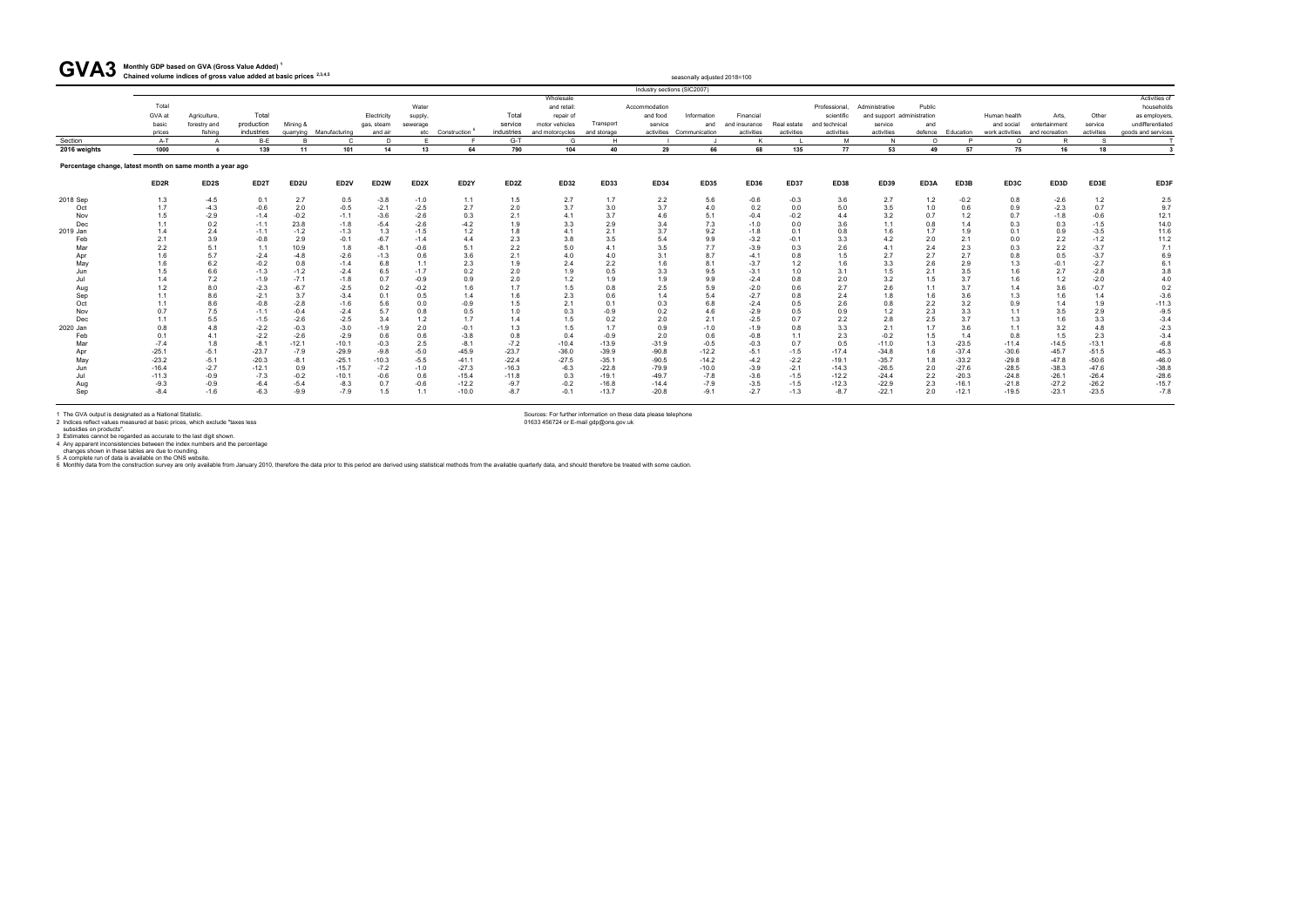| <b>REV1</b> | Monthly GDP based on GVA (Gross Value Added) <sup>1</sup>             |
|-------------|-----------------------------------------------------------------------|
|             | Revisions to growth of gross value added at basic prices <sup>2</sup> |

| <b>NLVI</b>     |                                                                              | Revisions to growth of gross value added at basic prices |                   |                  |                                         |              |                  |                                     |                     |                          |                  |                             | seasonally adjusted 2018=100       |                 |               |                  |                            |                     |                           |                             | Periods open for revision: Jul 2020 - Aug 2020 |                  |                             |
|-----------------|------------------------------------------------------------------------------|----------------------------------------------------------|-------------------|------------------|-----------------------------------------|--------------|------------------|-------------------------------------|---------------------|--------------------------|------------------|-----------------------------|------------------------------------|-----------------|---------------|------------------|----------------------------|---------------------|---------------------------|-----------------------------|------------------------------------------------|------------------|-----------------------------|
|                 |                                                                              |                                                          |                   |                  |                                         |              |                  |                                     |                     |                          |                  | Industry sections (SIC2007) |                                    |                 |               |                  |                            |                     |                           |                             |                                                |                  |                             |
|                 | Total                                                                        |                                                          |                   |                  |                                         |              | Water            |                                     |                     | Wholesale<br>and retail: |                  | Accommodation               |                                    |                 |               | Professional,    | Administrative             | Public              |                           |                             |                                                |                  | Activities of<br>households |
|                 | GVA at                                                                       | Agriculture,                                             | Total             |                  |                                         | Electricity  | supply,          |                                     | Total               | repair of                |                  | and food                    | Information                        | Financial       |               | scientific       | and support administration |                     |                           | Human health                | Arts,                                          | Other            | as employers                |
|                 | basic                                                                        | forestry and                                             | production        | Mining &         |                                         | gas, steam   | sewerage         |                                     | service             | motor vehicles           | Transport        | service                     | and                                | and insurance   | Real estate   | and technical    | service                    | and                 |                           | and social                  | entertainment                                  | service          | undifferentiated            |
| Section         | prices<br>$A-T$                                                              | fishing<br>$\overline{A}$                                | industries<br>B-E |                  | quarrying Manufacturing<br>$\mathsf{C}$ | and air<br>D | F                | etc Construction <sup>4</sup><br>F. | industries<br>$G-T$ | and motorcycles<br>G     | and storage<br>H |                             | activities Communication<br>$\Box$ | activities<br>K | activities    | activities<br>M  | activities<br>N            | defence<br>$\Omega$ | Education<br>$\mathsf{P}$ | work activities<br>$\Omega$ | and recreation<br>$\mathsf{R}$                 | activities<br>S. | goods and services          |
| 2018 weights    | 1000                                                                         | 6                                                        | 139               | 11               | 101                                     | 14           | 13               | 64                                  | 790                 | 104                      | 40               | 29                          | 66                                 | 68              | 135           | 77               | 53                         | 49                  | 57                        | 75                          | 16                                             | 18               | 3                           |
|                 | Percentage change, latest 3 months on previous 3 months 3,                   |                                                          |                   |                  |                                         |              |                  |                                     |                     |                          |                  |                             |                                    |                 |               |                  |                            |                     |                           |                             |                                                |                  |                             |
| 2018 Aug        | 0.0                                                                          | 0.0                                                      | 0.0               | 0.0              | 0.0                                     | 0.0          | 0.0              | 0.0                                 | 0.0                 | 0.0                      | 0.0              | 0.0                         | 0.0                                | 0.0             | 0.0           | 0.0              | 0.0                        | 0.0                 | 0.0                       | 0.0                         | 0.0                                            | 0.0              | 0.0                         |
| Sep             | 0.0                                                                          | 0.0                                                      | 0.0               | 0.0              | 0.0                                     | 0.0          | 0.0              | 0.0                                 | 0.0                 | 0.0                      | 0.0              | 0.0                         | 0.0                                | 0.0             | 0.0           | 0.0              | 0.0                        | 0.0                 | 0.0                       | 0.0                         | 0.0                                            | 0.0              | 0.0                         |
| Oct             | 0.0                                                                          | 0.0                                                      | 0.0               | 0.0              | 0.0                                     | 0.0          | 0.0              | 0.0                                 | 0.0                 | 0.0                      | 0.0              | 0.0                         | 0.0                                | 0.0             | 0.0           | 0.0              | 0.0                        | 0.0                 | 0.0                       | 0.0                         | 0.0                                            | 0.0              | 0.0                         |
| Nov             | 0.0                                                                          | 0.0                                                      | 0.0               | 0.0              | 0.0                                     | 0.0          | 0.0              | 0.0                                 | 0.0                 | 0.0                      | 0.0              | 0.0                         | 0.0                                | 0.0             | 0.0           | 0.0              | 0.0                        | 0.0                 | 0.0                       | 0.0                         | 0.0                                            | 0.0              | 0.0                         |
| Dec<br>2019 Jan | 0.0<br>0.0                                                                   | 0.0<br>0.0                                               | 0.0<br>0.0        | 0.0<br>0.0       | 0.0<br>0.0                              | 0.0<br>0.0   | 0.0<br>0.0       | 0.0<br>0.0                          | 0.0<br>0.0          | 0.0<br>0.0               | 0.0<br>0.0       | 0.0<br>0.0                  | 0.0<br>0.0                         | 0.0<br>0.0      | 0.0<br>0.0    | 0.0<br>0.0       | 0.0<br>0.0                 | 0.0<br>0.0          | 0.0<br>0.0                | 0.0<br>0.0                  | 0.0<br>0.0                                     | 0.0<br>0.0       | 0.0<br>0.0                  |
| Feb             | 0.0                                                                          | 0.0                                                      | 0.0               | 0.0              | 0.0                                     | 0.0          | 0.0              | 0.0                                 | 0.0                 | 0.0                      | 0.0              | 0.0                         | 0.0                                | 0.0             | 0.0           | 0.0              | 0.0                        | 0.0                 | 0.0                       | 0.0                         | 0.0                                            | 0.0              | 0.0                         |
| Mar             | 0.0                                                                          | 0.0                                                      | 0.0               | 0.0              | 0.0                                     | 0.0          | 0.0              | 0.0                                 | 0.0                 | 0.0                      | 0.0              | 0.0                         | 0.0                                | 0.0             | 0.0           | 0.0              | 0.0                        | 0.0                 | 0.0                       | 0.0                         | 0.0                                            | 0.0              | 0.0                         |
| Apr             | 0.0                                                                          | 0.0                                                      | 0.0               | 0.0              | 0.0                                     | 0.0          | 0.0              | 0.0                                 | 0.0                 | 0.0                      | 0.0              | 0.0                         | 0.0                                | 0.0             | 0.0           | 0.0              | 0.0                        | 0.0                 | 0.0                       | 0.0                         | 0.0                                            | 0.0              | 0.0                         |
| May             | 0.0                                                                          | 0.0                                                      | 0.0               | 0.0              | 0.0                                     | 0.0          | 0.0              | 0.0                                 | 0.0                 | 0.0                      | 0.0              | 0.0                         | 0.0                                | 0.0             | 0.0           | 0.0              | 0.0                        | 0.0                 | 0.0                       | 0.0                         | 0.0                                            | 0.0              | 0.0                         |
| Jun             | 0.0                                                                          | 0.0                                                      | 0.0               | 0.0              | 0.0                                     | 0.0          | 0.0              | 0.0                                 | 0.0                 | 0.0                      | 0.0              | 0.0                         | 0.0                                | 0.0             | 0.0           | 0.0              | 0.0                        | 0.0                 | 0.0                       | 0.0                         | 0.0                                            | 0.0              | 0.0                         |
| Jul             | 0.0                                                                          | 0.0                                                      | 0.0               | 0.0              | 0.0                                     | 0.0          | 0.0              | 0.0                                 | 0.0                 | 0.0                      | 0.0              | 0.0                         | 0.0                                | 0.0             | 0.0           | 0.0              | 0.0                        | 0.0                 | 0.0                       | 0.0                         | 0.0                                            | 0.0              | 0.0                         |
| Aug             | 0.0<br>0.0                                                                   | 0.0<br>0.0                                               | 0.0<br>0.0        | 0.0<br>0.0       | 0.0<br>0.0                              | 0.0<br>0.0   | 0.0<br>0.0       | 0.0<br>0.0                          | 0.0                 | 0.0<br>0.0               | 0.0<br>0.0       | 0.0<br>0.0                  | 0.0<br>0.0                         | 0.0<br>0.0      | 0.0<br>0.0    | 0.0<br>0.0       | 0.0<br>0.0                 | 0.0<br>0.0          | 0.0<br>0.0                | 0.0<br>0.0                  | 0.0<br>0.0                                     | 0.0<br>0.0       | 0.0<br>0.0                  |
| Sep<br>Oct      | 0.0                                                                          | 0.0                                                      | 0.0               | 0.0              | 0.0                                     | 0.0          | 0.0              | 0.0                                 | 0.0<br>0.0          | 0.0                      | 0.0              | 0.0                         | 0.0                                | 0.0             | 0.0           | 0.0              | 0.0                        | 0.0                 | 0.0                       | 0.0                         | 0.0                                            | 0.0              | 0.0                         |
| Nov             | 0.0                                                                          | 0.0                                                      | 0.0               | 0.0              | 0.0                                     | 0.0          | 0.0              | 0.0                                 | 0.0                 | 0.0                      | 0.0              | 0.0                         | 0.0                                | 0.0             | 0.0           | 0.0              | 0.0                        | 0.0                 | 0.0                       | 0.0                         | 0.0                                            | 0.0              | 0.0                         |
| Dec             | 0.0                                                                          | 0.0                                                      | 0.0               | 0.0              | 0.0                                     | 0.0          | 0.0              | 0.0                                 | 0.0                 | 0.0                      | 0.0              | 0.0                         | 0.0                                | 0.0             | 0.0           | 0.0              | 0.0                        | 0.0                 | 0.0                       | 0.0                         | 0.0                                            | 0.0              | 0.0                         |
| 2020 Jan        | 0.0                                                                          | 0.0                                                      | 0.0               | 0.0              | 0.0                                     | 0.0          | 0.0              | 0.0                                 | 0.0                 | 0.0                      | 0.0              | 0.0                         | 0.0                                | 0.0             | 0.0           | 0.0              | 0.0                        | 0.0                 | 0.0                       | 0.0                         | 0.0                                            | 0.0              | 0.0                         |
| Feb             | 0.0                                                                          | 0.0                                                      | 0.0               | 0.0              | 0.0                                     | 0.0          | 0.0              | 0.0                                 | 0.0                 | 0.0                      | 0.0              | 0.0                         | 0.0                                | 0.0             | 0.0           | 0.0              | 0.0                        | 0.0                 | 0.0                       | 0.0                         | 0.0                                            | 0.0              | 0.0                         |
| Mar             | 0.0                                                                          | 0.0                                                      | 0.0               | 0.0              | 0.0                                     | 0.0          | 0.0              | 0.0                                 | 0.0                 | 0.0                      | 0.0              | 0.0                         | 0.0                                | 0.0             | 0.0           | 0.0              | 0.0                        | 0.0                 | 0.0                       | 0.0                         | 0.0                                            | 0.0              | 0.0                         |
| Apr             | 0.0                                                                          | 0.0                                                      | 0.0               | 0.0              | 0.0                                     | 0.0          | 0.0              | 0.0                                 | 0.0                 | 0.0                      | 0.0              | 0.0                         | 0.0                                | 0.0             | 0.0           | 0.0              | 0.0                        | 0.0                 | 0.0                       | 0.0                         | 0.0                                            | 0.0              | 0.0                         |
| May             | 0.0                                                                          | 0.0                                                      | 0.0               | 0.0              | 0.0                                     | 0.0          | 0.0              | 0.0                                 | 0.0                 | 0.0                      | 0.0              | 0.0                         | 0.0                                | 0.0             | 0.0           | 0.0              | 0.0                        | 0.0                 | 0.0                       | 0.0                         | 0.0                                            | 0.0              | 0.0                         |
| Jun<br>Jul      | 0.0<br>0.0                                                                   | 0.0<br>0.9                                               | 0.0<br>0.0        | 0.0<br>$-0.1$    | 0.0<br>0.0                              | 0.0<br>0.3   | 0.0<br>$-0.1$    | 0.0<br>0.1                          | 0.0<br>0.0          | 0.0<br>0.0               | 0.0<br>0.1       | 0.0<br>$-0.5$               | 0.0<br>$-0.2$                      | 0.0<br>0.0      | 0.0<br>0.0    | 0.0<br>$-0.3$    | 0.0<br>0.0                 | 0.0<br>0.0          | 0.0<br>$-0.2$             | 0.0<br>0.3                  | 0.0<br>0.5                                     | 0.0<br>$-0.4$    | 0.0<br>0.6                  |
| Aug             | $-0.1$                                                                       | 2.2                                                      | 0.0               | $-0.2$           | 0.1                                     | 0.3          | $-0.3$           | 0.5                                 | $-0.2$              | $-0.1$                   | 0.0              | $-4.4$                      | $-0.5$                             | 0.0             | $-0.1$        | $-0.7$           | $-0.2$                     | 0.0                 | $-1.0$                    | 1.4                         | 1.0                                            | 0.2              | 3.8                         |
|                 | Percentage change, latest 3 months on same 3 months a year ago <sup>3,</sup> |                                                          |                   |                  |                                         |              |                  |                                     |                     |                          |                  |                             |                                    |                 |               |                  |                            |                     |                           |                             |                                                |                  |                             |
| 2018 Aug        | 0.0                                                                          | 0.0                                                      | 0.0               | 0.0              | $0.0\,$                                 | 0.0          | 0.0              | 0.0                                 | 0.0                 | 0.0                      | 0.0              | 0.0                         | 0.0                                | 0.0             | 0.0           | 0.0              | 0.0                        | 0.0                 | 0.0                       | $0.0\,$                     | 0.0                                            | 0.0              | 0.0                         |
| Sep             | 0.0                                                                          | 0.0                                                      | 0.0               | 0.0              | 0.0                                     | 0.0          | 0.0              | 0.0                                 | 0.0                 | 0.0                      | 0.0              | 0.0                         | 0.0                                | 0.0             | 0.0           | 0.0              | 0.0                        | 0.0                 | 0.0                       | 0.0                         | 0.0                                            | 0.0              | 0.0                         |
| Oct             | 0.0                                                                          | 0.0                                                      | 0.0               | 0.0              | 0.0                                     | 0.0          | 0.0              | 0.0                                 | 0.0                 | 0.0                      | 0.0              | 0.0                         | 0.0                                | 0.0             | 0.0           | 0.0              | 0.0                        | 0.0                 | 0.0                       | 0.0                         | 0.0                                            | 0.0              | 0.0                         |
| Nov             | 0.0                                                                          | 0.0                                                      | 0.0               | 0.0              | 0.0                                     | 0.0          | 0.0              | 0.0                                 | 0.0                 | 0.0                      | 0.0              | 0.0                         | 0.0                                | 0.0             | 0.0           | 0.0              | 0.0                        | 0.0                 | 0.0                       | 0.0                         | 0.0                                            | 0.0              | 0.0                         |
| Dec             | 0.0                                                                          | 0.0                                                      | 0.0               | 0.0              | 0.0                                     | 0.0          | 0.0              | 0.0                                 | 0.0                 | 0.0                      | 0.0              | 0.0                         | 0.0                                | 0.0             | 0.0           | 0.0              | 0.0                        | 0.0                 | 0.0                       | 0.0                         | 0.0                                            | 0.0              | 0.0                         |
| 2019 Jan<br>Feb | 0.0<br>0.0                                                                   | 0.0<br>0.0                                               | 0.0<br>0.0        | 0.0<br>0.0       | 0.0<br>0.0                              | 0.0<br>0.0   | 0.0<br>0.0       | 0.0<br>0.0                          | 0.0<br>0.0          | 0.0<br>0.0               | 0.0<br>0.0       | 0.0<br>0.0                  | 0.0<br>0.0                         | 0.0<br>0.0      | 0.0<br>0.0    | 0.0<br>0.0       | 0.0<br>0.0                 | 0.0<br>0.0          | 0.0<br>0.0                | 0.0<br>0.0                  | 0.0<br>0.0                                     | 0.0<br>0.0       | 0.0<br>0.0                  |
| Mar             | 0.0                                                                          | 0.0                                                      | 0.0               | 0.0              | 0.0                                     | 0.0          | 0.0              | 0.0                                 | 0.0                 | 0.0                      | 0.0              | 0.0                         | 0.0                                | $0.0\,$         | 0.0           | $0.0\,$          | 0.0                        | 0.0                 | 0.0                       | 0.0                         | 0.0                                            | 0.0              | 0.0                         |
| Apr             | 0.0                                                                          | 0.0                                                      | 0.0               | 0.0              | 0.0                                     | 0.0          | 0.0              | 0.0                                 | 0.0                 | 0.0                      | 0.0              | 0.0                         | 0.0                                | 0.0             | 0.0           | 0.0              | 0.0                        | 0.0                 | 0.0                       | 0.0                         | 0.0                                            | 0.0              | 0.0                         |
| May             | 0.0                                                                          | 0.0                                                      | 0.0               | 0.0              | 0.0                                     | 0.0          | 0.0              | 0.0                                 | 0.0                 | 0.0                      | 0.0              | 0.0                         | 0.0                                | 0.0             | 0.0           | 0.0              | 0.0                        | 0.0                 | 0.0                       | 0.0                         | 0.0                                            | 0.0              | 0.0                         |
| Jun             | 0.0                                                                          | 0.0                                                      | 0.0               | 0.0              | 0.0                                     | 0.0          | 0.0              | 0.0                                 | 0.0                 | 0.0                      | 0.0              | 0.0                         | 0.0                                | 0.0             | 0.0           | 0.0              | 0.0                        | 0.0                 | 0.0                       | 0.0                         | 0.0                                            | 0.0              | 0.0                         |
| Jul             | 0.0                                                                          | 0.0                                                      | 0.0               | 0.0              | 0.0                                     | 0.0          | 0.0              | 0.0                                 | 0.0                 | 0.0                      | 0.0              | 0.0                         | 0.0                                | 0.0             | 0.0           | 0.0              | 0.0                        | 0.0                 | 0.0                       | 0.0                         | 0.0                                            | 0.0              | 0.0                         |
| Aug             | 0.0                                                                          | 0.0                                                      | 0.0               | 0.0              | 0.0                                     | 0.0          | 0.0              | 0.0                                 | 0.0                 | 0.0                      | 0.0              | 0.0                         | 0.0                                | 0.0             | 0.0           | 0.0              | 0.0                        | 0.0                 | 0.0                       | 0.0                         | 0.0                                            | 0.0              | 0.0                         |
| Sep<br>Oct      | 0.0<br>0.0                                                                   | 0.0<br>0.0                                               | 0.0<br>0.0        | 0.0<br>0.0       | 0.0<br>0.0                              | 0.0<br>0.0   | 0.0<br>0.0       | 0.0<br>0.0                          | 0.0<br>0.0          | 0.0<br>0.0               | 0.0<br>0.0       | 0.0<br>0.0                  | 0.0<br>0.0                         | 0.0<br>0.0      | 0.0<br>0.0    | 0.0<br>0.0       | 0.0<br>0.0                 | 0.0<br>0.0          | 0.0<br>0.0                | 0.0<br>0.0                  | 0.0<br>0.0                                     | 0.0<br>0.0       | 0.0<br>0.0                  |
| Nov             | 0.0                                                                          | 0.0                                                      | 0.0               | 0.0              | 0.0                                     | 0.0          | 0.0              | 0.0                                 | 0.0                 | 0.0                      | 0.0              | 0.0                         | 0.0                                | 0.0             | 0.0           | 0.0              | 0.0                        | 0.0                 | 0.0                       | 0.0                         | 0.0                                            | 0.0              | 0.0                         |
| Dec             | 0.0                                                                          | 0.0                                                      | 0.0               | 0.0              | 0.0                                     | 0.0          | 0.0              | 0.0                                 | 0.0                 | 0.0                      | 0.0              | 0.0                         | 0.0                                | 0.0             | 0.0           | 0.0              | 0.0                        | 0.0                 | 0.0                       | 0.0                         | 0.0                                            | 0.0              | 0.0                         |
| 2020 Jan        | 0.0                                                                          | 0.0                                                      | 0.0               | 0.0              | 0.0                                     | 0.0          | 0.0              | 0.0                                 | 0.0                 | 0.0                      | 0.0              | 0.0                         | 0.0                                | 0.0             | 0.0           | 0.0              | 0.0                        | 0.0                 | 0.0                       | 0.0                         | 0.0                                            | 0.0              | 0.0                         |
| Feb             | 0.0                                                                          | 0.0                                                      | 0.0               | 0.0              | 0.0                                     | 0.0          | 0.0              | 0.0                                 | 0.0                 | 0.0                      | 0.0              | 0.0                         | 0.0                                | 0.0             | 0.0           | 0.0              | 0.0                        | 0.0                 | 0.0                       | 0.0                         | 0.0                                            | 0.0              | 0.0                         |
| Mar             | 0.0                                                                          | 0.0                                                      | 0.0               | 0.0              | 0.0                                     | 0.0          | 0.0              | 0.0                                 | 0.0                 | 0.0                      | 0.0              | 0.0                         | 0.0                                | 0.0             | 0.0           | 0.0              | 0.0                        | 0.0                 | 0.0                       | 0.0                         | 0.0                                            | 0.0              | 0.0                         |
| Apr             | 0.0                                                                          | 0.0                                                      | 0.0               | 0.0              | 0.0                                     | 0.0          | 0.0              | 0.0                                 | 0.0                 | 0.0                      | 0.0              | 0.0                         | 0.0                                | 0.0             | 0.0           | 0.0              | 0.0                        | 0.0                 | 0.0                       | 0.0                         | 0.0                                            | 0.0              | 0.0                         |
| May             | 0.0                                                                          | 0.0                                                      | 0.0               | 0.0              | 0.0                                     | 0.0          | 0.0              | 0.0                                 | 0.0                 | 0.0                      | 0.0              | 0.0                         | 0.0                                | 0.0             | 0.0           | 0.0              | 0.0                        | 0.0                 | 0.0                       | 0.0                         | 0.0                                            | 0.0              | 0.0                         |
| Jun             | 0.0                                                                          | 0.0                                                      | 0.0               | 0.0              | 0.0                                     | 0.0          | 0.0              | 0.0                                 | 0.0                 | 0.0                      | 0.0              | 0.0                         | 0.0                                | 0.0             | 0.0           | 0.0              | 0.0                        | 0.0                 | 0.0                       | 0.0                         | 0.0                                            | 0.0              | 0.0                         |
| Jul<br>Aug      | 0.0<br>0.0                                                                   | 0.8<br>2.1                                               | 0.0<br>0.0        | $-0.1$<br>$-0.3$ | 0.0<br>0.0                              | 0.3<br>0.3   | $-0.1$<br>$-0.3$ | 0.0<br>0.3                          | 0.0<br>$-0.1$       | 0.0<br>$-0.1$            | 0.1<br>0.1       | $-0.3$<br>$-1.3$            | $-0.2$<br>$-0.5$                   | 0.0<br>0.0      | 0.0<br>$-0.1$ | $-0.3$<br>$-0.6$ | $-0.1$<br>$-0.2$           | 0.0<br>0.0          | $-0.2$<br>$-0.7$          | 0.2<br>1.0                  | 0.5<br>0.7                                     | $-0.3$<br>0.2    | 0.5<br>2.7                  |
|                 |                                                                              |                                                          |                   |                  |                                         |              |                  |                                     |                     |                          |                  |                             |                                    |                 |               |                  |                            |                     |                           |                             |                                                |                  |                             |

1 The GVA output is designated as a National Statistic.<br>2 Estimates cannot be regarded as accurate to the last digit shown. Sources: For further information on these data please telephone<br>3 Any apparent inconsistencies bet

|  | iods open for revision: Jul 2020 - Aug 2020 |  |  |
|--|---------------------------------------------|--|--|
|  |                                             |  |  |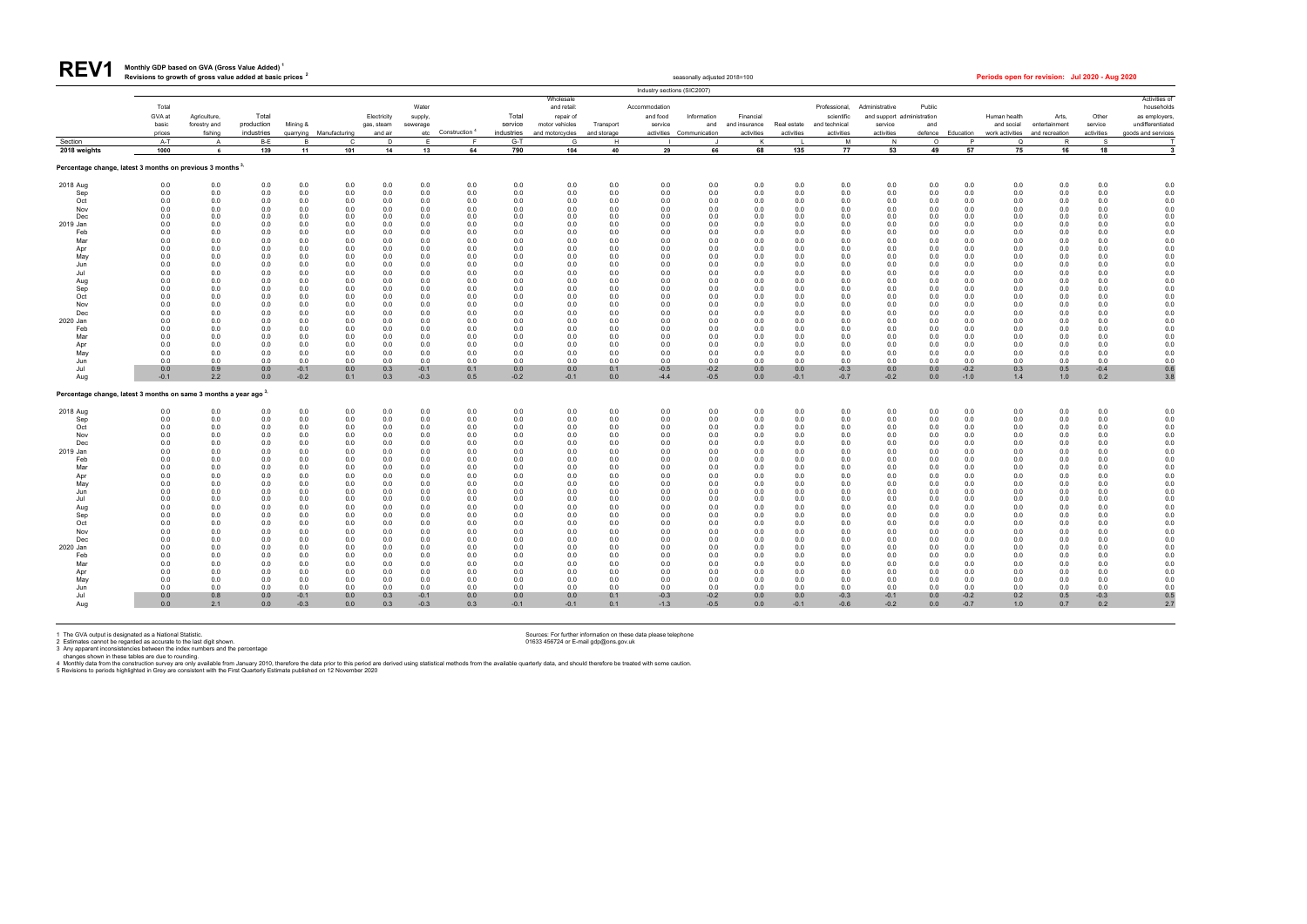| Revisions to growth of gross value added at basic prices <sup>2,3</sup> | seasonally adjusted 2018=100 | Periods open for revision: Jul 2020 - Aug 2020 |
|-------------------------------------------------------------------------|------------------------------|------------------------------------------------|

**Monthly GDP based on GVA (Gross Value Added) <sup>1</sup> REV2**

1 The GVA output is designated as a National Statistic.<br>2 Estimates cannot be regarded as accurate to the last digit shown. Sources: For further information on these data please telephone<br>3 Any apparent inconsistencies bet

|                                                                       |                 |                         |                          |            |                         |                       |                  |                               |                       |                                       |                          | Industry sections (SIC2007) |                                 |                             |                           |                             |                       |                                      |                   |              |                                                 |                       |                                              |
|-----------------------------------------------------------------------|-----------------|-------------------------|--------------------------|------------|-------------------------|-----------------------|------------------|-------------------------------|-----------------------|---------------------------------------|--------------------------|-----------------------------|---------------------------------|-----------------------------|---------------------------|-----------------------------|-----------------------|--------------------------------------|-------------------|--------------|-------------------------------------------------|-----------------------|----------------------------------------------|
|                                                                       | Total<br>GVA at | Agriculture,            | Total                    |            |                         | Electricity           | Water<br>supply, |                               | Total                 | Wholesale<br>and retail:<br>repair of |                          | Accommodation<br>and food   | Information                     | Financial                   |                           | Professional,<br>scientific | Administrative        | Public<br>and support administration |                   | Human health | Arts,                                           | Other                 | Activities of<br>households<br>as employers, |
|                                                                       | basic<br>prices | forestry and<br>fishing | production<br>industries | Mining &   | quarrying Manufacturing | gas, steam<br>and air | sewerage         | etc Construction <sup>4</sup> | service<br>industries | motor vehicles<br>and motorcycles     | Transport<br>and storage | service                     | and<br>activities Communication | and insurance<br>activities | Real estate<br>activities | and technical<br>activities | service<br>activities | and                                  | defence Education | and social   | entertainment<br>work activities and recreation | service<br>activities | undifferentiated<br>goods and services       |
| ection                                                                | A-T             | $\mathsf{A}$            | B-E                      | <b>B</b>   | $\mathbf{C}$            | D                     | E                | F                             | $G-T$                 | G                                     | H                        |                             |                                 | K                           |                           | M                           | N                     | $\circ$                              | P                 | $\mathsf Q$  | R                                               | $\mathbf{s}$          |                                              |
| 18 weights                                                            | 1000            | 6                       | 139                      | 11         | 101                     | 14                    | 13               | 64                            | 790                   | 104                                   | 40                       | 29                          | 66                              | 68                          | 135                       | 77                          | 53                    | 49                                   | 57                | 75           | 16                                              | 18                    | $\overline{\mathbf{3}}$                      |
| centage change, latest month on previous month $^{\mathbf{3},}$       |                 |                         |                          |            |                         |                       |                  |                               |                       |                                       |                          |                             |                                 |                             |                           |                             |                       |                                      |                   |              |                                                 |                       |                                              |
| 18 Aug                                                                | 0.0             | 0.0                     | 0.0                      | 0.0        | 0.0                     | 0.0                   | 0.0              | 0.0                           | 0.0                   | 0.0                                   | 0.0                      | 0.0                         | 0.0                             | 0.0                         | 0.0                       | 0.0                         | 0.0                   | 0.0                                  | 0.0               | 0.0          | 0.0                                             | 0.0                   | 0.0                                          |
| Sep<br>Oct                                                            | 0.0<br>0.0      | 0.0<br>0.0              | 0.0<br>0.0               | 0.0<br>0.0 | 0.0<br>0.0              | 0.0<br>0.0            | 0.0<br>0.0       | 0.0<br>0.0                    | 0.0<br>0.0            | 0.0<br>0.0                            | 0.0<br>0.0               | 0.0<br>0.0                  | 0.0<br>0.0                      | 0.0<br>0.0                  | 0.0<br>0.0                | 0.0<br>0.0                  | 0.0<br>0.0            | 0.0<br>0.0                           | 0.0<br>0.0        | 0.0<br>0.0   | 0.0<br>0.0                                      | 0.0<br>0.0            | 0.0<br>0.0                                   |
| Nov                                                                   | 0.0             | 0.0                     | 0.0                      | 0.0        | 0.0                     | 0.0                   | 0.0              | 0.0                           | 0.0                   | 0.0                                   | 0.0                      | 0.0                         | 0.0                             | 0.0                         | 0.0                       | 0.0                         | 0.0                   | 0.0                                  | 0.0               | 0.0          | 0.0                                             | 0.0                   | 0.0                                          |
| Dec                                                                   | 0.0             | 0.0                     | 0.0                      | 0.0        | 0.0                     | 0.0                   | 0.0              | 0.0                           | 0.0                   | 0.0                                   | 0.0                      | 0.0                         | 0.0                             | 0.0                         | 0.0                       | 0.0                         | 0.0                   | 0.0                                  | 0.0               | 0.0          | 0.0                                             | 0.0                   | 0.0                                          |
| 9 Jan<br>Feb                                                          | 0.0<br>0.0      | 0.0<br>0.0              | 0.0<br>0.0               | 0.0<br>0.0 | 0.0<br>0.0              | 0.0<br>0.0            | 0.0<br>0.0       | 0.0<br>0.0                    | 0.0<br>0.0            | 0.0<br>0.0                            | 0.0<br>0.0               | 0.0<br>0.0                  | 0.0<br>0.0                      | 0.0<br>0.0                  | 0.0                       | 0.0                         | 0.0<br>0.0            | 0.0<br>0.0                           | 0.0<br>0.0        | 0.0<br>0.0   | 0.0<br>0.0                                      | 0.0<br>0.0            | 0.0<br>0.0                                   |
| Mar                                                                   | 0.0             | 0.0                     | 0.0                      | 0.0        | 0.0                     | 0.0                   | 0.0              | 0.0                           | 0.0                   | 0.0                                   | 0.0                      | 0.0                         | 0.0                             | 0.0                         | 0.0<br>0.0                | 0.0<br>0.0                  | 0.0                   | 0.0                                  | 0.0               | 0.0          | 0.0                                             | 0.0                   | 0.0                                          |
| Apr                                                                   | 0.0             | 0.0                     | 0.0                      | 0.0        | 0.0                     | 0.0                   | 0.0              | 0.0                           | 0.0                   | 0.0                                   | 0.0                      | 0.0                         | 0.0                             | 0.0                         | 0.0                       | 0.0                         | 0.0                   | 0.0                                  | 0.0               | 0.0          | 0.0                                             | 0.0                   | 0.0                                          |
| May                                                                   | 0.0             | 0.0                     | 0.0                      | 0.0        | 0.0                     | 0.0                   | 0.0              | 0.0                           | 0.0                   | 0.0                                   | 0.0                      | 0.0                         | 0.0                             | 0.0                         | 0.0                       | 0.0                         | 0.0                   | 0.0                                  | 0.0               | 0.0          | 0.0                                             | 0.0                   | 0.0                                          |
| Jun                                                                   | 0.0<br>0.0      | 0.0                     | 0.0<br>0.0               | 0.0<br>0.0 | 0.0                     | 0.0<br>0.0            | 0.0<br>0.0       | 0.0<br>0.0                    | 0.0<br>0.0            | 0.0                                   | 0.0                      | 0.0<br>0.0                  | 0.0                             | 0.0<br>0.0                  | 0.0<br>0.0                | 0.0<br>0.0                  | 0.0                   | 0.0                                  | 0.0<br>0.0        | 0.0<br>0.0   | 0.0<br>0.0                                      | 0.0<br>0.0            | 0.0<br>0.0                                   |
| Jul<br>Aug                                                            | 0.0             | 0.0<br>0.0              | 0.0                      | 0.0        | 0.0<br>0.0              | 0.0                   | 0.0              | 0.0                           | 0.0                   | 0.0<br>0.0                            | 0.0<br>0.0               | 0.0                         | 0.0<br>0.0                      | 0.0                         | 0.0                       | 0.0                         | 0.0<br>0.0            | 0.0<br>0.0                           | 0.0               | 0.0          | 0.0                                             | 0.0                   | 0.0                                          |
| Sep                                                                   | 0.0             | 0.0                     | 0.0                      | 0.0        | 0.0                     | 0.0                   | 0.0              | 0.0                           | 0.0                   | 0.0                                   | 0.0                      | 0.0                         | 0.0                             | 0.0                         | 0.0                       | 0.0                         | 0.0                   | 0.0                                  | 0.0               | 0.0          | 0.0                                             | 0.0                   | 0.0                                          |
| Oct                                                                   | 0.0             | 0.0                     | 0.0                      | 0.0        | 0.0                     | 0.0                   | 0.0              | 0.0                           | 0.0                   | 0.0                                   | 0.0                      | 0.0                         | 0.0                             | 0.0                         | 0.0                       | 0.0                         | 0.0                   | 0.0                                  | 0.0               | 0.0          | 0.0                                             | 0.0                   | 0.0                                          |
| Nov<br>Dec                                                            | 0.0<br>0.0      | 0.0<br>0.0              | 0.0<br>0.0               | 0.0<br>0.0 | 0.0<br>0.0              | 0.0<br>0.0            | 0.0<br>0.0       | 0.0<br>0.0                    | 0.0<br>0.0            | 0.0<br>0.0                            | 0.0<br>0.0               | 0.0<br>0.0                  | 0.0<br>0.0                      | 0.0<br>0.0                  | 0.0<br>0.0                | 0.0<br>0.0                  | 0.0<br>0.0            | 0.0<br>0.0                           | 0.0<br>0.0        | 0.0<br>0.0   | 0.0<br>0.0                                      | 0.0<br>0.0            | 0.0<br>0.0                                   |
| 20 Jan                                                                | 0.0             | 0.0                     | 0.0                      | 0.0        | 0.0                     | 0.0                   | 0.0              | 0.0                           | 0.0                   | 0.0                                   | 0.0                      | 0.0                         | 0.0                             | 0.0                         | 0.0                       | 0.0                         | 0.0                   | 0.0                                  | 0.0               | 0.0          | 0.0                                             | 0.0                   | 0.0                                          |
| Feb                                                                   | 0.0             | 0.0                     | 0.0                      | 0.0        | 0.0                     | 0.0                   | 0.0              | 0.0                           | 0.0                   | 0.0                                   | 0.0                      | 0.0                         | 0.0                             | 0.0                         | 0.0                       | 0.0                         | 0.0                   | 0.0                                  | 0.0               | 0.0          | 0.0                                             | 0.0                   | 0.0                                          |
| Mar                                                                   | 0.0             | 0.0                     | 0.0                      | 0.0        | 0.0                     | 0.0                   | 0.0              | 0.0                           | 0.0                   | 0.0                                   | 0.0                      | 0.0                         | 0.0                             | 0.0                         | 0.0                       | 0.0                         | 0.0                   | 0.0                                  | 0.0               | 0.0          | 0.0                                             | 0.0                   | 0.0                                          |
| Apr<br>May                                                            | 0.0<br>0.0      | 0.0<br>0.0              | 0.0<br>0.0               | 0.0<br>0.0 | 0.0<br>0.0              | 0.0<br>0.0            | 0.0<br>0.0       | 0.0<br>0.0                    | 0.0<br>0.0            | 0.0<br>0.0                            | 0.0<br>0.0               | 0.0<br>0.0                  | 0.0<br>0.0                      | 0.0<br>0.0                  | 0.0<br>0.0                | 0.0<br>0.0                  | 0.0<br>0.0            | 0.0<br>0.0                           | 0.0<br>0.0        | 0.0<br>0.0   | 0.0<br>0.0                                      | 0.0<br>0.0            | 0.0<br>0.0                                   |
| Jun                                                                   | 0.0             | 0.0                     | 0.0                      | 0.0        | 0.0                     | 0.0                   | 0.0              | 0.0                           | 0.0                   | 0.0                                   | 0.0                      | 0.0                         | 0.0                             | 0.0                         | 0.0                       | 0.0                         | 0.0                   | 0.0                                  | 0.0               | 0.0          | 0.0                                             | 0.0                   | 0.0                                          |
| Jul                                                                   | $-0.1$          | 2.6                     | 0.0                      | $-0.3$     | 0.0                     | 1.0                   | $-0.2$           | 0.2                           | $-0.2$                | 0.0                                   | 0.3                      | $-4.3$                      | $-0.4$                          | $-0.1$                      | $-0.1$                    | $-0.9$                      | $-0.1$                | 0.1                                  | $-0.8$            | 1.1          | 2.0                                             | $-1.8$                | 2.7                                          |
| Aug                                                                   | 0.1             | 1.2                     | 0.0                      | $-0.2$     | 0.2                     | $-1.0$                | $-0.4$           | 0.8                           | 0.0                   | $-0.1$                                | $-0.4$                   | $-2.9$                      | $-0.6$                          | 0.3                         | 0.0                       | $-0.2$                      | $-0.4$                | 0.0                                  | $-1.2$            | 2.2          | $-0.6$                                          | 3.0                   | $6.1\,$                                      |
| ercentage change, latest month on same month a year ago <sup>3,</sup> |                 |                         |                          |            |                         |                       |                  |                               |                       |                                       |                          |                             |                                 |                             |                           |                             |                       |                                      |                   |              |                                                 |                       |                                              |
| 18 Aug                                                                | 0.0             | 0.0                     | 0.0                      | 0.0        | 0.0                     | 0.0                   | 0.0              | 0.0                           | 0.0                   | 0.0                                   | 0.0                      | 0.0                         | 0.0                             | 0.0                         | 0.0                       | 0.0                         | 0.0                   | 0.0                                  | 0.0               | 0.0          | 0.0                                             | 0.0                   | 0.0                                          |
| Sep                                                                   | 0.0             | 0.0                     | 0.0                      | 0.0        | 0.0                     | 0.0                   | 0.0              | 0.0                           | 0.0                   | 0.0                                   | 0.0                      | 0.0                         | 0.0                             | 0.0                         | 0.0                       | 0.0                         | 0.0                   | 0.0                                  | 0.0               | 0.0          | 0.0                                             | 0.0                   | 0.0                                          |
| Oct<br>Nov                                                            | 0.0<br>0.0      | 0.0<br>0.0              | 0.0<br>0.0               | 0.0<br>0.0 | 0.0<br>0.0              | 0.0<br>0.0            | 0.0<br>0.0       | 0.0<br>0.0                    | 0.0<br>0.0            | 0.0<br>0.0                            | 0.0<br>0.0               | 0.0<br>0.0                  | 0.0<br>0.0                      | 0.0<br>0.0                  | 0.0<br>0.0                | 0.0<br>0.0                  | 0.0<br>0.0            | 0.0<br>0.0                           | 0.0<br>0.0        | 0.0<br>0.0   | 0.0<br>0.0                                      | 0.0<br>0.0            | 0.0<br>0.0                                   |
| Dec                                                                   | 0.0             | 0.0                     | 0.0                      | 0.0        | 0.0                     | 0.0                   | 0.0              | 0.0                           | 0.0                   | 0.0                                   | 0.0                      | 0.0                         | 0.0                             | 0.0                         | 0.0                       | 0.0                         | 0.0                   | 0.0                                  | 0.0               | 0.0          | 0.0                                             | 0.0                   | 0.0                                          |
| 9 Jan                                                                 | 0.0             | 0.0                     | 0.0                      | 0.0        | 0.0                     | 0.0                   | 0.0              | 0.0                           | 0.0                   | 0.0                                   | 0.0                      | 0.0                         | 0.0                             | 0.0                         | 0.0                       | 0.0                         | 0.0                   | 0.0                                  | 0.0               | 0.0          | 0.0                                             | 0.0                   | 0.0                                          |
| Feb                                                                   | 0.0             | 0.0                     | 0.0                      | 0.0        | 0.0                     | 0.0                   | 0.0              | 0.0                           | 0.0                   | 0.0                                   | 0.0                      | 0.0                         | 0.0                             | 0.0                         | 0.0                       | 0.0                         | 0.0                   | 0.0                                  | 0.0               | 0.0          | 0.0                                             | 0.0                   | 0.0                                          |
| Mar<br>Apr                                                            | 0.0<br>0.0      | 0.0<br>0.0              | 0.0<br>0.0               | 0.0<br>0.0 | 0.0<br>0.0              | 0.0<br>0.0            | 0.0<br>0.0       | 0.0<br>0.0                    | 0.0<br>0.0            | 0.0<br>0.0                            | 0.0<br>0.0               | 0.0<br>0.0                  | 0.0<br>0.0                      | 0.0<br>0.0                  | 0.0<br>0.0                | 0.0<br>0.0                  | 0.0<br>0.0            | 0.0<br>0.0                           | 0.0<br>0.0        | 0.0<br>0.0   | 0.0<br>0.0                                      | 0.0<br>0.0            | 0.0<br>0.0                                   |
| May                                                                   | 0.0             | 0.0                     | 0.0                      | 0.0        | 0.0                     | 0.0                   | 0.0              | 0.0                           | 0.0                   | 0.0                                   | 0.0                      | 0.0                         | 0.0                             | 0.0                         | 0.0                       | 0.0                         | 0.0                   | 0.0                                  | 0.0               | 0.0          | 0.0                                             | 0.0                   | 0.0                                          |
| Jun                                                                   | 0.0             | 0.0                     | 0.0                      | 0.0        | 0.0                     | 0.0                   | 0.0              | 0.0                           | 0.0                   | 0.0                                   | 0.0                      | 0.0                         | 0.0                             | 0.0                         | 0.0                       | 0.0                         | 0.0                   | 0.0                                  | 0.0               | 0.0          | 0.0                                             | 0.0                   | 0.0                                          |
| Jul                                                                   | 0.0<br>0.0      | 0.0<br>0.0              | 0.0<br>0.0               | 0.0<br>0.0 | 0.0<br>0.0              | 0.0<br>0.0            | 0.0<br>0.0       | 0.0<br>0.0                    | 0.0<br>0.0            | 0.0<br>0.0                            | 0.0<br>0.0               | 0.0<br>0.0                  | 0.0<br>0.0                      | 0.0<br>0.0                  | 0.0<br>0.0                | 0.0<br>0.0                  | 0.0<br>0.0            | 0.0<br>0.0                           | 0.0<br>0.0        | 0.0<br>0.0   | 0.0<br>0.0                                      | 0.0<br>0.0            | 0.0<br>0.0                                   |
| Aug<br>Sep                                                            | 0.0             | 0.0                     | 0.0                      | 0.0        | 0.0                     | 0.0                   | 0.0              | 0.0                           | 0.0                   | 0.0                                   | 0.0                      | 0.0                         | 0.0                             | 0.0                         | 0.0                       | 0.0                         | 0.0                   | 0.0                                  | 0.0               | 0.0          | 0.0                                             | 0.0                   | 0.0                                          |
| Oct                                                                   | 0.0             | 0.0                     | 0.0                      | 0.0        | 0.0                     | 0.0                   | 0.0              | 0.0                           | 0.0                   | 0.0                                   | 0.0                      | 0.0                         | 0.0                             | 0.0                         | 0.0                       | 0.0                         | 0.0                   | 0.0                                  | 0.0               | 0.0          | 0.0                                             | 0.0                   | 0.0                                          |
| Nov                                                                   | 0.0             | 0.0                     | 0.0                      | 0.0        | 0.0                     | 0.0                   | 0.0              | 0.0                           | 0.0                   | 0.0                                   | 0.0                      | 0.0                         | 0.0                             | 0.0                         | 0.0                       | 0.0                         | 0.0                   | 0.0                                  | 0.0               | 0.0          | 0.0                                             | 0.0                   | 0.0                                          |
| Dec                                                                   | 0.0<br>0.0      | 0.0                     | 0.0<br>0.0               | 0.0<br>0.0 | 0.0                     | 0.0<br>0.0            | 0.0<br>0.0       | 0.0<br>0.0                    | 0.0<br>0.0            | 0.0<br>0.0                            | 0.0<br>0.0               | 0.0<br>0.0                  | 0.0                             | 0.0<br>0.0                  | 0.0                       | 0.0                         | 0.0                   | 0.0                                  | 0.0<br>0.0        | 0.0<br>0.0   | 0.0<br>0.0                                      | 0.0<br>0.0            | 0.0<br>0.0                                   |
| 20 Jan<br>Feb                                                         | 0.0             | 0.0<br>0.0              | 0.0                      | 0.0        | 0.0<br>0.0              | 0.0                   | 0.0              | 0.0                           | 0.0                   | 0.0                                   | 0.0                      | 0.0                         | 0.0<br>0.0                      | 0.0                         | 0.0<br>0.0                | 0.0<br>0.0                  | 0.0<br>0.0            | 0.0<br>0.0                           | 0.0               | 0.0          | 0.0                                             | 0.0                   | 0.0                                          |
| Mar                                                                   | 0.0             | 0.0                     | 0.0                      | 0.0        | 0.0                     | 0.0                   | 0.0              | 0.0                           | 0.0                   | 0.0                                   | 0.0                      | 0.0                         | 0.0                             | 0.0                         | 0.0                       | 0.0                         | 0.0                   | 0.0                                  | 0.0               | 0.0          | 0.0                                             | 0.0                   | 0.0                                          |
| Apr                                                                   | 0.0             | 0.0                     | 0.0                      | 0.0        | 0.0                     | 0.0                   | 0.0              | 0.0                           | 0.0                   | 0.0                                   | 0.0                      | 0.0                         | 0.0                             | 0.0                         | 0.0                       | 0.0                         | 0.0                   | 0.0                                  | 0.0               | 0.0          | 0.0                                             | 0.0                   | 0.0                                          |
| May<br>Jun                                                            | 0.0<br>0.0      | 0.0<br>0.0              | 0.0<br>0.0               | 0.0<br>0.0 | 0.0<br>0.0              | 0.0<br>0.0            | 0.0<br>0.0       | 0.0<br>0.0                    | 0.0<br>0.0            | 0.0<br>0.0                            | 0.0<br>0.0               | 0.0<br>0.0                  | 0.0<br>0.0                      | 0.0<br>0.0                  | 0.0<br>0.0                | 0.0<br>0.0                  | 0.0<br>0.0            | 0.0<br>0.0                           | 0.0<br>0.0        | 0.0<br>0.0   | 0.0<br>0.0                                      | 0.0<br>0.0            | 0.0<br>0.0                                   |
| Jul                                                                   | 0.0             | 2.5                     | 0.1                      | $-0.3$     | 0.0                     | 1.0                   | $-0.2$           | 0.2                           | $-0.1$                | $-0.1$                                | 0.2                      | $-0.8$                      | $-0.4$                          | $-0.1$                      | $-0.1$                    | $-0.8$                      | $-0.1$                | 0.1                                  | $-0.6$            | 0.7          | 1.2                                             | $-1.0$                | 1.6                                          |
| Aug                                                                   | 0.0             | 3.7                     | 0.0                      | $-0.4$     | 0.1                     | $-0.1$                | $-0.7$           | 0.8                           | $-0.2$                | $-0.1$                                | $-0.1$                   | $-3.0$                      | $-1.0$                          | 0.2                         | $-0.1$                    | $-1.0$                      | $-0.4$                | 0.1                                  | $-1.6$            | 2.4          | 0.8                                             | 1.3                   | 6.3                                          |
|                                                                       |                 |                         |                          |            |                         |                       |                  |                               |                       |                                       |                          |                             |                                 |                             |                           |                             |                       |                                      |                   |              |                                                 |                       |                                              |

|                                                                        |                 |                           |                   |          |                                         |               |          |                                    |                     |                      |                  | Industry sections (SIC2007) |                                    |                 |             |                 |                            |          |                        |              |                                     |                            |                    |
|------------------------------------------------------------------------|-----------------|---------------------------|-------------------|----------|-----------------------------------------|---------------|----------|------------------------------------|---------------------|----------------------|------------------|-----------------------------|------------------------------------|-----------------|-------------|-----------------|----------------------------|----------|------------------------|--------------|-------------------------------------|----------------------------|--------------------|
|                                                                        |                 |                           |                   |          |                                         |               |          |                                    |                     | Wholesale            |                  |                             |                                    |                 |             |                 |                            |          |                        |              |                                     |                            | Activities of      |
|                                                                        | Total           |                           |                   |          |                                         |               | Water    |                                    |                     | and retail:          |                  | Accommodation               |                                    |                 |             | Professional,   | Administrative             | Public   |                        |              |                                     |                            | households         |
|                                                                        | GVA at          | Agriculture,              | Total             |          |                                         | Electricity   | supply   |                                    | Total               | repair of            |                  | and food                    | Information                        | Financial       |             | scientific      | and support administration |          |                        | Human health | Arts,                               | Other                      | as employers.      |
|                                                                        | basic           | forestry and              | production        | Mining & |                                         | gas, steam    | sewerage |                                    | service             | motor vehicles       | Transport        | service                     | and                                | and insurance   | Real estate | and technical   | service                    | and      |                        | and social   | entertainment                       | service                    | undifferentiated   |
|                                                                        | prices<br>$A-T$ | fishing<br>$\overline{A}$ | industries<br>B-E | <b>B</b> | quarrying Manufacturing<br>$\mathsf{C}$ | and air<br>n. | E        | etc Construction <sup>4</sup><br>E | industries<br>$G-T$ | and motorcycles<br>G | and storage<br>H |                             | activities Communication<br>$\Box$ | activities<br>K | activities  | activities<br>M | activities<br>N            | $\Omega$ | defence Education<br>P | $\Omega$     | work activities and recreation<br>R | activities<br>$\mathbf{s}$ | goods and services |
| Section<br>2018 weights                                                |                 |                           |                   |          |                                         |               |          |                                    |                     |                      |                  |                             |                                    |                 |             |                 |                            |          |                        |              |                                     |                            |                    |
|                                                                        | 1000            | 6                         | 139               | 11       | 101                                     | 14            | 13       | 64                                 | 790                 | 104                  | 40               | 29                          | 66                                 | 68              | 135         | 77              | 53                         | 49       | 57                     | 75           | 16                                  | 18                         |                    |
| Percentage change, latest month on previous month 3,                   |                 |                           |                   |          |                                         |               |          |                                    |                     |                      |                  |                             |                                    |                 |             |                 |                            |          |                        |              |                                     |                            |                    |
| 2018 Aug                                                               | 0.0             | 0.0                       | 0.0               | 0.0      | 0.0                                     | 0.0           | 0.0      | 0.0                                | 0.0                 | 0.0                  | 0.0              | 0.0                         | 0.0                                | 0.0             | 0.0         | 0.0             | 0.0                        | 0.0      | 0.0                    | 0.0          | 0.0                                 | 0.0                        | 0.0                |
| Sep                                                                    | 0.0             | 0.0                       | 0.0               | 0.0      | 0.0                                     | 0.0           | 0.0      | 0.0                                | 0.0                 | 0.0                  | 0.0              | 0.0                         | 0.0                                | 0.0             | 0.0         | 0.0             | 0.0                        | 0.0      | 0.0                    | 0.0          | 0.0                                 | 0.0                        | 0. <sub>C</sub>    |
| Oct                                                                    | 0.0             | 0.0                       | 0.0               | 0.0      | 0.0                                     | 0.0           | 0.0      | 0.0                                | 0.0                 | 0.0                  | 0.0              | 0.0                         | 0.0                                | 0.0             | 0.0         | 0.0             | 0.0                        | 0.0      | 0.0                    | 0.0          | 0.0                                 | 0.0                        | 0.0                |
| Nov                                                                    | 0.0             | 0.0                       | 0.0               | 0.0      | 0.0                                     | 0.0           | 0.0      | 0.0                                | 0.0                 | 0.0                  | 0.0              | 0.0                         | 0.0                                | 0.0             | 0.0         | 0.0             | 0.0                        | 0.0      | 0.0                    | 0.0          | 0.0                                 | 0.0                        | 0.0                |
| Dec                                                                    | 0.0             | 0.0                       | 0.0               | 0.0      | 0.0                                     | 0.0           | 0.0      | 0.0                                | 0.0                 | 0.0                  | 0.0              | 0.0                         | 0.0                                | 0.0             | 0.0         | 0.0             | 0.0                        | 0.0      | 0.0                    | 0.0          | 0.0                                 | 0.0                        | 0.0                |
| 2019 Jan                                                               | 0.0             | 0.0                       | 0.0               | 0.0      | 0.0                                     | 0.0           | 0.0      | 0.0                                | 0.0                 | 0.0                  | 0.0              | 0.0                         | 0.0                                | 0.0             | 0.0         | 0.0             | 0.0                        | 0.0      | 0.0                    | 0.0          | 0.0                                 | 0.0                        | 0.0                |
| Feb                                                                    | 0.0             | 0.0                       | 0.0               | 0.0      | 0.0                                     | 0.0           | 0.0      | 0.0                                | 0.0                 | 0.0                  | 0.0              | 0.0                         | 0.0                                | 0.0             | 0.0         | 0.0             | 0.0                        | 0.0      | 0.0                    | 0.0          | 0.0                                 | 0.0                        | 0.0                |
| Mar                                                                    | 0.0             | 0.0                       | 0.0               | 0.0      | 0.0                                     | 0.0           | 0.0      | 0.0                                | 0.0                 | 0.0                  | 0.0              | 0.0                         | 0.0                                | 0.0             | 0.0         | 0.0             | 0.0                        | 0.0      | 0.0                    | 0.0          | 0.0                                 | 0.0                        | 0.0                |
| Apr                                                                    | 0.0             | 0.0                       | 0.0               | 0.0      | 0.0                                     | 0.0           | 0.0      | 0.0                                | 0.0                 | 0.0                  | 0.0              | 0.0                         | 0.0                                | 0.0             | 0.0         | 0.0             | 0.0                        | 0.0      | 0.0                    | 0.0          | 0.0                                 | 0.0                        | 0.0                |
| May                                                                    | 0.0             | 0.0                       | 0.0               | 0.0      | 0.0                                     | 0.0           | 0.0      | 0.0                                | 0.0                 | 0.0                  | 0.0              | 0.0                         | 0.0                                | 0.0             | 0.0         | 0.0             | 0.0                        | 0.0      | 0.0                    | 0.0          | 0.0                                 | 0.0                        | 0. <sub>C</sub>    |
| Jun                                                                    | 0.0             | 0.0                       | 0.0               | 0.0      | 0.0                                     | 0.0           | 0.0      | 0.0                                | 0.0                 | 0.0                  | 0.0              | 0.0                         | 0.0                                | 0.0             | 0.0         | 0.0             | 0.0                        | 0.0      | 0.0                    | 0.0          | 0.0                                 | 0.0                        | 0.0                |
| Jul                                                                    | 0.0             | 0.0                       | 0.0               | 0.0      | 0.0                                     | 0.0           | 0.0      | 0.0                                | 0.0                 | 0.0                  | 0.0              | 0.0                         | 0.0                                | 0.0             | 0.0         | 0.0             | 0.0                        | 0.0      | 0.0                    | 0.0          | 0.0                                 | 0.0                        | 0.0                |
| Aug                                                                    | 0.0             | 0.0                       | 0.0               | 0.0      | 0.0                                     | 0.0           | 0.0      | 0.0                                | 0.0                 | 0.0                  | 0.0              | 0.0                         | 0.0                                | 0.0             | 0.0         | 0.0             | 0.0                        | 0.0      | 0.0                    | 0.0          | 0.0                                 | 0.0                        | 0.0                |
| Sep                                                                    | 0.0             | 0.0                       | 0.0               | 0.0      | 0.0                                     | 0.0           | 0.0      | 0.0                                | 0.0                 | 0.0                  | 0.0              | 0.0                         | 0.0                                | 0.0             | 0.0         | 0.0             | 0.0                        | 0.0      | 0.0                    | 0.0          | 0.0                                 | 0.0                        | 0.0                |
| Oct                                                                    | 0.0             | 0.0                       | 0.0               | 0.0      | 0.0                                     | 0.0           | 0.0      | 0.0                                | 0.0                 | 0.0                  | 0.0              | 0.0                         | 0.0                                | 0.0             | 0.0         | 0.0             | 0.0                        | 0.0      | 0.0                    | 0.0          | 0.0                                 | 0.0                        | 0. <sub>C</sub>    |
| Nov                                                                    | 0.0             | 0.0                       | 0.0               | 0.0      | 0.0                                     | 0.0           | 0.0      | 0.0                                | 0.0                 | 0.0                  | 0.0              | 0.0                         | 0.0                                | 0.0             | 0.0         | 0.0             | 0.0                        | 0.0      | 0.0                    | 0.0          | 0.0                                 | 0.0                        | 0.0                |
| Dec                                                                    | 0.0             | 0.0                       | 0.0               | 0.0      | 0.0                                     | 0.0           | 0.0      | 0.0                                | 0.0                 | 0.0                  | 0.0              | 0.0                         | 0.0                                | 0.0             | 0.0         | 0.0             | 0.0                        | 0.0      | 0.0                    | 0.0          | 0.0                                 | 0.0                        | 0.0                |
| 2020 Jan                                                               | 0.0             | 0.0                       | 0.0               | 0.0      | 0.0                                     | 0.0           | 0.0      | 0.0                                | 0.0                 | 0.0                  | 0.0              | 0.0                         | 0.0                                | 0.0             | 0.0         | 0.0             | 0.0                        | 0.0      | 0.0                    | 0.0          | 0.0                                 | 0.0                        | 0.0                |
| Feb                                                                    | 0.0             | 0.0                       | 0.0               | 0.0      | 0.0                                     | 0.0           | 0.0      | 0.0                                | 0.0                 | 0.0                  | 0.0              | 0.0                         | 0.0                                | 0.0             | 0.0         | 0.0             | 0.0                        | 0.0      | 0.0                    | 0.0          | 0.0                                 | 0.0                        | 0.0                |
| Mar                                                                    | 0.0             | 0.0                       | 0.0               | 0.0      | 0.0                                     | 0.0           | 0.0      | 0.0                                | 0.0                 | 0.0                  | 0.0              | 0.0                         | 0.0                                | 0.0             | 0.0         | 0.0             | 0.0                        | 0.0      | 0.0                    | 0.0          | 0.0                                 | 0.0                        | 0.0                |
| Apr                                                                    | 0.0             | 0.0                       | 0.0               | 0.0      | 0.0                                     | 0.0           | 0.0      | 0.0                                | 0.0                 | 0.0                  | 0.0              | 0.0                         | 0.0                                | 0.0             | 0.0         | 0.0             | 0.0                        | 0.0      | 0.0                    | 0.0          | 0.0                                 | 0.0                        | 0.0                |
| May                                                                    | 0.0             | 0.0                       | 0.0               | 0.0      | 0.0                                     | 0.0           | 0.0      | 0.0                                | 0.0                 | 0.0                  | 0.0              | 0.0                         | 0.0                                | 0.0             | 0.0         | 0.0             | 0.0                        | 0.0      | 0.0                    | 0.0          | 0.0                                 | 0.0                        | 0. <sub>C</sub>    |
| Jun                                                                    | 0.0             | 0.0                       | 0.0               | 0.0      | 0.0                                     | 0.0           | 0.0      | 0.0                                | 0.0                 | 0.0                  | 0.0              | 0.0                         | 0.0                                | 0.0             | 0.0         | 0.0             | 0.0                        | 0.0      | 0.0                    | 0.0          | 0.0                                 | 0.0                        | 0.0                |
| Jul                                                                    | $-0.1$          | 2.6                       | 0.0               | $-0.3$   | 0.0                                     | 1.0           | $-0.2$   | 0.2                                | $-0.2$              | 0.0                  | 0.3              | $-4.3$                      | $-0.4$                             | $-0.1$          | $-0.1$      | $-0.9$          | $-0.1$                     | 0.1      | $-0.8$                 | 1.1          | 2.0                                 | $-1.8$                     | 2.7                |
| Aug                                                                    | 0.1             | 1.2                       | 0.0               | $-0.2$   | 0.2                                     | $-1.0$        | $-0.4$   | 0.8                                | 0.0                 | $-0.1$               | $-0.4$           | $-2.9$                      | $-0.6$                             | 0.3             | 0.0         | $-0.2$          | $-0.4$                     | 0.0      | $-1.2$                 | 2.2          | $-0.6$                              | 3.0                        | 6.1                |
| Percentage change, latest month on same month a year ago <sup>3,</sup> |                 |                           |                   |          |                                         |               |          |                                    |                     |                      |                  |                             |                                    |                 |             |                 |                            |          |                        |              |                                     |                            |                    |
| 2018 Aug                                                               | 0.0             | 0.0                       | 0.0               | 0.0      | 0.0                                     | 0.0           | 0.0      | 0.0                                | 0.0                 | 0.0                  | 0.0              | 0.0                         | 0.0                                | 0.0             | 0.0         | 0.0             | 0.0                        | 0.0      | 0.0                    | 0.0          | 0.0                                 | 0.0                        | 0.0                |
| Sep                                                                    | 0.0             | 0.0                       | 0.0               | 0.0      | 0.0                                     | 0.0           | 0.0      | 0.0                                | 0.0                 | 0.0                  | 0.0              | 0.0                         | 0.0                                | 0.0             | 0.0         | 0.0             | 0.0                        | 0.0      | 0.0                    | 0.0          | 0.0                                 | 0.0                        | 0.0                |
| Oct                                                                    | 0.0             | 0.0                       | 0.0               | 0.0      | 0.0                                     | 0.0           | 0.0      | 0.0                                | 0.0                 | 0.0                  | 0.0              | 0.0                         | 0.0                                | 0.0             | 0.0         | 0.0             | 0.0                        | 0.0      | 0.0                    | 0.0          | 0.0                                 | 0.0                        | 0.0                |
| Nov                                                                    | 0.0             | 0.0                       | 0.0               | 0.0      | 0.0                                     | 0.0           | 0.0      | 0.0                                | 0.0                 | 0.0                  | 0.0              | 0.0                         | 0.0                                | 0.0             | 0.0         | 0.0             | 0.0                        | 0.0      | 0.0                    | 0.0          | 0.0                                 | 0.0                        | 0.0                |
| Dec                                                                    | 0.0             | 0.0                       | 0.0               | 0.0      | 0.0                                     | 0.0           | 0.0      | 0.0                                | 0.0                 | 0.0                  | 0.0              | 0.0                         | 0.0                                | 0.0             | 0.0         | 0.0             | 0.0                        | 0.0      | 0.0                    | 0.0          | 0.0                                 | 0.0                        | 0.0                |
| 2019 Jan                                                               | 0.0             | 0.0                       | 0.0               | 0.0      | 0.0                                     | 0.0           | 0.0      | 0.0                                | 0.0                 | 0.0                  | 0.0              | 0.0                         | 0.0                                | 0.0             | 0.0         | 0.0             | 0.0                        | 0.0      | 0.0                    | 0.0          | 0.0                                 | 0.0                        | 0. <sub>C</sub>    |
| Feb                                                                    | 0.0             | 0.0                       | 0.0               | 0.0      | 0.0                                     | 0.0           | 0.0      | 0.0                                | 0.0                 | 0.0                  | 0.0              | 0.0                         | 0.0                                | 0.0             | 0.0         | 0.0             | 0.0                        | 0.0      | 0.0                    | 0.0          | 0.0                                 | 0.0                        | 0. <sub>C</sub>    |
| Mar                                                                    | 0.0             | 0.0                       | 0.0               | 0.0      | 0.0                                     | 0.0           | 0.0      | 0.0                                | 0.0                 | 0.0                  | 0.0              | 0.0                         | 0.0                                | 0.0             | 0.0         | 0.0             | 0.0                        | 0.0      | 0.0                    | 0.0          | 0.0                                 | 0.0                        | 0.0                |
| Apr                                                                    | 0.0             | 0.0                       | 0.0               | 0.0      | 0.0                                     | 0.0           | 0.0      | 0.0                                | 0.0                 | 0.0                  | 0.0              | 0.0                         | 0.0                                | 0.0             | 0.0         | 0.0             | 0.0                        | 0.0      | 0.0                    | 0.0          | 0.0                                 | 0.0                        | 0.0                |
| May                                                                    | 0.0             | 0.0                       | 0.0               | 0.0      | 0.0                                     | 0.0           | 0.0      | 0.0                                | 0.0                 | 0.0                  | 0.0              | 0.0                         | 0.0                                | 0.0             | 0.0         | 0.0             | 0.0                        | 0.0      | 0.0                    | 0.0          | 0.0                                 | 0.0                        | 0.0                |
| Jun                                                                    | 0.0             | 0.0                       | 0.0               | 0.0      | 0.0                                     | 0.0           | 0.0      | 0.0                                | 0.0                 | 0.0                  | 0.0              | 0.0                         | 0.0                                | 0.0             | 0.0         | 0.0             | 0.0                        | 0.0      | 0.0                    | 0.0          | 0.0                                 | 0.0                        | 0. <sub>C</sub>    |
| Jul                                                                    | 0.0             | 0.0                       | 0.0               | 0.0      | 0.0                                     | 0.0           | 0.0      | 0.0                                | 0.0                 | 0.0                  | 0.0              | 0.0                         | 0.0                                | 0.0             | 0.0         | 0.0             | 0.0                        | 0.0      | 0.0                    | 0.0          | 0.0                                 | 0.0                        | 0.0                |
| Aug                                                                    | 0.0             | 0.0                       | 0.0               | 0.0      | 0.0                                     | 0.0           | 0.0      | 0.0                                | 0.0                 | 0.0                  | 0.0              | 0.0                         | 0.0                                | 0.0             | 0.0         | 0.0             | 0.0                        | 0.0      | 0.0                    | 0.0          | 0.0                                 | 0.0                        | 0.0                |
| Sep                                                                    | 0.0             | 0.0                       | 0.0               | 0.0      | 0.0                                     | 0.0           | 0.0      | 0.0                                | 0.0                 | 0.0                  | 0.0              | 0.0                         | 0.0                                | 0.0             | 0.0         | 0.0             | 0.0                        | 0.0      | 0.0                    | 0.0          | 0.0                                 | 0.0                        | 0.0                |
| Oct                                                                    | 0.0             | 0.0                       | 0.0               | 0.0      | 0.0                                     | 0.0           | 0.0      | 0.0                                | 0.0                 | 0.0                  | 0.0              | 0.0                         | 0.0                                | 0.0             | 0.0         | 0.0             | 0.0                        | 0.0      | 0.0                    | 0.0          | 0.0                                 | 0.0                        | 0. <sub>C</sub>    |
| Nov                                                                    | 0.0             | 0.0                       | 0.0               | 0.0      | 0.0                                     | 0.0           | 0.0      | 0.0                                | 0.0                 | 0.0                  | 0.0              | 0.0                         | 0.0                                | 0.0             | 0.0         | 0.0             | 0.0                        | 0.0      | 0.0                    | 0.0          | 0.0                                 | 0.0                        | 0. <sub>C</sub>    |
| Dec                                                                    | 0.0             | 0.0                       | 0.0               | 0.0      | 0.0                                     | 0.0           | 0.0      | 0.0                                | 0.0                 | 0.0                  | 0.0              | 0.0                         | 0.0                                | 0.0             | 0.0         | 0.0             | 0.0                        | 0.0      | 0.0                    | 0.0          | 0.0                                 | 0.0                        | 0.0                |
| 2020 Jan                                                               | 0.0             | 0.0                       | 0.0               | 0.0      | 0.0                                     | 0.0           | 0.0      | 0.0                                | 0.0                 | 0.0                  | 0.0              | 0.0                         | 0.0                                | 0.0             | 0.0         | 0.0             | 0.0                        | 0.0      | 0.0                    | 0.0          | 0.0                                 | 0.0                        | 0.0                |
| Feb                                                                    | 0.0             | 0.0                       | 0.0               | 0.0      | 0.0                                     | 0.0           | 0.0      | 0.0                                | 0.0                 | 0.0                  | 0.0              | 0.0                         | 0.0                                | 0.0             | 0.0         | 0.0             | 0.0                        | 0.0      | 0.0                    | 0.0          | 0.0                                 | 0.0                        | 0.0                |
| Mar                                                                    | 0.0             | 0.0                       | 0.0               | 0.0      | 0.0                                     | 0.0           | 0.0      | 0.0                                | 0.0                 | 0.0                  | 0.0              | 0.0                         | 0.0                                | 0.0             | 0.0         | 0.0             | 0.0                        | 0.0      | 0.0                    | 0.0          | 0.0                                 | 0.0                        | 0. <sub>C</sub>    |
| Apr                                                                    | 0.0             | 0.0                       | 0.0               | 0.0      | 0.0                                     | 0.0           | 0.0      | 0.0                                | 0.0                 | 0.0                  | 0.0              | 0.0                         | 0.0                                | 0.0             | 0.0         | 0.0             | 0.0                        | 0.0      | 0.0                    | 0.0          | 0.0                                 | 0.0                        | 0.0                |
| May                                                                    | 0.0             | 0.0                       | 0.0               | 0.0      | 0.0                                     | 0.0           | 0.0      | 0.0                                | 0.0                 | 0.0                  | 0.0              | 0.0                         | 0.0                                | 0.0             | 0.0         | 0.0             | 0.0                        | 0.0      | 0.0                    | 0.0          | 0.0                                 | 0.0                        | 0.0                |
| Jun                                                                    | 0.0             | 0.0                       | 0.0               | 0.0      | 0.0                                     | 0.0           | 0.0      | 0.0                                | 0.0                 | 0.0                  | 0.0              | 0.0                         | 0.0                                | 0.0             | 0.0         | 0.0             | 0.0                        | 0.0      | 0.0                    | 0.0          | 0.0                                 | 0.0                        | 0.0                |
| Jul                                                                    | 0.0             | 2.5                       | 0.1               | $-0.3$   | 0.0                                     | 1.0           | $-0.2$   | 0.2                                | $-0.1$              | $-0.1$               | 0.2              | $-0.8$                      | $-0.4$                             | $-0.1$          | $-0.1$      | $-0.8$          | $-0.1$                     | 0.1      | $-0.6$                 | 0.7          | 1.2                                 | $-1.0$                     | 1.6                |
| Aug                                                                    | 0.0             | 3.7                       | 0.0               | $-0.4$   | 0.1                                     | $-0.1$        | $-0.7$   | 0.8                                | $-0.2$              | $-0.1$               | $-0.1$           | $-3.0$                      | $-1.0$                             | 0.2             | $-0.1$      | $-1.0$          | $-0.4$                     | 0.1      | $-1.6$                 | 2.4          | 0.8                                 | 1.3                        | 6.3                |
|                                                                        |                 |                           |                   |          |                                         |               |          |                                    |                     |                      |                  |                             |                                    |                 |             |                 |                            |          |                        |              |                                     |                            |                    |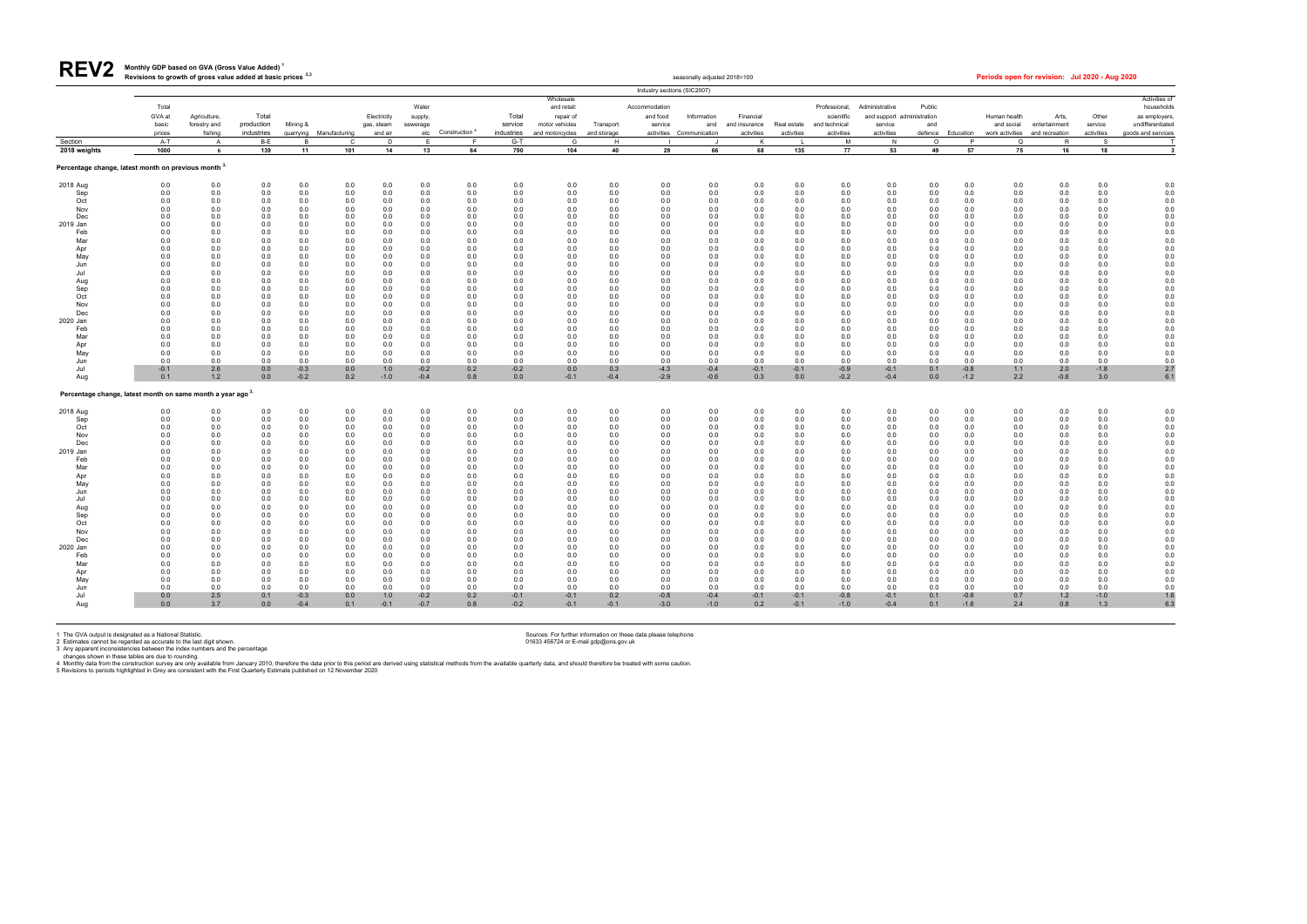seasonally adjusted 2018=100

1 The GVA output is designated as a National Statistic.<br>2 Estimates cannot be regarded as accurate to the last digit shown.<br>3 A complete run of data is available on the ONS website.<br>4 Contributions are based on output GVA

#### **Monthly GDP based on GVA (Gross Value Added) <sup>1</sup>** CONTRIB 1 Monthly GDP based on GVA (Gross Value Added)

|                                                                     |                     |                    |                    |                    |                         |                    |                    |                    |                     |                         |                    | Industry sections (SIC2007) |                          |                    |                    |                             |                                              |              |                    |                    |                    |                    |                            |
|---------------------------------------------------------------------|---------------------|--------------------|--------------------|--------------------|-------------------------|--------------------|--------------------|--------------------|---------------------|-------------------------|--------------------|-----------------------------|--------------------------|--------------------|--------------------|-----------------------------|----------------------------------------------|--------------|--------------------|--------------------|--------------------|--------------------|----------------------------|
|                                                                     | Total               |                    |                    |                    |                         |                    |                    |                    |                     | Wholesale               |                    |                             |                          |                    |                    |                             |                                              |              |                    |                    |                    |                    | Activities of              |
|                                                                     | GVA at              | Agriculture,       | Total              |                    |                         | Electricity        | Water<br>supply,   |                    | Total               | and retail<br>repair of |                    | Accommodation<br>and food   | Information              | Financial          |                    | Professional,<br>scientific | Administrative<br>and support administration | Public       |                    | Human health       | <b>Arts</b>        | Other              | households<br>as employers |
|                                                                     | basic               | forestry and       | production         | Mining &           |                         | gas, steam         | sewerage           |                    | service             | motor vehicles          | Transport          | service                     | and                      | and insurance      | Real estate        | and technical               | service                                      | and          |                    | and social         | entertainment      | service            | undifferentiated           |
|                                                                     | prices              | fishing            | industries         |                    | quarrying Manufacturing | and air            | etc                | Construction       | industries          | and motorcycles         | and storage        |                             | activities Communication | activities         | activities         | activities                  | activities                                   | defence      | Education          | work activities    | and recreation     | activities         | goods and services         |
| Section                                                             | A-T                 | A                  | B-E                | B                  | C                       | D                  | E.                 |                    | $G-T$               | G                       | H                  |                             |                          |                    |                    | M                           | <b>N</b>                                     | $\Omega$     | P                  | $\Omega$           | R                  | S                  |                            |
| 2018 weights                                                        | 1000                | 6                  | 139                | 11                 | 101                     | 14                 | 13                 | 64                 | 790                 | 104                     | 40                 | 29                          | 66                       | 68                 | 135                | 77                          | 53                                           | 49           | 57                 | 75                 | 16                 | 18                 | $\overline{\mathbf{3}}$    |
| Contribution to growth, latest 3 months on previous 3 months        |                     |                    |                    |                    |                         |                    |                    |                    |                     |                         |                    |                             |                          |                    |                    |                             |                                              |              |                    |                    |                    |                    |                            |
|                                                                     | <b>EDMB</b>         | <b>EDMC</b>        | <b>EDMD</b>        | <b>EDME</b>        | <b>EDMF</b>             | <b>EDMG</b>        | <b>EDMH</b>        | <b>EDMI</b>        | <b>EDMJ</b>         | <b>EDMK</b>             | <b>EDML</b>        | <b>EDMM</b>                 | <b>EDMN</b>              | <b>EDMO</b>        | <b>EDMP</b>        | <b>EDMQ</b>                 | <b>EDMR</b>                                  | <b>EDMS</b>  | <b>EDMT</b>        | <b>EDMU</b>        | <b>EDMV</b>        | <b>EDMW</b>        | <b>EDMX</b>                |
| 2018 Sep                                                            | 0.67                | 0.00               | 0.04               | 0.03               | $-0.01$                 | 0.02               | 0.01               | 0.06               | 0.56                | 0.14                    | 0.05               | 0.02                        | 0.13                     | $-0.02$            | 0.04               | 0.11                        | 0.02                                         | 0.06         | $-0.01$            | 0.04               | $-0.01$            | $-0.01$            | 0.01                       |
| Oct                                                                 | 0.54                | 0.00               | $-0.01$            | 0.01               | $-0.03$                 | 0.02               | $-0.01$            | 0.02               | 0.53                | 0.04                    | 0.05               | $-0.01$                     | 0.19                     | $-0.01$            | 0.06               | 0.09                        | 0.02                                         | 0.04         | 0.02               | 0.06               | $-0.01$            | $-0.02$            | 0.01                       |
| Nov<br>Dec                                                          | 0.45<br>0.31        | 0.01<br>0.01       | $-0.10$<br>$-0.18$ | $-0.02$<br>$-0.03$ | $-0.05$<br>$-0.11$      | 0.00<br>$-0.02$    | $-0.02$<br>$-0.01$ | 0.03<br>$-0.02$    | 0.51<br>0.49        | 0.02<br>0.02            | 0.06<br>0.06       | 0.02<br>0.04                | 0.16<br>0.14             | $-0.02$<br>$-0.04$ | 0.05<br>0.05       | 0.09<br>0.07                | 0.05<br>0.06                                 | 0.01<br>0.00 | 0.05<br>0.07       | 0.05<br>0.03       | $-0.01$<br>0.01    | $-0.04$<br>$-0.04$ | 0.01<br>0.02               |
| 2019 Jan                                                            | 0.22                | 0.02               | $-0.14$            | $-0.04$            | $-0.09$                 | 0.00               | $-0.02$            | $-0.04$            | 0.39                | 0.04                    | 0.02               | 0.06                        | 0.19                     | $-0.07$            | 0.03               | 0.01                        | 0.04                                         | 0.00         | 0.07               | 0.01               | 0.03               | $-0.05$            | 0.01                       |
| Feb                                                                 | 0.26                | 0.02               | $-0.04$            | $-0.02$            | $-0.01$                 | 0.00               | $-0.01$            | $-0.01$            | 0.30                | 0.02                    | $-0.01$            | 0.04                        | 0.26                     | $-0.09$            | 0.03               | $-0.05$                     | 0.02                                         | 0.03         | 0.06               | 0.00               | 0.03               | $-0.04$            | 0.00                       |
| Mar                                                                 | 0.56                | 0.01               | 0.14               | 0.00               | 0.14                    | 0.01               | $-0.01$            | 0.11               | 0.30                | 0.09                    | $-0.01$            | 0.02                        | 0.21                     | $-0.11$            | 0.02               | $-0.06$                     | 0.06                                         | 0.05         | 0.06               | 0.00               | 0.02               | $-0.02$            | 0.00                       |
| Apr                                                                 | 0.54                | 0.01               | 0.09               | 0.02               | 0.08                    | 0.00               | 0.00               | 0.15               | 0.30                | 0.10                    | 0.02               | 0.00                        | 0.11                     | $-0.13$            | 0.02               | 0.00                        | 0.06                                         | 0.05         | 0.06               | 0.01               | 0.00               | 0.00               | 0.00                       |
| May                                                                 | 0.37                | 0.01               | 0.04               | 0.02               | $-0.02$                 | 0.02               | 0.01               | 0.08               | 0.24                | 0.12                    | 0.02               | $-0.02$                     | 0.05                     | $-0.12$            | 0.03               | 0.02                        | 0.05                                         | 0.03         | 0.06               | 0.02               | $-0.01$            | 0.01               | $-0.01$                    |
| Jun                                                                 | 0.02                | 0.01               | $-0.19$            | $-0.02$            | $-0.23$                 | 0.05               | 0.02               | $-0.02$            | 0.21                | 0.04                    | $-0.01$            | $-0.01$                     | 0.10                     | $-0.08$            | 0.03               | 0.05                        | $-0.01$                                      | 0.01         | 0.05               | 0.02               | 0.00               | 0.02               | $-0.01$                    |
| Jul                                                                 | 0.19                | 0.01               | $-0.10$            | $-0.02$            | $-0.15$                 | 0.04               | 0.02               | $-0.05$            | 0.32                | 0.02                    | $-0.03$            | 0.01                        | 0.11                     | 0.00               | 0.02               | 0.07                        | 0.01                                         | 0.00         | 0.04               | 0.04               | 0.00               | 0.03               | $-0.01$                    |
| Aug                                                                 | 0.27                | 0.01               | $-0.15$            | $-0.03$            | $-0.14$                 | 0.01               | 0.01               | $-0.04$            | 0.44<br>0.39        | 0.00                    | $-0.02$            | 0.04                        | 0.08                     | 0.06               | 0.00               | 0.14                        | 0.02                                         | 0.00         | 0.04               | 0.05               | 0.03               | 0.04               | $-0.01$<br>$-0.01$         |
| Sep<br>Oct                                                          | 0.36<br>0.18        | 0.02<br>0.01       | $-0.06$<br>$-0.09$ | 0.02<br>0.02       | $-0.05$<br>$-0.09$      | $-0.03$<br>$-0.01$ | 0.01<br>0.00       | 0.01<br>$-0.01$    | 0.27                | 0.03<br>0.05            | 0.00<br>0.01       | 0.00<br>$-0.03$             | 0.02<br>$-0.01$          | 0.06<br>0.04       | 0.00<br>0.01       | 0.13<br>0.11                | 0.02<br>$-0.03$                              | 0.01<br>0.02 | 0.03<br>0.03       | 0.05<br>0.04       | 0.01<br>0.00       | 0.04<br>0.04       | $-0.02$                    |
| Nov                                                                 | 0.07                | 0.01               | $-0.03$            | 0.03               | $-0.08$                 | 0.02               | 0.00               | $-0.01$            | 0.10                | 0.02                    | 0.01               | $-0.04$                     | $-0.02$                  | $-0.03$            | 0.02               | 0.04                        | $-0.02$                                      | 0.04         | 0.04               | 0.02               | $-0.01$            | 0.03               | $-0.02$                    |
| Dec                                                                 | 0.00                | 0.01               | $-0.05$            | $-0.02$            | $-0.07$                 | 0.05               | 0.00               | $-0.08$            | 0.12                | $-0.02$                 | 0.01               | 0.01                        | $-0.02$                  | $-0.05$            | 0.03               | 0.03                        | 0.01                                         | 0.04         | 0.06               | 0.00               | 0.02               | 0.01               | $-0.01$                    |
| 2020 Jan                                                            | $-0.08$             | 0.00               | $-0.12$            | $-0.03$            | $-0.10$                 | 0.01               | 0.00               | $-0.04$            | 0.08                | $-0.05$                 | 0.01               | 0.05                        | $-0.08$                  | $-0.07$            | 0.04               | $-0.02$                     | 0.06                                         | 0.03         | 0.07               | 0.00               | 0.04               | 0.00               | 0.01                       |
| Feb                                                                 | $-0.07$             | 0.00               | $-0.12$            | $-0.04$            | $-0.04$                 | $-0.04$            | 0.00               | $-0.08$            | 0.14                | $-0.02$                 | 0.01               | 0.07                        | $-0.07$                  | $-0.02$            | 0.07               | 0.00                        | 0.03                                         | 0.02         | 0.03               | $-0.01$            | 0.03               | $-0.01$            | 0.02                       |
| Mar                                                                 | $-2.54$             | $-0.01$            | $-0.27$            | $-0.03$            | $-0.18$                 | $-0.07$            | 0.00               | $-0.18$            | $-2.08$             | $-0.34$                 | $-0.18$            | $-0.29$                     | $-0.12$                  | 0.00               | 0.06               | $-0.05$                     | $-0.19$                                      | 0.01         | $-0.50$            | $-0.32$            | $-0.07$            | $-0.10$            | 0.01                       |
| Apr                                                                 | $-11.02$            | $-0.03$            | $-1.21$            | $-0.05$            | $-1.06$                 | $-0.08$            | $-0.03$            | $-1.17$            | $-8.62$             | $-1.62$                 | $-0.75$            | $-1.23$                     | $-0.30$                  | $-0.10$            | $-0.06$            | $-0.53$                     | $-0.85$                                      | 0.02         | $-1.31$            | $-1.10$            | $-0.35$            | $-0.42$            | $-0.05$                    |
| May                                                                 | $-18.77$            | $-0.04$            | $-2.04$            | $-0.06$            | $-1.86$                 | $-0.08$            | $-0.04$            | $-1.96$            | $-14.74$            | $-2.56$                 | $-1.21$            | $-2.19$                     | $-0.61$                  | $-0.21$            | $-0.22$            | $-1.10$                     | $-1.47$                                      | 0.02         | $-1.95$            | $-1.84$            | $-0.62$            | $-0.71$            | $-0.10$                    |
| Jun<br>.lul                                                         | $-19.79$<br>$-6.79$ | $-0.04$<br>$-0.01$ | $-2.18$<br>$-0.41$ | $-0.01$<br>0.04    | $-2.04$<br>$-0.45$      | $-0.08$<br>0.00    | $-0.05$<br>0.00    | $-2.31$<br>$-0.69$ | $-15.28$<br>$-5.70$ | $-2.14$                 | $-1.19$<br>$-0.36$ | $-2.39$<br>$-1.11$          | $-0.74$<br>$-0.40$       | $-0.30$<br>$-0.14$ | $-0.36$            | $-1.45$<br>$-0.82$          | $-1.60$                                      | 0.03<br>0.03 | $-1.55$<br>$-0.43$ | $-2.00$<br>$-1.13$ | $-0.67$<br>$-0.32$ | $-0.83$<br>$-0.38$ | $-0.13$                    |
| Aug                                                                 | 7.91                | 0.03               | 1.28               | 0.07               | 1.08                    | 0.09               | 0.05               | 1.05               | 5.55                | 0.51<br>2.89            | 0.49               | 0.86                        | 0.12                     | 0.03               | $-0.28$<br>$-0.11$ | 0.06                        | $-0.80$<br>0.18                              | 0.03         | 0.76               | $-0.05$            | 0.13               | 0.14               | $-0.07$<br>0.01            |
| Sep                                                                 | 15.53               | 0.05               | 1.99               | 0.02               | 1.77                    | 0.14               | 0.07               | 2.17               | 11.35               | 3.13                    | 0.84               | 2.25                        | 0.37                     | 0.17               | 0.09               | 0.72                        | 0.65                                         | 0.03         | 1.28               | 0.78               | 0.39               | 0.58               | 0.10                       |
| Contribution to growth, latest 3 months on same 3 months a year ago |                     |                    |                    |                    |                         |                    |                    |                    |                     |                         |                    |                             |                          |                    |                    |                             |                                              |              |                    |                    |                    |                    |                            |
|                                                                     | <b>EDMY</b>         | <b>EDMZ</b>        | <b>EDNA</b>        | <b>EDNB</b>        | <b>EDNC</b>             | <b>EDND</b>        | <b>EDNE</b>        | <b>EDNF</b>        | <b>EDNG</b>         | <b>EDNH</b>             | <b>EDNI</b>        | <b>EDNJ</b>                 | <b>EDNK</b>              | <b>EDNL</b>        | <b>EDNM</b>        | <b>EDNN</b>                 | <b>EDNO</b>                                  | <b>EDNP</b>  | <b>EDNQ</b>        | <b>EDNR</b>        | <b>EDNS</b>        | <b>EDNT</b>        | <b>EDNU</b>                |
| 2018<br>Sep                                                         | 1.45                | $-0.03$            | 0.16               | 0.07               | 0.13                    | $-0.04$            | 0.00               | 0.05               | 1.26                | 0.37                    | 0.08               | 0.04                        | 0.31                     | $-0.06$            | $-0.08$            | 0.33                        | 0.16                                         | 0.06         | $-0.01$            | 0.03               | $-0.04$            | 0.06               | 0.01                       |
| Oct                                                                 | 1.49                | $-0.03$            | 0.05               | 0.05               | 0.05                    | $-0.04$            | $-0.01$            | 0.07               | 1.38                | 0.35                    | 0.09               | 0.07                        | 0.32                     | $-0.03$            | $-0.04$            | 0.33                        | 0.16                                         | 0.06         | 0.00               | 0.05               | $-0.04$            | 0.03               | 0.01                       |
| Nov                                                                 | 1.48                | $-0.03$            | $-0.09$            | 0.01               | $-0.04$                 | $-0.05$            | $-0.03$            | 0.09               | 1.50                | 0.37                    | 0.11               | 0.10                        | 0.32                     | $-0.02$            | $-0.02$            | 0.33                        | 0.17                                         | 0.05         | 0.03               | 0.06               | $-0.04$            | 0.01               | 0.02                       |
| Dec                                                                 | 1.40                | $-0.02$            | $-0.14$            | 0.07               | $-0.11$                 | $-0.05$            | $-0.03$            | $-0.03$            | 1.59                | 0.39                    | 0.13               | 0.11                        | 0.36                     | $-0.03$            | $-0.01$            | 0.34                        | 0.14                                         | 0.04         | 0.06               | 0.05               | $-0.02$            | $-0.01$            | 0.03                       |
| 2019<br>Jan                                                         | 1.30                | 0.00               | $-0.16$            | 0.07               | $-0.14$                 | $-0.04$            | $-0.03$            | $-0.06$            | 1.53                | 0.39                    | 0.12               | 0.11                        | 0.47                     | $-0.07$            | 0.00               | 0.22                        | 0.10                                         | 0.05         | 0.08               | 0.03               | 0.00               | $-0.03$            | 0.04                       |
| Feb                                                                 | 1.49                | 0.01               | $-0.14$            | 0.08               | $-0.11$                 | $-0.05$            | $-0.02$            | 0.03               | 1.59                | 0.38                    | 0.11               | 0.12                        | 0.57                     | $-0.14$            | 0.00               | 0.19                        | 0.12                                         | 0.07         | 0.10               | 0.01               | 0.02               | $-0.04$            | 0.04                       |
| Mar                                                                 | 1.89<br>1.96        | 0.02<br>0.03       | $-0.03$<br>$-0.09$ | 0.04<br>0.03       | 0.01<br>$-0.03$         | $-0.07$<br>$-0.08$ | $-0.01$<br>$-0.01$ | 0.23<br>0.28       | 1.67<br>1.74        | 0.44<br>0.44            | 0.13<br>0.15       | 0.12<br>0.12                | 0.58<br>0.57             | $-0.20$<br>$-0.26$ | 0.01<br>0.05       | 0.17<br>0.19                | 0.17<br>0.19                                 | 0.10         | 0.12<br>0.14       | 0.01<br>0.03       | 0.03<br>0.03       | $-0.05$<br>$-0.05$ | 0.03<br>0.02               |
| Apr<br>May                                                          | 1.82                | 0.04               | $-0.07$            | 0.02               | $-0.08$                 | $-0.02$            | 0.00               | 0.23               | 1.62                | 0.39                    | 0.14               | 0.08                        | 0.53                     | $-0.26$            | 0.10               | 0.15                        | 0.18                                         | 0.12<br>0.13 | 0.15               | 0.06               | 0.01               | $-0.06$            | 0.02                       |
| Jun                                                                 | 1.56                | 0.04               | $-0.18$            | $-0.02$            | $-0.22$                 | 0.05               | 0.00               | 0.13               | 1.57                | 0.29                    | 0.09               | 0.08                        | 0.57                     | $-0.25$            | 0.14               | 0.16                        | 0.13                                         | 0.12         | 0.17               | 0.09               | 0.02               | $-0.05$            | 0.02                       |
| Jul                                                                 | 1.50                | 0.04               | $-0.16$            | $-0.03$            | $-0.19$                 | 0.06               | $-0.01$            | 0.07               | 1.54                | 0.19                    | 0.06               | 0.07                        | 0.60                     | $-0.21$            | 0.14               | 0.17                        | 0.14                                         | 0.10         | 0.19               | 0.11               | 0.02               | $-0.04$            | 0.01                       |
| Aug                                                                 | 1.35                | 0.05               | $-0.25$            | $-0.06$            | $-0.22$                 | 0.03               | $-0.01$            | 0.06               | 1.50                | 0.16                    | 0.04               | 0.08                        | 0.55                     | $-0.17$            | 0.11               | 0.20                        | 0.13                                         | 0.08         | 0.21               | 0.12               | 0.04               | $-0.03$            | 0.01                       |
| Sep                                                                 | 1.25                | 0.05               | $-0.29$            | $-0.04$            | $-0.26$                 | 0.00               | 0.00               | 0.08               | 1.40                | 0.17                    | 0.04               | 0.06                        | 0.46                     | $-0.16$            | 0.10               | 0.18                        | 0.13                                         | 0.07         | 0.21               | 0.11               | 0.03               | $-0.01$            | 0.00                       |
| Oct                                                                 | 1.14                | 0.05               | $-0.24$            | $-0.02$            | $-0.25$                 | 0.03               | 0.00               | 0.04               | 1.28                | 0.21                    | 0.02               | 0.04                        | 0.40                     | $-0.16$            | 0.09               | 0.20                        | 0.09                                         | 0.08         | 0.20               | 0.09               | 0.04               | 0.02               | $-0.02$                    |
| Nov                                                                 | 0.97                | 0.05               | $-0.18$            | 0.00               | $-0.25$                 | 0.05               | 0.01               | 0.02               | 1.09                | 0.16                    | 0.00               | 0.02                        | 0.37                     | $-0.18$            | 0.08               | 0.15                        | 0.07                                         | 0.10         | 0.19               | 0.08               | 0.03               | 0.04               | $-0.03$                    |
| Dec                                                                 | 0.94                | 0.05               | $-0.16$            | $-0.02$            | $-0.22$                 | 0.07               | 0.01               | 0.03               | 1.03                | 0.14                    | $-0.01$            | 0.02                        | 0.30                     | $-0.17$            | 0.08               | 0.15                        | 0.08                                         | 0.11         | 0.19               | 0.08               | 0.03               | 0.05               | $-0.03$                    |
| 2020<br>Jan                                                         | 0.83                | 0.04               | $-0.22$<br>$-0.27$ | $-0.01$            | $-0.26$                 | 0.03<br>0.01       | 0.02               | 0.04               | 0.97<br>0.93        | 0.11                    | 0.01               | 0.03<br>0.05                | 0.13                     | $-0.16$            | 0.09               | 0.17                        | 0.11                                         | 0.11         | 0.21               | 0.09<br>0.08       | 0.04<br>0.03       | 0.06               | $-0.02$<br>$-0.01$         |
| Feb<br>Mar                                                          | 0.64<br>$-2.17$     | 0.03<br>0.02       | $-0.57$            | $-0.02$<br>$-0.05$ | $-0.28$<br>$-0.53$      | $-0.01$            | 0.02<br>0.02       | $-0.05$<br>$-0.26$ | $-1.36$             | 0.12<br>$-0.30$         | 0.01<br>$-0.18$    | $-0.29$                     | 0.04<br>$-0.02$          | $-0.11$<br>$-0.06$ | 0.12<br>0.12       | 0.20<br>0.16                | 0.08<br>$-0.16$                              | 0.09<br>0.07 | 0.17<br>$-0.36$    | $-0.24$            | $-0.05$            | 0.06<br>$-0.03$    | $-0.01$                    |
| Apr                                                                 | $-10.76$            | 0.00               | $-1.53$            | $-0.08$            | $-1.40$                 | $-0.04$            | $-0.01$            | $-1.27$            | $-7.97$             | $-1.60$                 | $-0.75$            | $-1.21$                     | $-0.28$                  | $-0.13$            | 0.01               | $-0.37$                     | $-0.81$                                      | 0.07         | $-1.17$            | $-1.03$            | $-0.31$            | $-0.36$            | $-0.06$                    |
| May                                                                 | $-18.55$            | $-0.02$            | $-2.34$            | $-0.10$            | $-2.12$                 | $-0.10$            | $-0.03$            | $-2.09$            | $-14.10$            | $-2.57$                 | $-1.22$            | $-2.13$                     | $-0.62$                  | $-0.20$            | $-0.14$            | $-0.92$                     | $-1.44$                                      | 0.08         | $-1.85$            | $-1.79$            | $-0.58$            | $-0.66$            | $-0.11$                    |
| Jun                                                                 | $-21.55$            | $-0.03$            | $-2.51$            | $-0.05$            | $-2.29$                 | $-0.13$            | $-0.05$            | $-2.51$            | $-16.52$            | $-2.43$                 | $-1.34$            | $-2.62$                     | $-0.85$                  | $-0.28$            | $-0.26$            | $-1.30$                     | $-1.72$                                      | 0.09         | $-1.93$            | $-2.21$            | $-0.71$            | $-0.86$            | $-0.14$                    |
| Jul                                                                 | $-16.98$            | $-0.02$            | $-1.78$            | $-0.03$            | $-1.65$                 | $-0.09$            | $-0.03$            | $-1.84$            | $-13.35$            | $-1.16$                 | $-1.05$            | $-2.21$                     | $-0.75$                  | $-0.25$            | $-0.26$            | $-1.17$                     | $-1.54$                                      | 0.10         | $-1.60$            | $-2.07$            | $-0.60$            | $-0.72$            | $-0.12$                    |
| Aug                                                                 | $-12.34$            | $-0.01$            | $-1.15$            | $-0.02$            | $-1.10$                 | $-0.03$            | 0.00               | $-1.20$            | $-9.99$             | $-0.21$                 | $-0.80$            | $-1.46$                     | $-0.60$                  | $-0.24$            | $-0.23$            | $-1.01$                     | $-1.31$                                      | 0.11         | $-1.26$            | $-1.87$            | $-0.50$            | $-0.58$            | $-0.09$                    |
| Sep                                                                 | $-9.69$             | $-0.01$            | $-0.89$            | $-0.06$            | $-0.85$                 | 0.01               | 0.00               | $-0.82$            | $-7.97$             | 0.00                    | $-0.68$            | $-0.85$                     | $-0.58$                  | $-0.21$            | $-0.19$            | $-0.86$                     | $-1.23$                                      | 0.11         | $-0.95$            | $-1.65$            | $-0.41$            | $-0.45$            | $-0.05$                    |
|                                                                     |                     |                    |                    |                    |                         |                    |                    |                    |                     |                         |                    |                             |                          |                    |                    |                             |                                              |              |                    |                    |                    |                    |                            |

Sources: For further information on these data please telephone 01633 456724 or E-mail gdp@ons.gov.uk